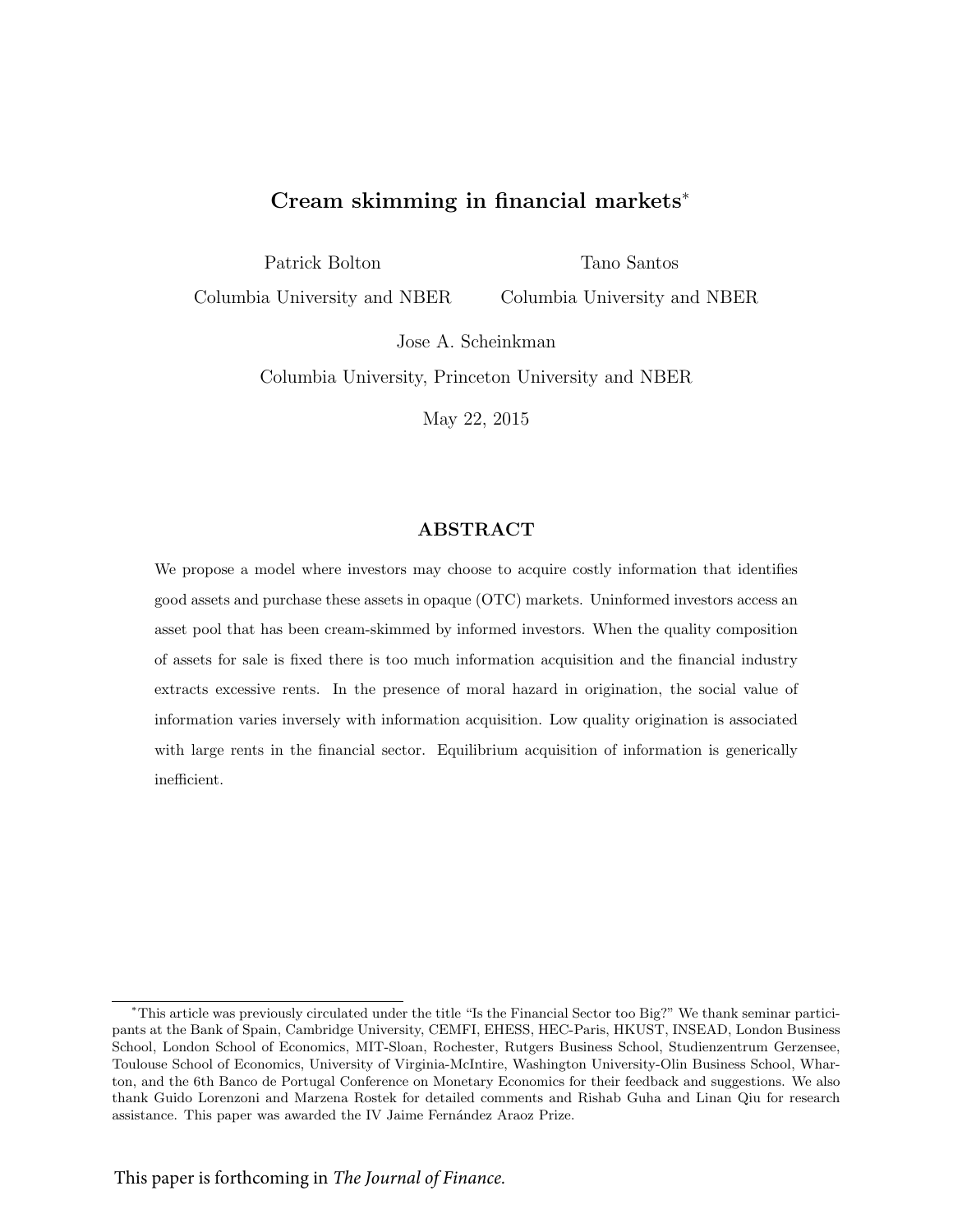What does the financial industry add to the real economy? What is the optimal organization of financial markets, and how much talent is required in the financial industry? We revisit these fundamental questions in light of recent events and criticisms of the financial industry. The core issue underlying these questions is whether the financial industry extracts excessively high rents from the provision of financial services and whether these rents attract too much talent.<sup>1</sup> Figure V Panel B from [\(Philippon and Reshef, 2012,](#page-27-0) p. 1569) plots the evolution of US wages (relative to average non-farm wages) for three subsegments of the finance services industry: credit, insurance and 'other finance.' 'Credit' refers to banks, S&Ls, and other similar institutions, 'insurance' to life and P&C insurers, and 'other finance' to the financial investment industry and investment banks. The most remarkable finding is that the bulk of the growth in remuneration in the financial industry took place in the 'other finance' sector.

In this paper we attempt to explain the outsize remuneration in this latter sector by modeling a financial industry that is composed of two sectors: an organized, regulated, standardized, and transparent market where most retail ('plain vanilla') transactions take place, and an informal, opaque sector, where informed professional investors trade and 'bespoke' services are offered to clients. We refer to the transparent, standardized, markets as organized exchanges and call the opaque sector the over-the-counter (OTC) sector even though in practice not all OTC markets are opaque (e.g. markets for foreign exchange are quite transparent). A central idea we develop is that although OTC markets provide special valuation services to sellers of securities, their opacity also allows informed dealers to extract informational rents. What is more, OTC markets cannibalize organized exchanges by 'cream-skimming' the juiciest deals away from retail investors.<sup>2</sup> What is worse, informed investors don't just get access to the best assets but they also benefit from the cream-skimming activities of other informed dealers which help them extract better terms from the asset sellers. The reason is that cream skimming worsens the quality of the pool of assets flowing into the exchange, thereby lowering the price a seller of a good asset can obtain in the exchange as an outside option. This is how informed dealers are able to extract outsize terms from the sellers of good assets. Cream-skimming and outsize remuneration are two sides of the same coin. Moreover, the outsize informational rents in OTC markets attract talent to the financial industry, thereby enhancing the cream-skimming externality and further increasing the information rents extracted by informed dealers. In this way, growth in OTC markets does not lead to the dissipation of these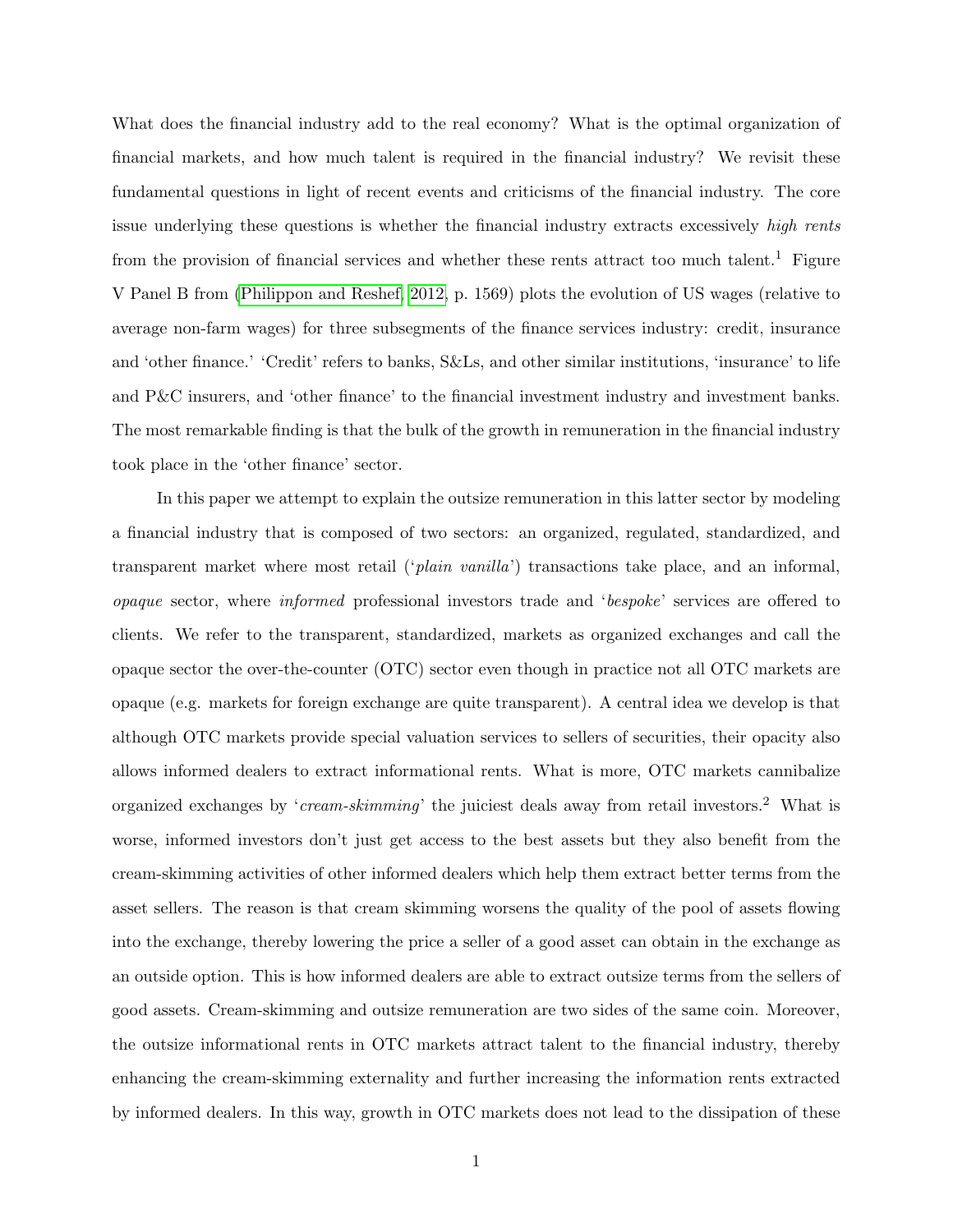rents. On the contrary, dealer remuneration rises as the OTC sector grows, even when growth is not due to increased demand.

The role of the financial sector in our model is to provide liquidity by allowing asset originators to sell their assets to investors. A related role is the valuation of assets for sale when assets vary in quality. This valuation service is offered by informed dealers in OTC markets, but although originators are willing to pay dealers to help them identify valuable assets, in our model there is no social benefit from these valuation services. That is, unless more accurate valuations also serve the role of providing better origination incentives. Otherwise, costly information acquisition by professional investors only serves the purpose of cream-skimming the best assets, which is valuable to the trading parties but has no social value. This result is related to the general observation first made by [Hirshleifer](#page-26-0) [\(1971\)](#page-26-0) about the private value of foreknowledge information, which in his formulation only involves "the value of priority in time of superior knowledge". Or, as [\(Stiglitz,](#page-28-0) [1989,](#page-28-0) p. 103) later put it:

"Assume that as a result of some new information, there will be a large revaluation of some security, say from \$10 to \$50. Assume that that information will be announced tomorrow in the newspaper.....The information has only affected who gets to get the return. It does not affect the magnitude of the return. To use the textbook homily, it affects how the pie is divided, but it does not affect the size of the pie."

Of course, by identifying the most valuable assets and offering more attractive terms for those assets, informed dealers in the OTC market may also provide incentives to originators. However, we show that even when they provide better origination incentives, equilibrium entry by informed dealers into the OTC market is generically inefficient. In particular, there is too much entry into the dealer market when the marginal cost of originating good assets is high. But the equilibrium size of dealer markets can also be too small. This is the case when the marginal cost of originating good assets is small. While there is then a large "bang for the buck" in increasing the size of the informed dealer market, equilibrium incentives to enter the dealer market are too small. Indeed, when a high fraction of good assets is originated the surplus that informed dealers can cream-skim is relatively small as the difference in value between the good and average assets is small. In contrast, when the cost of origination effort is high there is little "bang for the buck" in increasing the size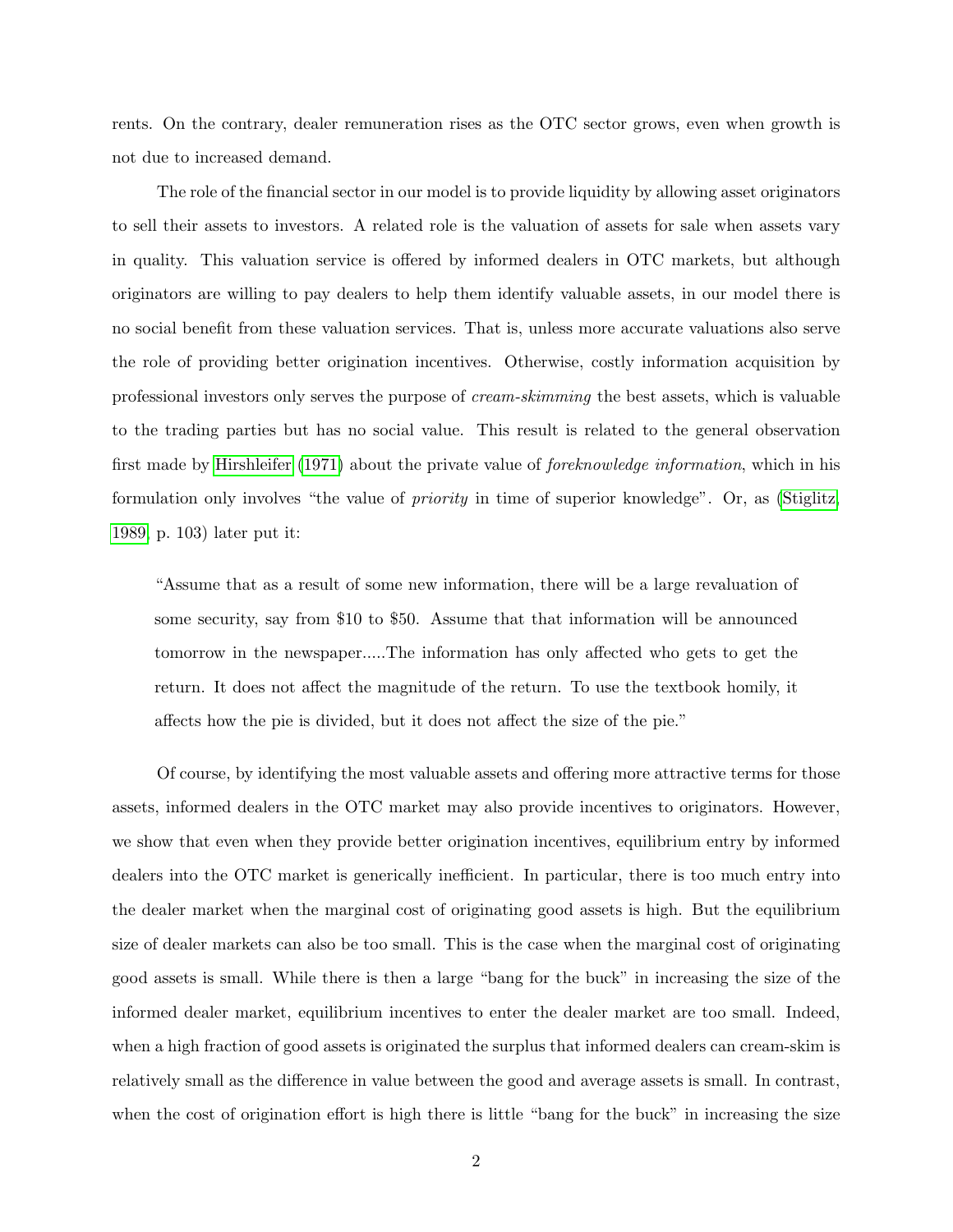of the dealer market. But then private incentives to enter the dealer market are large for then the benefits from cream-skimming are large.

In our model OTC dealers' rents *increase* as more informed dealers enter the dealer market, because collectively dealers are able to extract larger cream-skimming rents. When more dealers cream-skim good assets this worsens the terms originators can get for their assets on the organized exchange, and therefore their bargaining power on OTC markets. This central mechanism in our model explains why compensation in OTC markets continued to grow even while significant new entry into this sector took place.

Our assumption that trading in OTC markets is opaque contrasts with the standard framework of trading in financial markets first developed by [Grossman and Stiglitz](#page-26-1) [\(1980\)](#page-26-1). In that class of models, privately produced information leaks out in the process of trading, and as a result too little costly information may be produced by 'insiders.' Since many activities in the financial industry boil down to costly private 'information acquisition', the Grossman-Stiglitz model seems to suggest that the financial sector could be too small. In contrast, our model explains how excessive rent extraction together with excessive entry into the financial industry can be an *equilibrium outcome*.

More generally, our analysis offers a novel explanation for three broad related facts about the recent evolution of the US financial services industry, as shown by [Philippon and Reshef](#page-27-0) [\(2012\)](#page-27-0) and [Philippon](#page-27-1) [\(2015,](#page-27-1) [2012,](#page-27-2) [2008\)](#page-27-3). First, the financial services industry accounts for an increasing share of GDP even after financial services exports are excluded - an increase that accelerated starting in the mid 80s. Second, this growth has been accompanied by a substantial increase in information technology (IT) spending in the financial sector. As [\(Philippon, 2012,](#page-27-2) Figures 5 and 6) emphasizes, while other sectors, such as retail, have also increased the fraction of IT spending these sectors have experienced a decline in their income shares in GDP. Third, in contrast to these sectors, the segment of finance that is most closely associated with OTC transactions has experienced a rise in income shares along with IT spending. Our model explains how IT efficiency gains can lead to substantial increases in compensation in brokerage and asset management even though there is entry of new talent into this sector. As IT became cheaper, OTC activities which are information intensive became more profitable relative to exchange traded activities. The increase in OTC dealers' rents that resulted from the entry of more dealers provided a reinforcement mechanism for the growth of compensation in OTC activities and prevented the dissipation of the rents from cheaper IT that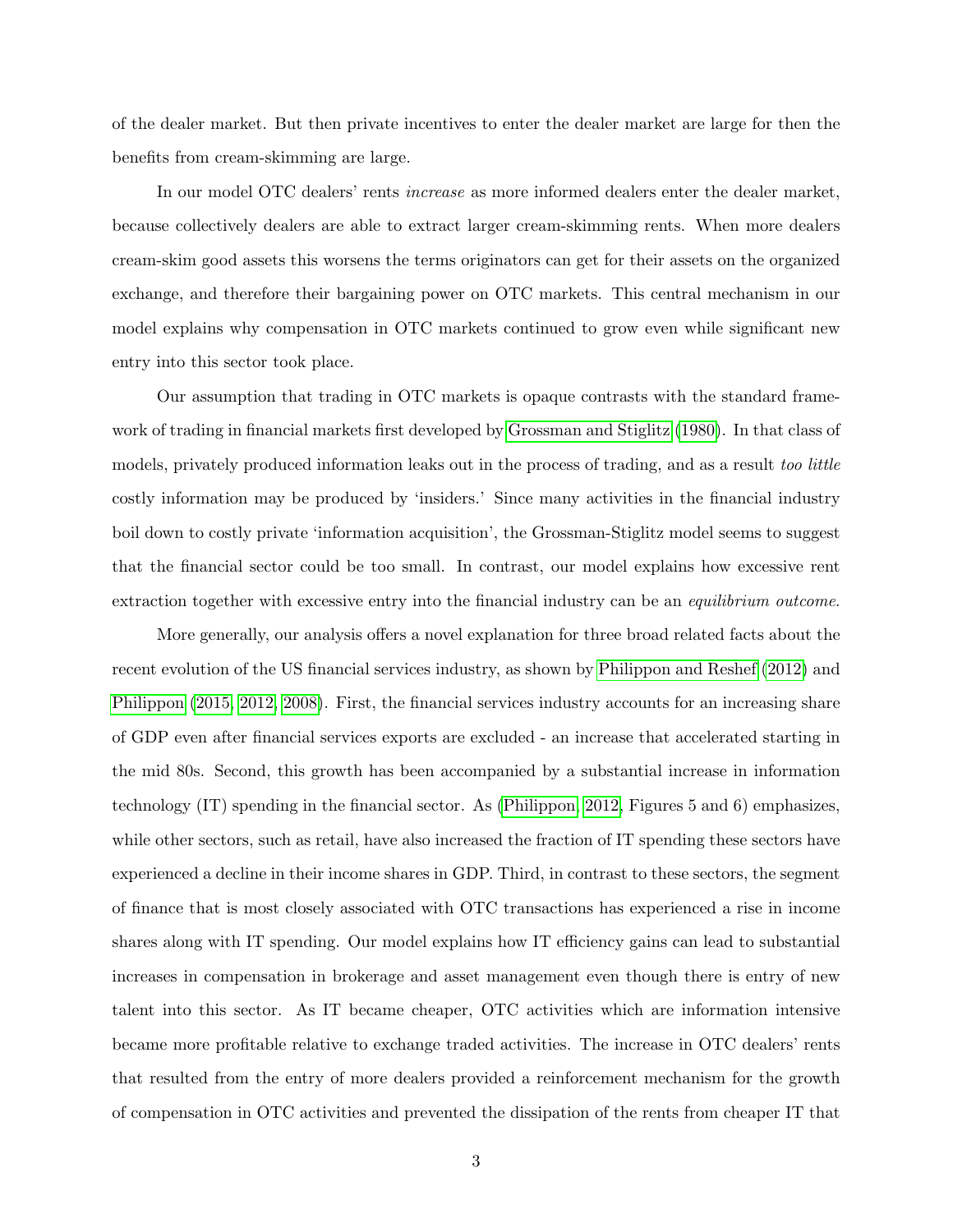was observed in other sectors.

Although our model can in principle be applied to trading activities of any securities that may be traded both on OTC markets and organized exchanges, the most direct interpretation is in terms of private placements versus public offerings of stocks. Private placements, in line with the general growth in OTC markets, have grown substantially relative to public offerings in the past two decades. Interestingly, the growth in private placements is partly the result of deregulation, following the adoption by the SEC of rule 144A in 1990, which exempts qualified institutional investors from registration requirements. As we discuss in [Bolton, Santos, and Scheinkman](#page-25-0) [\(2012\)](#page-25-0) the relaxation of registration requirements under rule 144A substantially increased secondary market liquidity and facilitated cream-skimming through private placements.<sup>3</sup>

The paper is organized as follows: Section 1 outlines the model. Section 2 analyzes the pure information acquisition problem by rentier investors who can become informed dealers at a cost. We show that in this situation there is always too much entry into the informed dealer market. In section 3 we introduce moral hazard in origination and show that even when there is a social value to information acquisition by dealers equilibrium entry of rentiers into the dealer market is generically inefficient. Moreover, the social value of information acquisition and trading by dealers varies inversely with private incentives to acquire information: just when it is socially optimal to limit costly investment in information by dealers, investors' private incentives to acquire information are at their highest. In our framework high marginal costs of originating high quality assets are associated with large rents in the financial sector and thus situations in which low quality assets tend to be originated are also those when the profits in the OTC sector are the highest. Section 4 concludes. All proofs are in the Appendix.

Related Literature. In his survey of the literature on financial development and growth, [Levine](#page-26-2) [\(2005\)](#page-26-2) synthesizes existing theories of the role of the financial industry into five broad functions: 1) information production about investment opportunities and allocation of capital; 2) mobilization and pooling of household savings; 3) monitoring of investments and performance; 4) financing of trade and consumption; 5) provision of liquidity, facilitation of secondary market trading, diversification, and risk management. As he highlights, most of the models of the financial industry focus on the first three functions, and if anything, conclude that from a social efficiency standpoint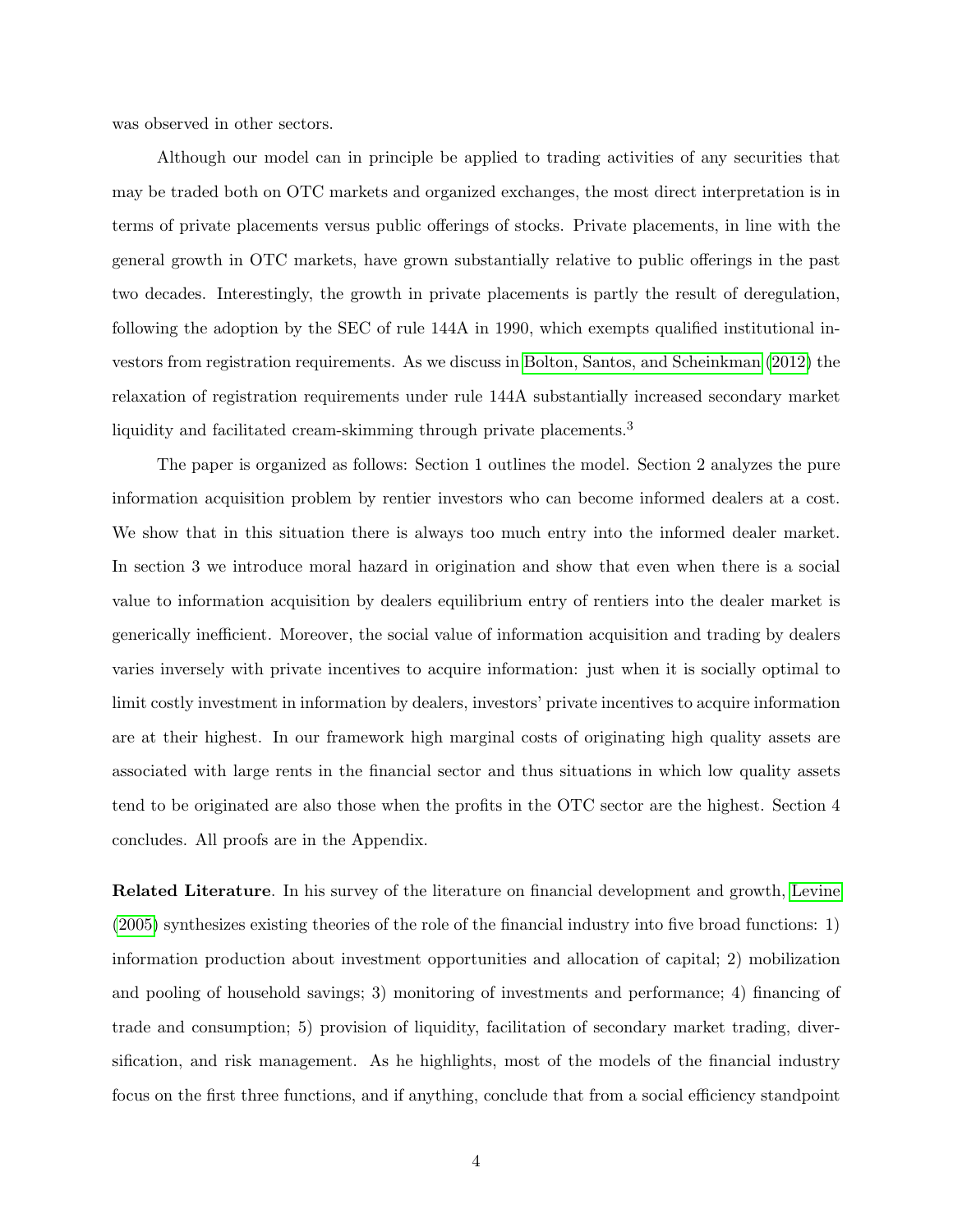the financial sector is too small: due to asymmetries of information, and incentive or contract enforceability constraints, there is underinvestment in equilibrium and financial underdevelopment.

In contrast to this literature, our model emphasizes the fifth function in Levine's list: secondary market trading and liquidity provision. In addition, where the finance and growth literature only distinguishes between bank-based and market-based systems (e.g. [Allen and Gale](#page-25-1) [\(2000\)](#page-25-1)), a key distinction in our model is between markets in which trading occurs on a bilateral basis at prices and conditions that are not observable by other participants, and organized exchanges with multilateral trading at prices observed by all.<sup>4</sup>

Our paper contributes to a small literature on the optimal allocation of talent to the financial industry. An early theory by [Murphy, Shleifer, and Vishny](#page-27-4) [\(1991\)](#page-27-4) (see also [Baumol](#page-25-2) [\(1990\)](#page-25-2)) builds on the idea of increasing returns to ability and rent seeking in a two-sector model to show that there may be inefficient equilibrium occupational outcomes, where too much talent enters one market since the marginal private returns from talent could exceed the social returns. More recently, [Philippon](#page-27-5) [\(2010\)](#page-27-5) has proposed an occupational choice model where agents can choose to become workers, financiers or originators. The latter originate assets which have a higher social than private value, and need to obtain funding from financiers. In general, as social and private returns from investment diverge it is optimal in his model to subsidize entrepreneurship. [Biais, Rochet, and](#page-25-3) [Woolley](#page-25-3) [\(2015b\)](#page-25-3) propose a model of innovation with learning about risk and moral hazard, which can account for the simultaneous growth in the size of the financial industry and remuneration in the form of rents to forestall moral hazard. Neither [Murphy et al.](#page-27-4) [\(1991\)](#page-27-4), [Biais et al.](#page-25-3) [\(2015b\)](#page-25-3), or [Philippon](#page-27-3) [\(2008\)](#page-27-3) distinguish between organized exchanges and OTC markets in the financial sector, nor do they allow for excessive informational rent extraction through cream-skimming.

More recently, three independent studies have analyzed problems with some common features to ours: First, [Glode, Green, and Lowery](#page-26-3) [\(2012\)](#page-26-3) also model the idea of excessive investment in information as a way of strengthening a party's bargaining power. However, [Glode et al.](#page-26-3) [\(2012\)](#page-26-3) do not consider the occupational choice question of whether too much young talent is attracted towards the financial industry. Second, [Fishman and Parker](#page-26-4) [\(2012\)](#page-26-4) also consider a model in which informed buyers can extract information rents. Their model generates multiple Pareto ranked equilibria with different levels of information acquisition. As in our framework, they find that too much information may be produced in equilibrium. They also show that information acquisition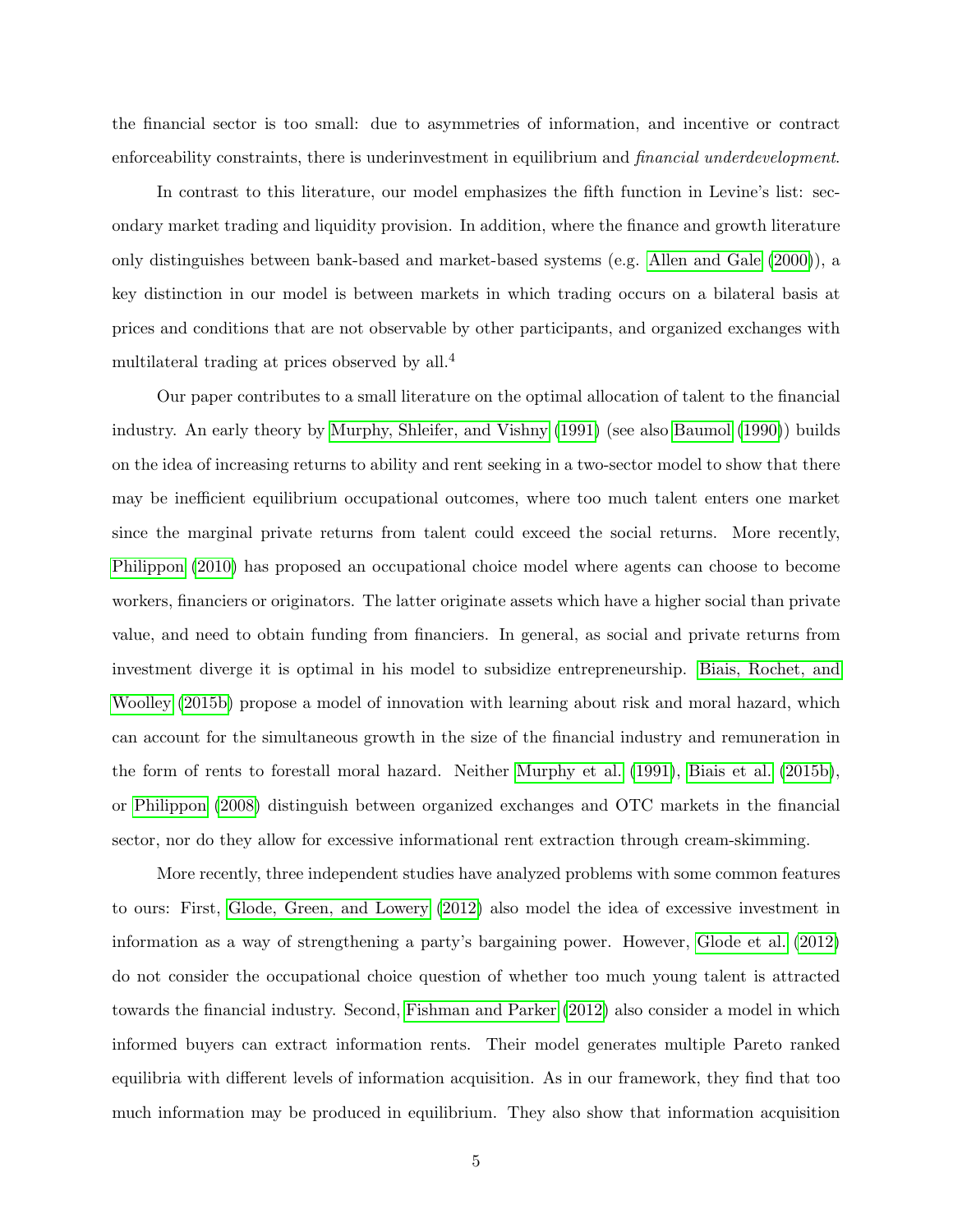can give rise to what they refer to as valuation runs, where sellers of assets that cannot be valued are unable to find buyers. Third, [Biais, Foucault, and Moinas](#page-25-4) [\(2015a\)](#page-25-4) analyze a model where highfrequency traders can gain a valuation advantage over other traders. They show that investment in speed by some traders (co-location, faster computers, microwave transmission, etc.) can give rise to equilibrium inefficiencies, if most of the benefits of added speed are in the form of cream-skimming from slower to faster traders.

Finally, our paper relates to the small but burgeoning literature on OTC markets, which, to a large extent, has focused on the issue of financial intermediation in the context of search models.<sup>5</sup> These papers have some common elements to ours, in particular the emphasis on bilateral bargaining in OTC markets, but their focus is on the liquidity of these markets and they do not address issues of cream-skimming or occupational choice.

## I. The model

We consider a three periods  $(t = 0, 1, 2)$  competitive economy divided into two sectors: a productive and a financial sector.

#### <span id="page-6-0"></span>A. Agents

There are two types of risk-neutral agents in this economy, each with a unit mass. The first type is originators of assets: These can be thought of as either company founders who sell their business, or as bankers who originate loans. Each originator has not only a storable endowment  $\omega$ but also has access to a productive asset that yields either  $\rho \ge 1$  or v in period 2, with  $v > \rho$ . The probability that the asset yields v is  $a \in (0,1)$ . In the baseline model we take a to be exogenously given, and in a later generalization we allow originators to exert costly effort to increase a. The realization of asset returns is independent across originators. Moreover, originators only learn the quality of the asset at time  $t = 2$ . For simplicity, we assume that originators can only consume at time  $t = 1$ , so that their utility function is given by  $U(c_1, c_2) = c_1$ . As a result they must sell the asset they have originated at  $t = 1$ .

The second type of agents is *rentiers* who start out in period 0 with a storable endowment  $\omega$ , which they may consume in either period 1 or 2. Their preferences are represented by the utility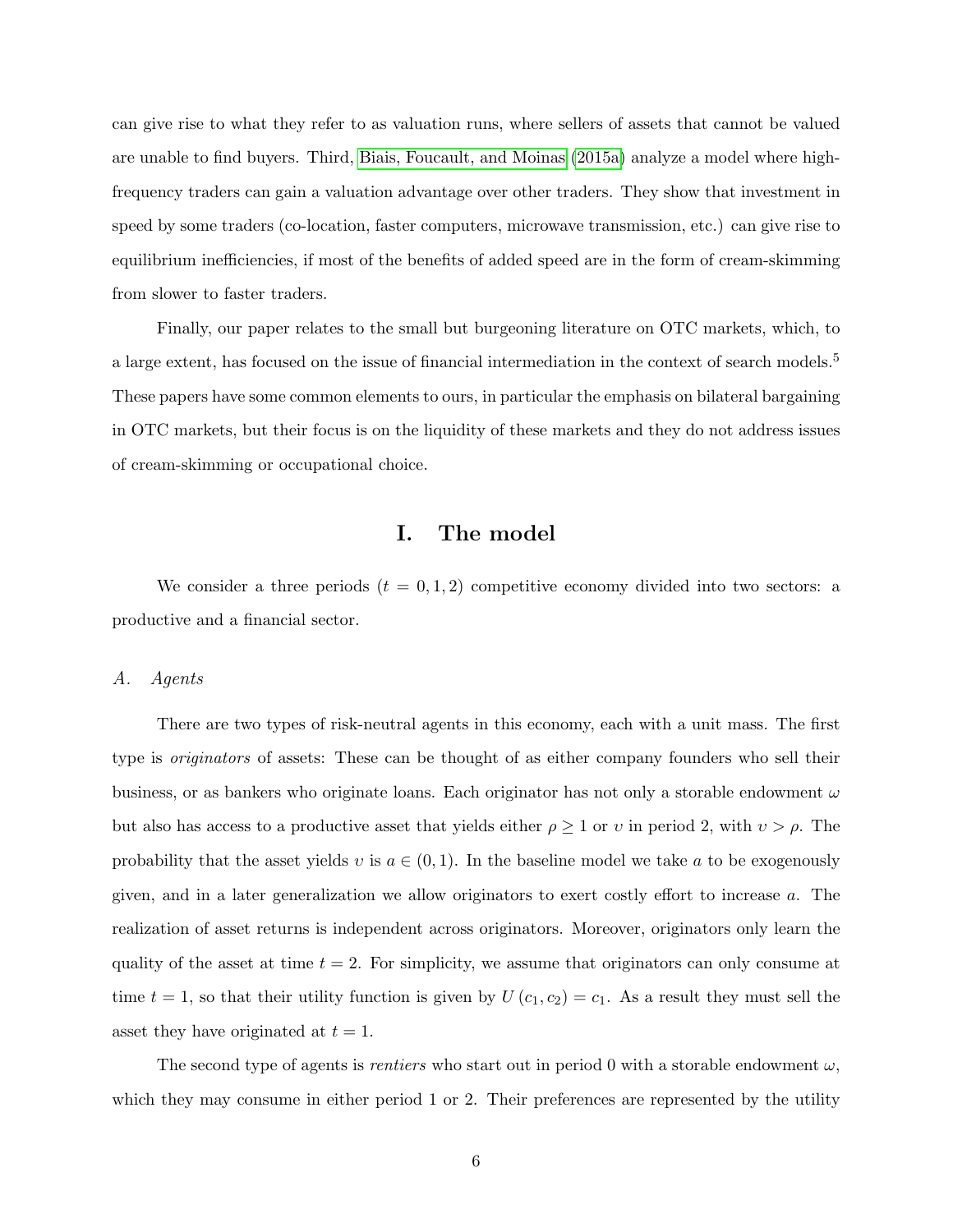function:  $6$ 

$$
u(c_1, c_2) = c_1 + c_2. \tag{1}
$$

Rentiers are uninformed investors. But at time  $t = 0$  they can choose to become informed dealers by acquiring the required valuation skills at some positive utility cost. Formally, we assume that each rentier  $d \in [0,1]$  who chooses to become a dealer incurs a cost  $\varphi(d) \geq 0$  (in units of utility), where  $\varphi(\cdot)$  is a strictly convex and increasing function of d. Once the cost  $\varphi(d)$  is incurred dealers are able to perfectly identify date-2 asset returns at  $t = 1$  and stand ready to acquire assets from originators in that period. For simplicity, we allow each dealer to acquire at most one asset at  $t = 1$ . Throughout our analysis we denote by  $\mu$  the endogenous measure of rentiers who become dealers. Our assumptions on the cost function  $\varphi(.)$  allow us to restrict attention to a set of dealers of the form  $[0, \mu]$ .

We are interested in situations in which dealers are on the short side of the market, with more good projects for sale than dealers can purchase. We thus assume that  $\varphi(d) = \infty$  for  $d \ge d$ , with:

<span id="page-7-0"></span>
$$
a > \bar{d}.\tag{2}
$$

#### B. Financial Markets

A novel feature of our model is the dual structure of the financial system: Assets can be traded in either an over-the-counter (OTC) dealer market or on an organized exchange. Dealers operate in the OTC market, so that information about asset values resides in this market. On the organized exchange, on the other hand, all asset trades are uninformed trades between rentiers and originators.

In period 1 an originator has two options: she can sell her asset for the competitive equilibrium price p on the organized exchange or she can go to a dealer in the OTC market and negotiate a sale for a price  $p^d$ . As already mentioned, we assume that each dealer can acquire at most one unit of the asset, so that the total number of assets sold in the OTC market equals  $\mu$ .

We begin our analysis by first taking the price  $p$  as given and derive equilibrium trade and price  $p^d$  in the OTC market given p. When a asset is identified by a dealer as worth v then the gains from trading this asset over the counter are  $(v - p)$ . We take the price  $p^d$  at which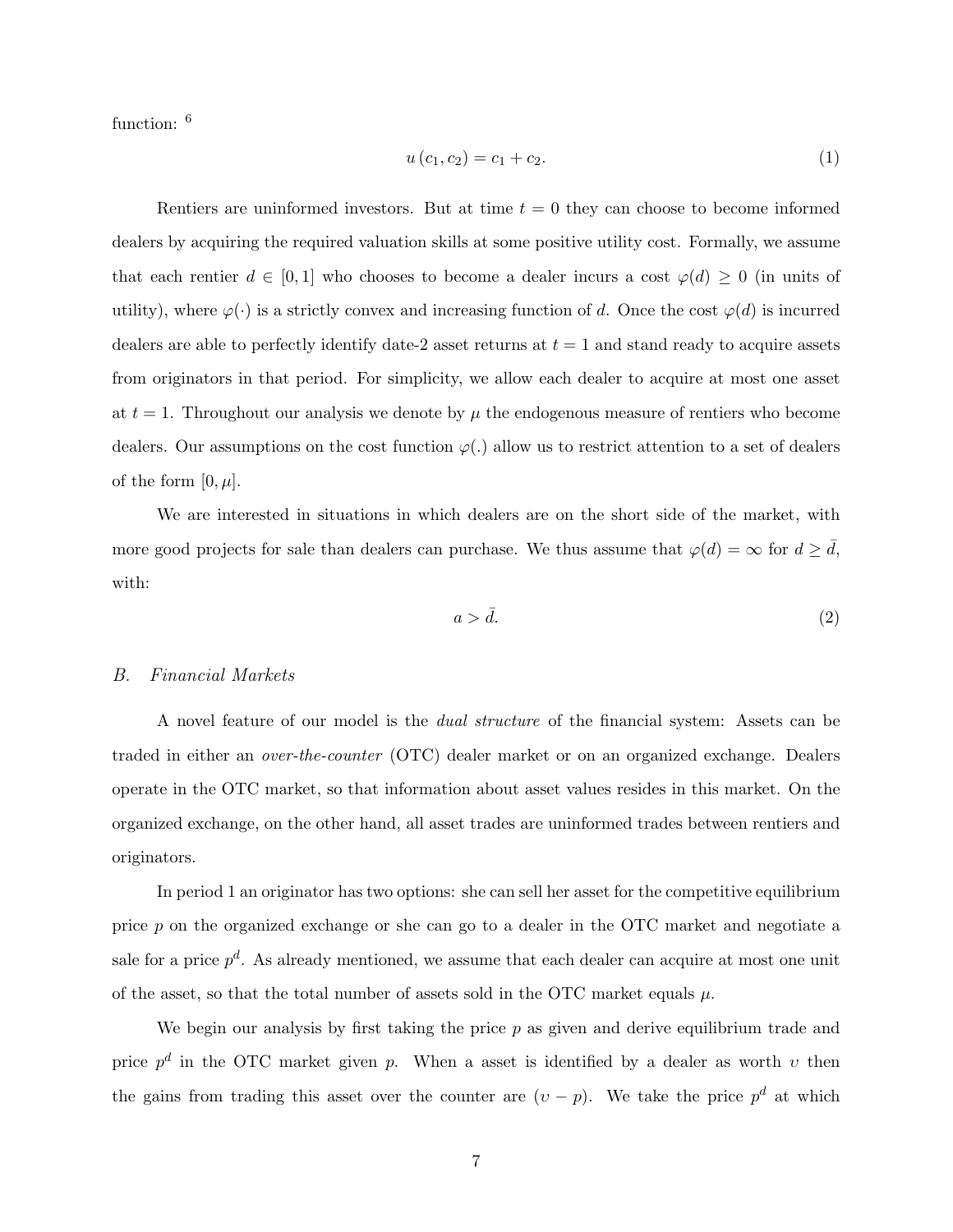this sale is negotiated between a dealer and an originator as the outcome of bilateral bargaining.<sup>7</sup> An originator receiving an offer from a dealer thereby learns that she has a good asset, so that bargaining is effectively under symmetric information. We therefore can take the solution to this bargaining game to be the Asymmetric Nash Bargaining Solution where the dealer has a given bargaining power  $(1 - \kappa)$  and the originator has bargaining power  $\kappa \in (0, 1)$  (see [Nash Jr](#page-27-6) [\(1950\)](#page-27-6); [Nash](#page-27-7) [\(1953\)](#page-27-7)).<sup>8</sup> The price  $p^d$  is then given by:

$$
p^d = \arg \max_{s \in [p,v]} \{ (s-p)^{\kappa} (v-s)^{(1-\kappa)} \} \qquad \Rightarrow \qquad p^d = \kappa v + (1-\kappa)p.
$$

A justification for the Nash bargaining solution based on the sequential strategic approach to bargaining can be found in [Binmore, Rubinstein, and Wolinsky](#page-25-5) [\(1986\)](#page-25-5) (BRW). They show that the asymmetric Nash bargaining solution can be justified as an equilibrium outcome of a strategic model of bargaining with uncertain termination time. The threat point is given by the outcome in the event that the bargaining process does break down. In that event our assumptions is that the dealer simply consumes his endowment and the originator sells her asset in the exchange. In BRW, the parameter  $\kappa$  reflects the relative subjective probabilities that each party attributes to the breakdown of the bargaining process. In the sequential strategic justification for the asymmetric Nash bargaining solution developed by BRW, the number of dealers relative to originators does not affect  $\kappa$ . Still, we explore the implications of letting  $\kappa$  vary with the measure of dealers in the next subsection. We show that letting  $\kappa$  vary with the size of the dealer sector does not change our main results. Accordingly, we maintain the assumption of a constant  $\kappa$  throughout most of our analysis in the interest of simplicity.

We also assume that the measure of uninformed rentiers, which recall is normalized to 1, is large enough to be able to absorb all asset sales in period 1, so that the equilibrium price of assets sold on the exchange is equal to their expected payoff.<sup>9</sup>

Since  $p^d < v$ , and since dealers are on the short side of the market, they will acquire  $\mu$  good assets. The remaining good assets will necessarily flow to the competitive exchange, so that the expected value of an asset, and therefore the competitive price  $p$  on the exchange, equals:

$$
\left(\frac{a-\mu}{1-\mu}\right)\upsilon+\left(\frac{1-a}{1-\mu}\right)\rho,
$$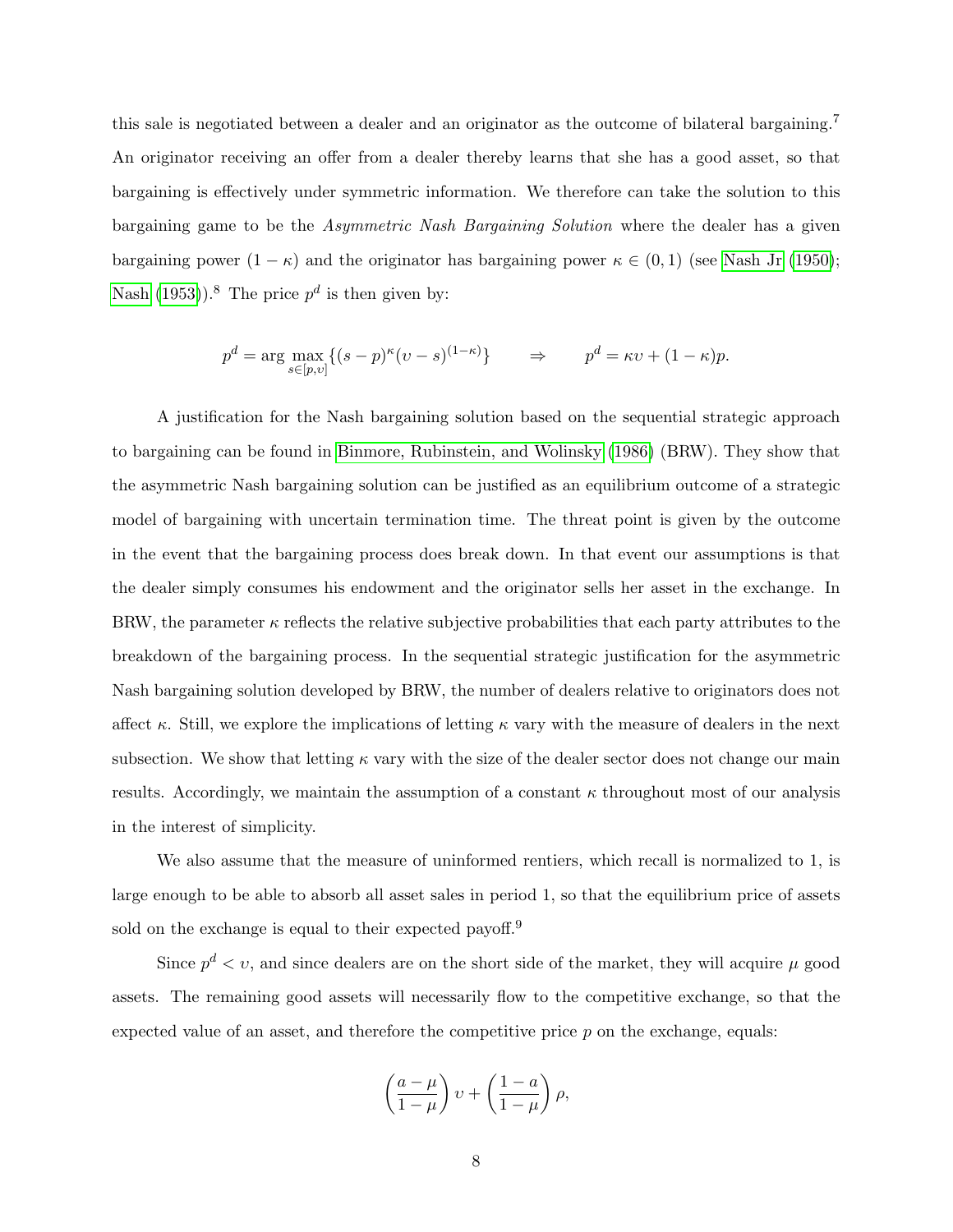which can be rewritten as:

<span id="page-9-1"></span>
$$
p = \rho + \left(\frac{a - \mu}{1 - \mu}\right)(\nu - \rho).
$$
\n(3)

The price on the exchange equals the value of a bad asset plus the incremental value of a good asset times the expected fraction of good assets sold on the exchange. Note that an increase in the measure of dealers  $\mu$  means that more good assets are *cream-skimmed* off the exchange. This lowers the fraction of good assets on the exchange and consequently the price p. Moreover, as a result of the reduction in p the price  $p^d$  is also reduced. Thus, remarkably, as the measure of dealers  $\mu$  increases the fraction of the surplus that dealers extract in each OTC transaction,  $v - p^d = (1 - \kappa)(v - p)$ , also increases.

It is a dominant strategy in period 1 for originators to attempt to first approach a dealer. They understand that with probability  $a$  the underlying value of their asset is high, in which case they are able to negotiate a sale with a dealer at price  $p^d > p$  with probability  $m \in [0,1]$ . If they are not able to sell their asset for price  $p^d$  to a dealer, originators can turn to the organized market in which they can sell their asset for p. We assume that the probability  $m$  is simply given by the ratio of the total mass of dealers  $\mu$  to the total mass of high quality assets up for sale by originators a so that

<span id="page-9-2"></span>
$$
m = \frac{\mu}{a}.\tag{4}
$$

Notice that [\(2\)](#page-7-0) guarantees that  $m \in [0, 1)$ .

## II. Equilibrium Size of the Dealer Market

#### A. Payoffs of Dealers and Originators

Let  $U(\mu)$  be the expected payoff of an originator when the measure of dealers is  $\mu$ . Similarly let V  $(d | \mu)$  be the expected payoff of dealer  $d \leq \mu$  when the measure of dealers is  $\mu$ . The originator's expected payoff at time 0 is:

<span id="page-9-0"></span>
$$
U(\mu) = \omega + am(\mu)p^{d}(\mu) + (1 - am(\mu))p(\mu)
$$
\n(5)

where: 
$$
p^d(\mu) = \kappa v + (1 - \kappa) p(\mu)
$$
 with  $p(\mu) = \rho + \left(\frac{a - \mu}{1 - \mu}\right)(v - \rho),$  (6)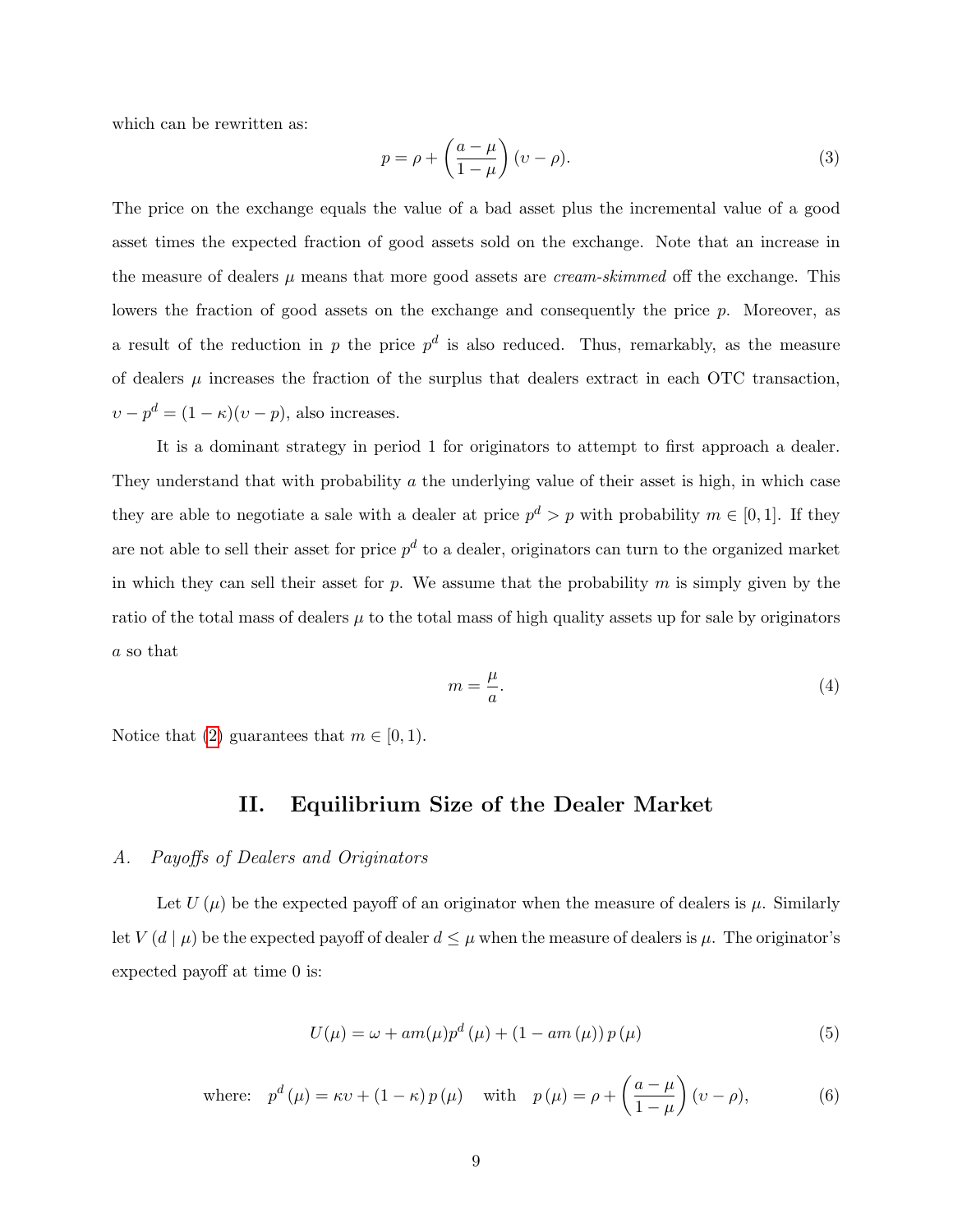and: 
$$
m(\mu) = \frac{\mu}{a}
$$
. (7)

In expression [\(5\)](#page-9-0) if the originator draws an asset yielding  $v$ , which occurs with probability a, and gets matched to a dealer, which happens with probability  $m(\mu)$ , he is able to sell the asset for  $p^d(\mu)$ , the price for high quality assets in the dealers' market. If either of these outcomes does not occur, an event with probability  $(1 - am(\mu))$ , the originator must sell his asset in the uninformed exchange for a price  $p(\mu)$ .

A dealer's equilibrium expected payoff is:

$$
V(d \mid \mu) = \omega - \varphi(d) + (1 - \kappa)(v - p(\mu)),\tag{8}
$$

and a rentier's equilibrium payoff is simply  $\omega$  the value of the rentier's endowment.

The next proposition follows directly from the properties of p as a function of  $\mu$  (see [\(3\)](#page-9-1)).

# <span id="page-10-0"></span>Proposition 1: The utility of dealer d is an increasing and convex function of the measure of dealers µ.

The key observation is that dealers in the OTC market cream skim the good assets and thereby impose a negative externality on the organized market. Cream skimming thus improves terms for dealers in the OTC market –  $(1 - \kappa) (v - p(\mu))$ – and worsens them for originators looking to sell assets. Indeed, the additional rents that accrue to dealers can only come at the expense of the originator's rents given that the price  $p(\mu)$  on the exchange reflects the fair expected value of the assets.<sup>10</sup>

One implication of Proposition [1](#page-10-0) is that originators' expected payoff is a decreasing and concave function of  $\mu$ . This is a more subtle observation than may appear at first. Indeed, notice that an increase in the number of dealers has two effects on an originator's payoffs [\(5\)](#page-9-0). On the one hand the probability of being matched with an informed dealer goes up as  $\mu$  rises, which benefits those originators with good assets. But an increase in the number of dealers also lowers prices on the exchange due to the greater *cream skimming*, which in turn leads dealers to bid less for assets in OTC markets. On net, originators are hurt by the reduction in asset prices that follows from the increase in  $\mu$ .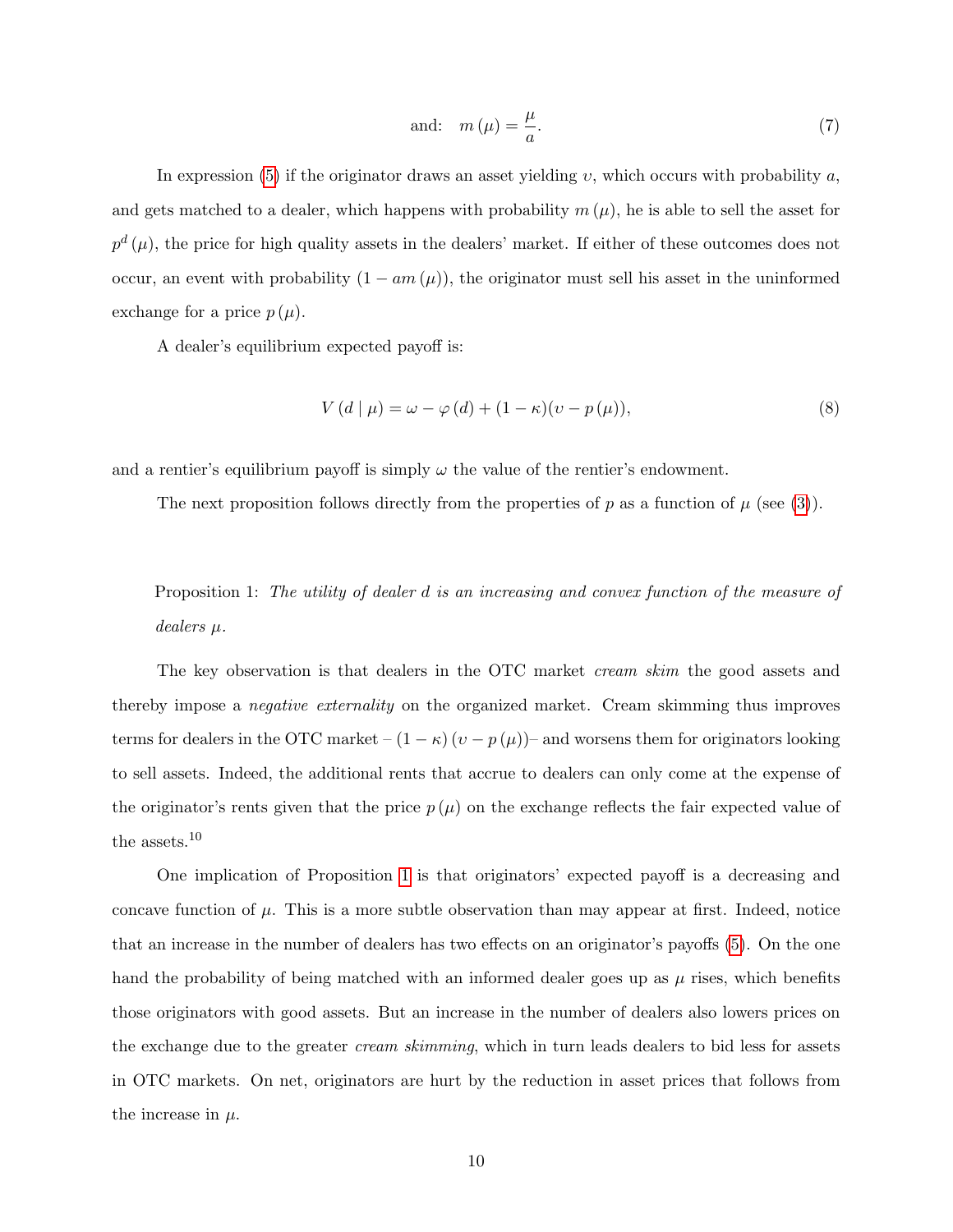Another important observation for what comes later is that the difference in payoff between a dealer  $d \in [0, \mu]$  and the least efficient dealer  $\mu$ ,  $V(d \mid \mu) - V(\mu \mid \mu) = \varphi(\mu) - \varphi(d)$ , is also increasing in the measure of dealers  $\mu$ . In particular, this difference in payoffs between the marginal and inframarginal dealers is independent of the bargaining power  $\kappa \in (0,1)$ .

### B. Equilibrium and Optimum Measure of Dealers

Under the assumption embedded in equation [\(2\)](#page-7-0), all dealers will be able to purchase a good asset in any equilibrium for a profit, given that no more than  $\bar{d}$  rentiers will ever choose to become dealers. Under free entry into the dealer market, the equilibrium measure of dealers  $\hat{\mu}$  must be such that the marginal dealer  $\hat{d} = \hat{\mu}$  breaks even:

<span id="page-11-0"></span>
$$
(1 - \kappa)(\nu - p(\widehat{\mu})) - \varphi(\widehat{\mu}) \le 0 \ (= 0 \text{ if } \widehat{\mu} > 0),\tag{9}
$$

where the notation emphasizes the dependence of the equilibrium price on the exchange on the number of dealers (note that there may be multiple solutions to  $(9)$ ).

Given that  $\varphi(d)$  is increasing in d and  $p(\mu)$  is decreasing in  $\mu$ , it follows immediately that when

<span id="page-11-1"></span>
$$
(1 - \kappa)(v - p(0)) - \varphi(0) = (1 - \kappa)(1 - a)(v - \rho) - \varphi(0) > 0 \tag{10}
$$

every equilibrium is such that  $\hat{\mu} > 0$ . In words, when the costs of becoming dealers are small at least for some rentiers, then these rentiers will enter the dealer market. Their cream skimming activities, in turn, will make it more attractive for other rentiers with higher costs to enter this market.

What is the socially optimal measure of dealers  $\mu^{S}$ ? For any given measure of dealers  $\mu$  the total expected surplus  $W(\mu)$  generated in the economy is simply the sum of total payoffs for each type of agent, rentiers, dealers and originators:

$$
W(\mu) = 2\omega + \mu v + (1 - \mu)p(\mu) - \int_0^{\mu} \varphi(x) dx.
$$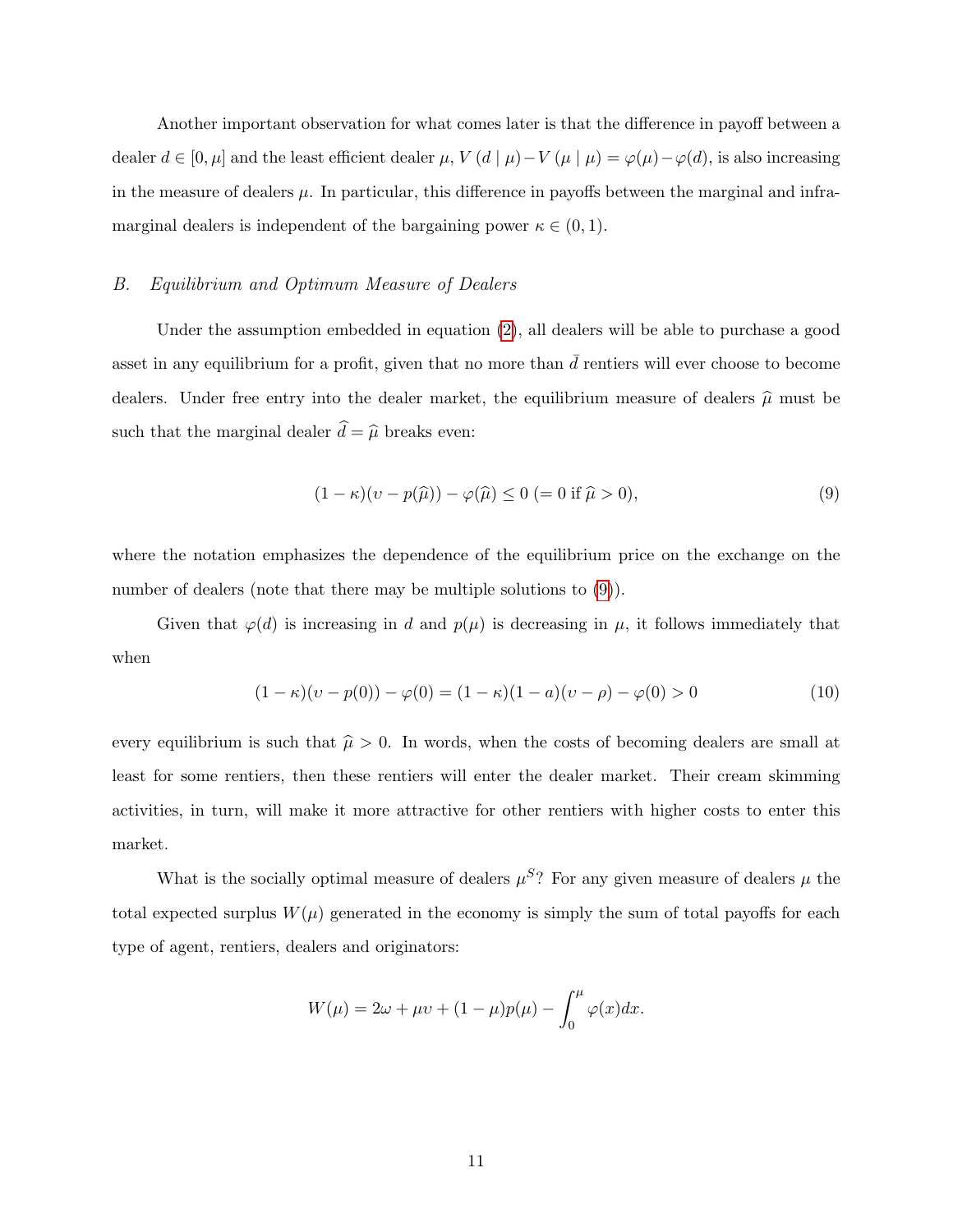Or, substituting for  $p(\mu)$ :

$$
W(\mu) = 2\omega - \int_0^{\mu} \varphi(x)dx + \rho + a(\nu - \rho)
$$
\n(11)

It immediately follows that  $W(\mu)$  is decreasing in  $\mu$ , so that the socially optimal measure of dealers is  $\mu^S = 0$ . We are thus able to conclude that:

<span id="page-12-0"></span>Proposition 2: If condition [\(10\)](#page-11-1) holds all equilibria involve inefficiently large dealer markets:  $\widehat{\mu} > 0$ .

The economic logic behind Proposition [2](#page-12-0) is straightforward: from an ex ante perspective all that informed dealers do is extract a transfer of surplus away from originators. This activity creates no social value. But, in order to be able to cream-skim dealers must incur socially wasteful costs to acquire the valuation skills that allow them to discriminate good assets from bad ones. Thus, it would be efficient in this simple model to simply shut down the dealer market.<sup>11</sup>,<sup>12</sup>

#### C. Competition among Dealers and Dealer Rents

How sensitive are these results to our simplifying assumption that the bargaining power  $\kappa$  is invariant to changes in the measure of dealers  $\mu$ ? How are these results affected if the originators' bargaining power somehow increases as the measure  $\mu$  of dealers rises relative to the volume of good assets for sale a? We explore these questions in this subsection by letting the originator's share of the surplus from trade with a dealer,  $\kappa(\mu)$ , increase with  $\mu$ <sup>13</sup>

Consider first Proposition [2,](#page-12-0) which states that when condition [\(10\)](#page-11-1) holds all equilibria involve excessively large dealer markets. Suppose now that  $\kappa(\mu)$  is a continuously differentiable function of  $\mu$  with derivative  $\kappa_{\mu} > 0$  for all  $\mu > 0$ . Then, if condition [\(10\)](#page-11-1) is slightly amended as follows:

<span id="page-12-1"></span>
$$
(1 - \kappa(0))(1 - a)(v - \rho) - \varphi(0) > 0,\tag{12}
$$

it is straightforward to verify that when condition [\(12\)](#page-12-1) holds all equilibria involve inefficiently large dealer markets. Basically, only in the extreme case where any positive entry by informed dealers  $\mu > 0$  immediately results in a  $\kappa(\mu) = 1$  can excessive entry be avoided.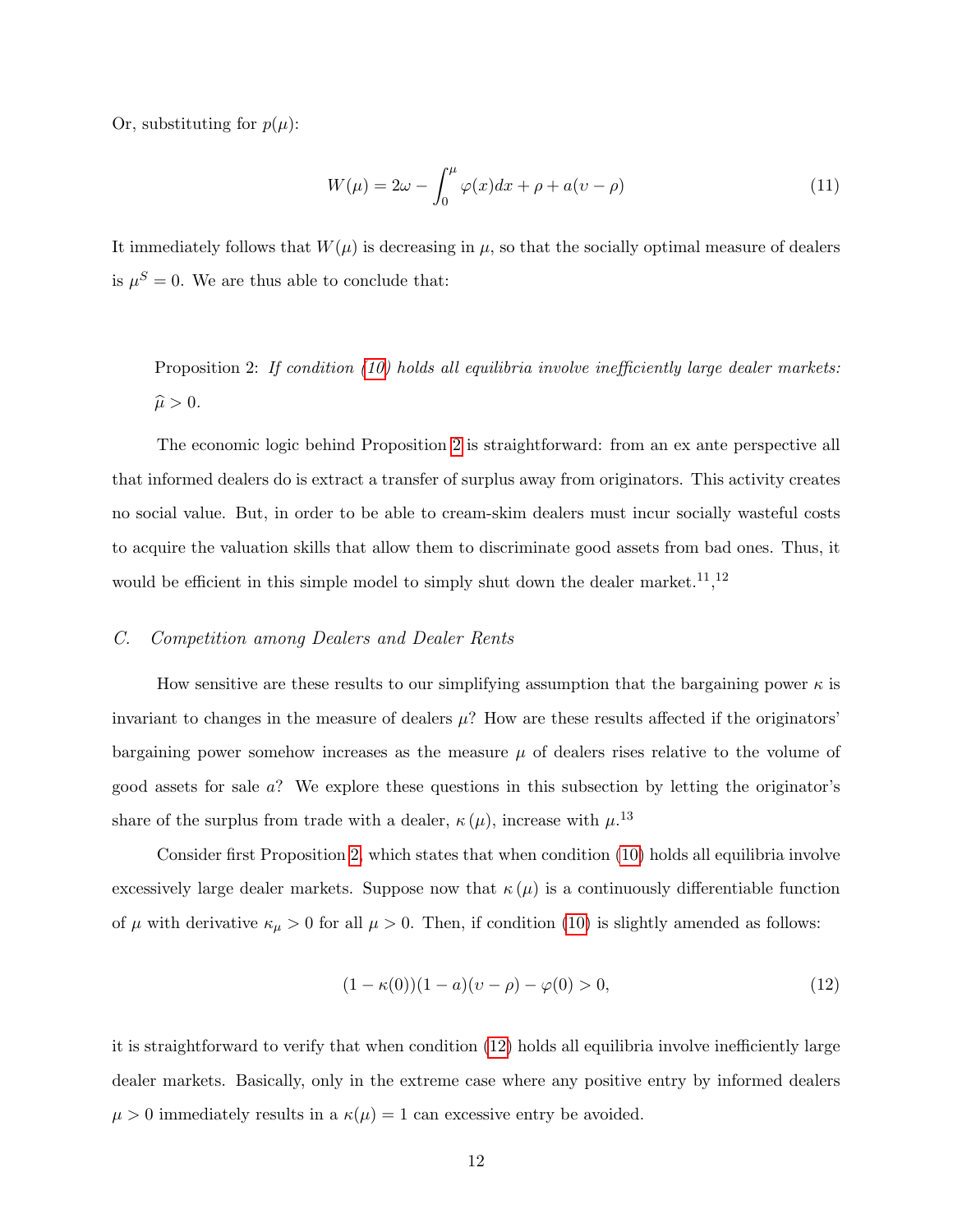Consider next Proposition [1,](#page-10-0) which states that the utility of dealer d is an increasing and convex function of the measure of dealers  $\mu$ . In this case, dealer d's equilibrium expected payoff is given by:

$$
V(d \mid \mu) = \omega - \varphi(d) + (1 - \kappa(\mu))(v - p(\mu)),\tag{13}
$$

and the change in the dealer's expected payoff with  $\mu$  is:

<span id="page-13-0"></span>
$$
V_{\mu}(d \mid \mu) = -(1 - \kappa(\mu))p_{\mu}(\mu) - \kappa_{\mu}(\mu)(\nu - p(\mu)).
$$
\n(14)

Given that

$$
p_{\mu} = -\frac{1-a}{(1-\mu)^2}(v-\rho) < 0,
$$

the first term in [\(14\)](#page-13-0) is positive, but since  $\kappa_{\mu}(\mu) > 0$  the second term in (14) is negative, so that the sign of  $\partial V(d \mid \mu) / \partial \mu$  is now ambiguous. However, this analysis does not consider what causes the equilibrium measure of dealers  $\mu$  to increase. For the equilibrium measure of dealers to increase it must be the case that a change occurs such that the marginal dealer  $\mu$  is made strictly better off being a dealer than a rentier. The cause of this change in  $\mu$  would determine the sign of the change in the profitability of infra-marginal dealers.

Consider for example the effect of a decrease in the value of low quality assets,  $\rho$ , on equilibrium entry into the dealer market  $\mu(\rho)$  and on an individual dealer d's equilibrium expected payoff  $V(d, \rho)$ . A lower  $\rho$  can be interpreted as the extension of credit to the lowest quality borrowers until then rationed out of the market, as was the case in the years immediately preceding the subprime crisis. For any  $\rho$  the marginal dealer  $\mu(\rho)$  is given by the dealer who is just indifferent between becoming a dealer or not for that  $\rho$ . More formally the marginal dealer  $\mu(\rho)$  is the solution to the following equation:

$$
F(\mu, \rho) = \varphi(\mu) - (1 - \kappa(\mu))(v - p(\rho)) = 0.
$$

Or, substituting for  $p(\rho)$  using [\(3\)](#page-9-1):

<span id="page-13-1"></span>
$$
F(\mu,\rho) = \varphi(\mu) - (1 - \kappa(\mu))(v - \rho) \left(1 - \frac{a - \mu}{1 - \mu}\right) = 0.
$$
\n(15)

In general equation [\(15\)](#page-13-1) admits multiple solutions some of which are stable and others that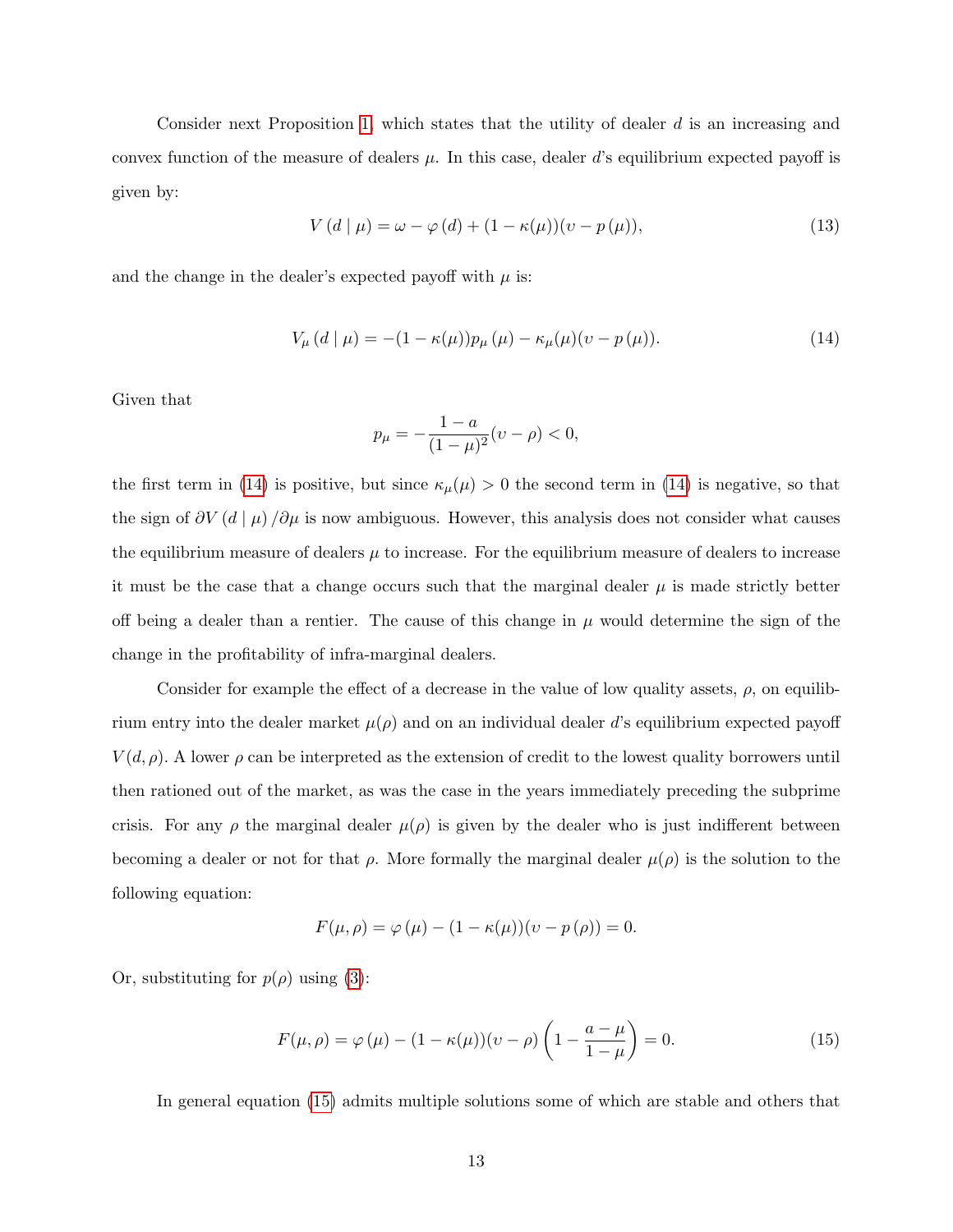are not. Focusing on stable equilibria, that is, equilibria for which  $F_{\mu} > 0$ , and applying the implicit function theorem we observe that:

$$
\frac{d\mu}{d\rho} = -\frac{F_{\mu}}{F_{\rho}} < 0,
$$

since  $F_{\rho} > 0$ . In words: A *decrease* in the value of low quality assets  $\rho$  brings about an increase in the equilibrium size of the dealer market  $\mu$ . This increase in the equilibrium number of dealers in a stable equilibrium is a result of our cream-skimming mechanism. The logic is that a decrease in the value of the low quality assets, holding fixed the number of active dealers  $\mu$ , decreases the quality of assets in the exchange and therefore the price in the exchange. As a result of the lower price in the exchange (holding  $\mu$  fixed) all dealers also pay less for the assets they buy in the OTC market so that all dealers' expected payoffs increase. Therefore, if equilibria are stable, equilibrium can only be restored with more entry. Since shifts in  $\rho$  result in equilibria along the supply curve of dealers, the expected payoff of all the infra-marginal dealers increases when  $\rho$  decreases. This can be more formally seen as follows: Let  $V(d, \rho)$  denote the expected payoff of dealer  $d < \mu(\rho)$ , then

$$
V(d, \rho) = V(d, \rho) - V(\mu(\rho), \rho) + V(\mu(\rho), \rho)
$$
  
=  $\varphi(\mu) - \varphi(d) + \omega$ .

So that:

$$
V_{\rho} (d, \rho) = \varphi_{\mu} \frac{d\mu}{d\rho} < 0.
$$

In sum, a reduction in the value of the low quality asset increases entry into the dealer market and hence raises infra-marginal dealers' payoff even if the equilibrium bargaining power of dealers  $(1 - \kappa(\mu))$  decreases when the size of the dealer market expands. This reasoning applies more generally. Even though the bargaining power of each dealer may decrease with entry, any increase in the number of dealers that is caused by a change in a parameter that does not affect the cost function  $\varphi$  or the initial endowment of all agents  $\omega$  must necessarily be accompanied by an increase in the profitability of the infra-marginal dealers.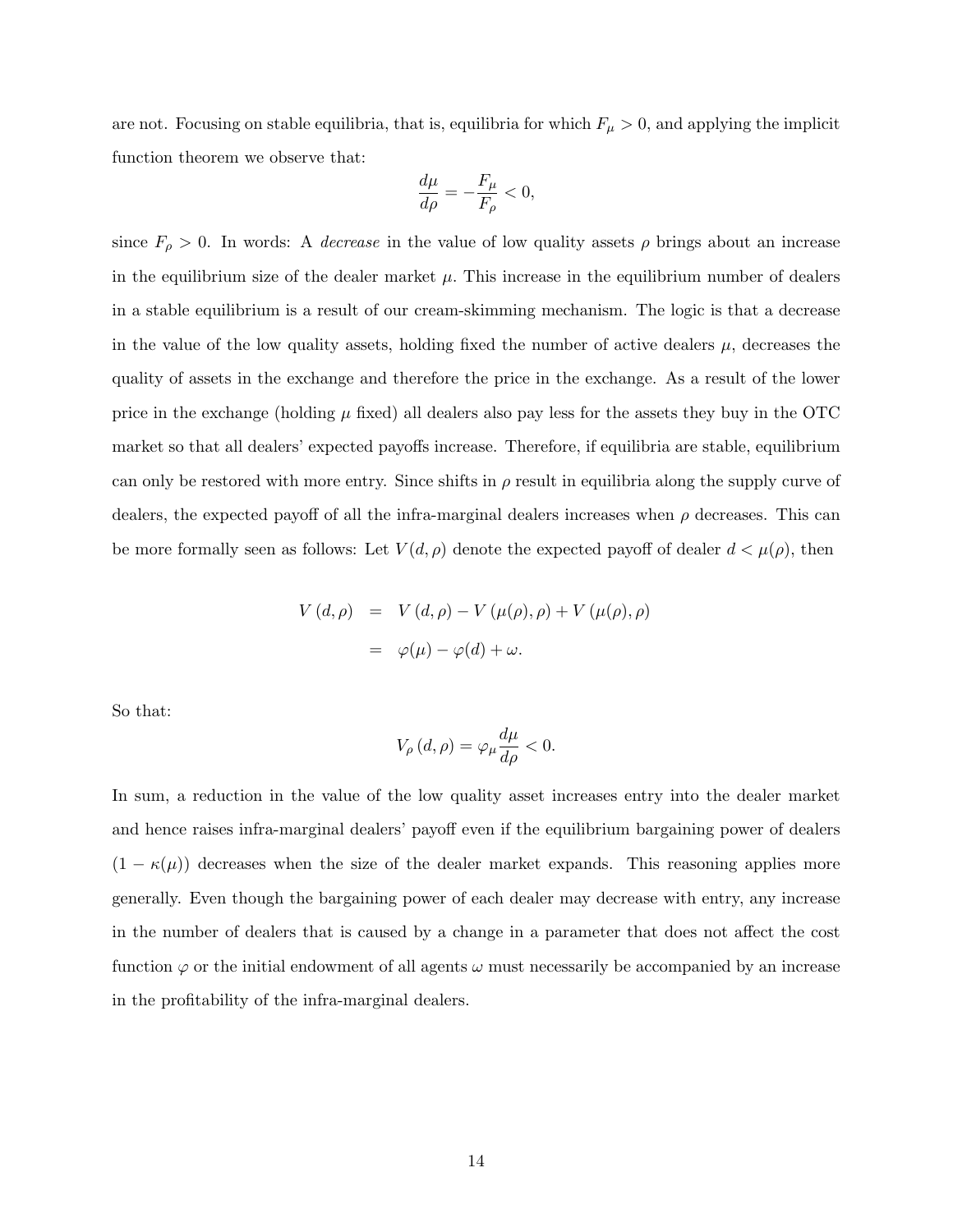# III. Moral Hazard in Origination

In this section we broaden and deepen our analysis by considering how information acquisition in dealer markets can improve originators' incentives to select higher quality assets. To the extent that an originator with a good asset is able to get a better price in the OTC market than on the organized exchange,  $p^d > p$ , this should encourage her to put more effort to originate a good asset. This positive effect must, of course, be weighed against the value destroying effects of rent extraction through cream skimming to determine the overall efficiency of OTC dealer markets. By introducing moral hazard in origination we not only take into account an important real effect of information acquisition in financial markets, but we are also thereby able to uncover the fundamental mechanism that underlies inefficient entry into dealer markets. As our analysis below makes clear, the key source of inefficiency is that information acquisition by dealers is motivated by the rent  $v - p<sup>d</sup>$  they are extracting, which rises rapidly with new entry into the dealer market when origination of good assets is costly and slowly when origination of good assets involves low effort costs. As a result, equilibrium entry into the dealer market is high when information acquisition by dealers has a low social value, and it is low when it has a high social value. This is the main result emerging from our analysis below.

#### A. Assumptions and Definition of Equilibrium

The probability of originating a good asset  $a \in [a, 1]$  can now be increased by originators at effort cost  $\psi(a-\underline{a},\theta)$ . The parameter  $\theta$  shifts the marginal cost of effort and for definiteness we assume  $\psi_{a\theta} > 0$ . Given that all originators are ex-ante identical and face the same incentives, we restrict attention to symmetric equilibria where all originators choose the same a. We begin by imposing mild assumptions on the function  $\psi(a - \underline{a}, \theta)$  and  $\varphi(d)$  that guarantee uniqueness of an interior symmetric equilibrium  $(\widehat{a}, \widehat{\mu})$  such that  $\widehat{a} > \widehat{\mu}$ .

**Assumption A1:** (i)  $\psi_a(0, \theta) = 0$  for each  $\theta$ ; (ii)  $\psi_a \ge 0$  and if  $a > \underline{a}$ ,  $\lim_{\theta \to \infty} \psi_a(a - \underline{a}, \theta) = \infty$ (iii)  $\psi_{aa} > 0$ ; (iv)  $\psi_{aaa} > 0$ ; and (v)  $\psi_{a\theta} > 0$ .

Assumption A2: (i)  $\varphi_d > 0$ ; (ii) there exists  $\overline{d} < 1$  such that  $\lim_{d\to\overline{d}} \varphi(d) = +\infty$ , (iii)  $\overline{d} \leq \underline{a}$ and  $(iv) \varphi(0) < (1 - \kappa)(v - \rho)$ .

**Assumption A3:**  $(1-d)\varphi(d)$  is non-decreasing in [0, d].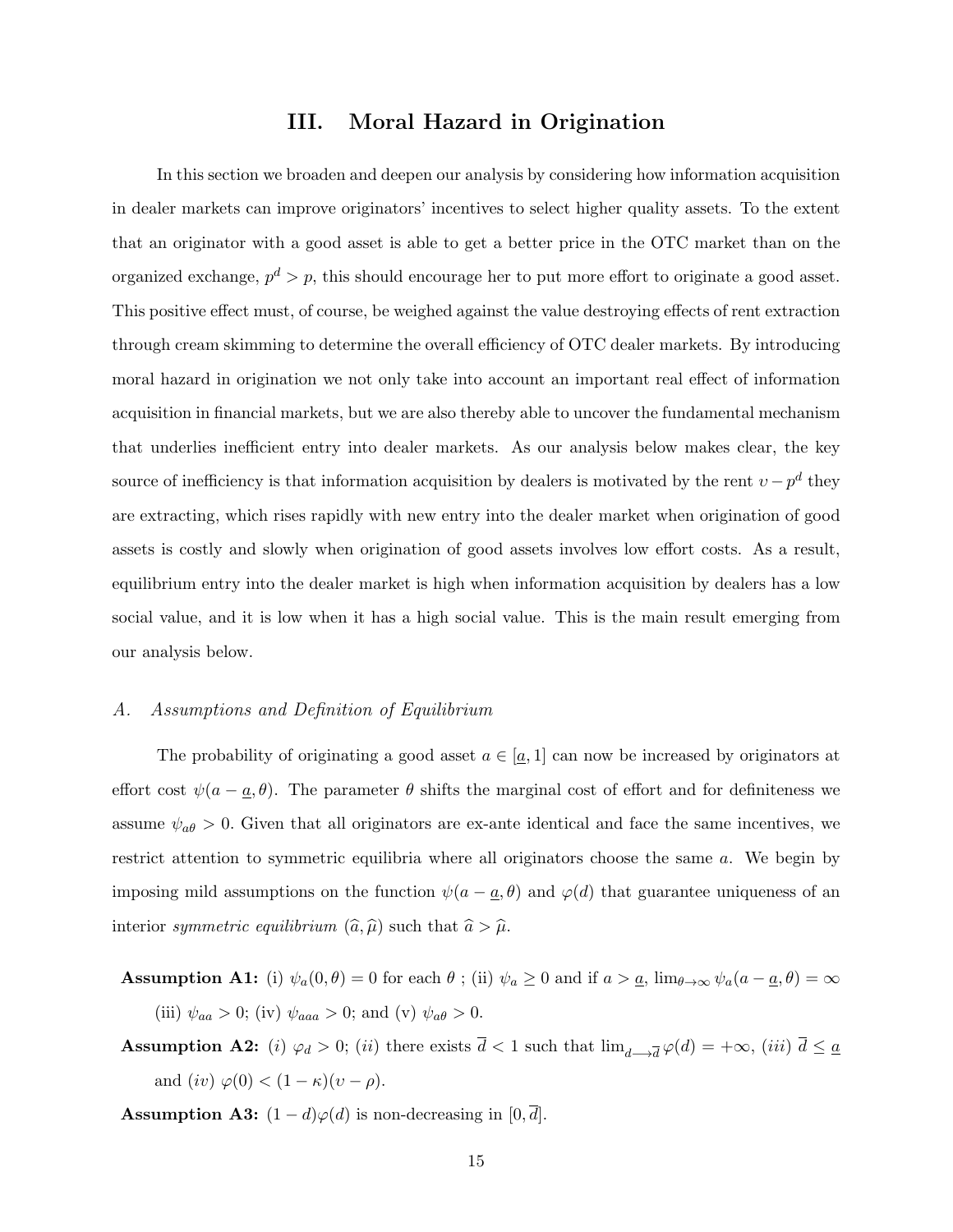The assumption that  $\bar{d} \leq \underline{a}$  is a sufficient condition that guarantees that  $\hat{a} > \hat{\mu}$ . It is possible to entirely dispense with this condition at the cost of a somewhat more involved analysis.<sup>14</sup> The assumption that  $\psi_{aaa} > 0$  amounts to assuming a convex marginal origination cost; this is a standard assumption in much of the contract theory literature. Finally, Assumption A3, which plays a role in establishing uniqueness of equilibrium, simply requires that dealers' costs of becoming informed rise sufficiently fast with d.

**Definition of Equilibrium:** An equilibrium is given by: (i) prices  $\hat{p}$  and  $\hat{p}^d$  in period 1 at which the organized and OTC markets clear; (ii) occupational choices by rentiers in period 0, which map into an equilibrium measure of dealers  $\hat{\mu}$  and rentiers  $(1-\hat{\mu})$  (with all rentiers  $d \in (0, \hat{\mu})$ ) strictly preferring to become dealers); and (iii) incentive compatible effort choices  $\hat{a}$  by originators, which in turn map into an equilibrium matching probability  $\hat{m} \equiv m(\hat{a}, \hat{\mu})$ .

It should be obvious that  $\hat{a} = 1$  can never be an equilibrium, since if  $\hat{a} = 1$  any originator that defects to  $a = \underline{a}$  would be better off. Similarly  $\hat{a} = \underline{a}$  and  $\hat{\mu} = 0$  can never be an equilibrium, since under Assumption  $A2(iv)$  it is a best response for the most efficient dealers to enter the dealer market when  $\hat{a} = \underline{a}$ . Moreover, under Assumption A1(i) it is a best response for originators to choose  $\hat{a} > \underline{a}$  when there is a strictly positive measure of dealers. In what follows we define  $(\widehat{a}, \widehat{\mu})$  to be an interior equilibrium if  $\widehat{a} > \underline{a}$  (so that  $\underline{a} < \widehat{a} < 1$ ) and  $\widehat{\mu} > 0$ . The choice of a by an originator is, of course, not observable to rentiers and dealers. However, all investors can form rational expectations on originators' best effort choice. Also, recall that originators do not know for sure in period 1 what quality of asset they have been able to originate, and they can only discover that they have a good asset when they get an offer  $p^d$  from a dealer.

### B. Existence and Uniqueness of Equilibrium

The equilibrium  $(\widehat{a}, \widehat{\mu})$  in this extended model is given by the solution to two first-order conditions, one for optimal origination effort a and the other for optimal entry into the dealer market  $\mu$ . Consider a candidate equilibrium  $(\widehat{a}, \widehat{\mu})$ : The utility of an originator that chooses action a is:

$$
U(a|\hat{a}, \hat{\mu}) = \omega - \psi(a - \underline{a}, \theta) + a\hat{m}\hat{p}^{d} + (1 - a\hat{m})\hat{p}.
$$
 (16)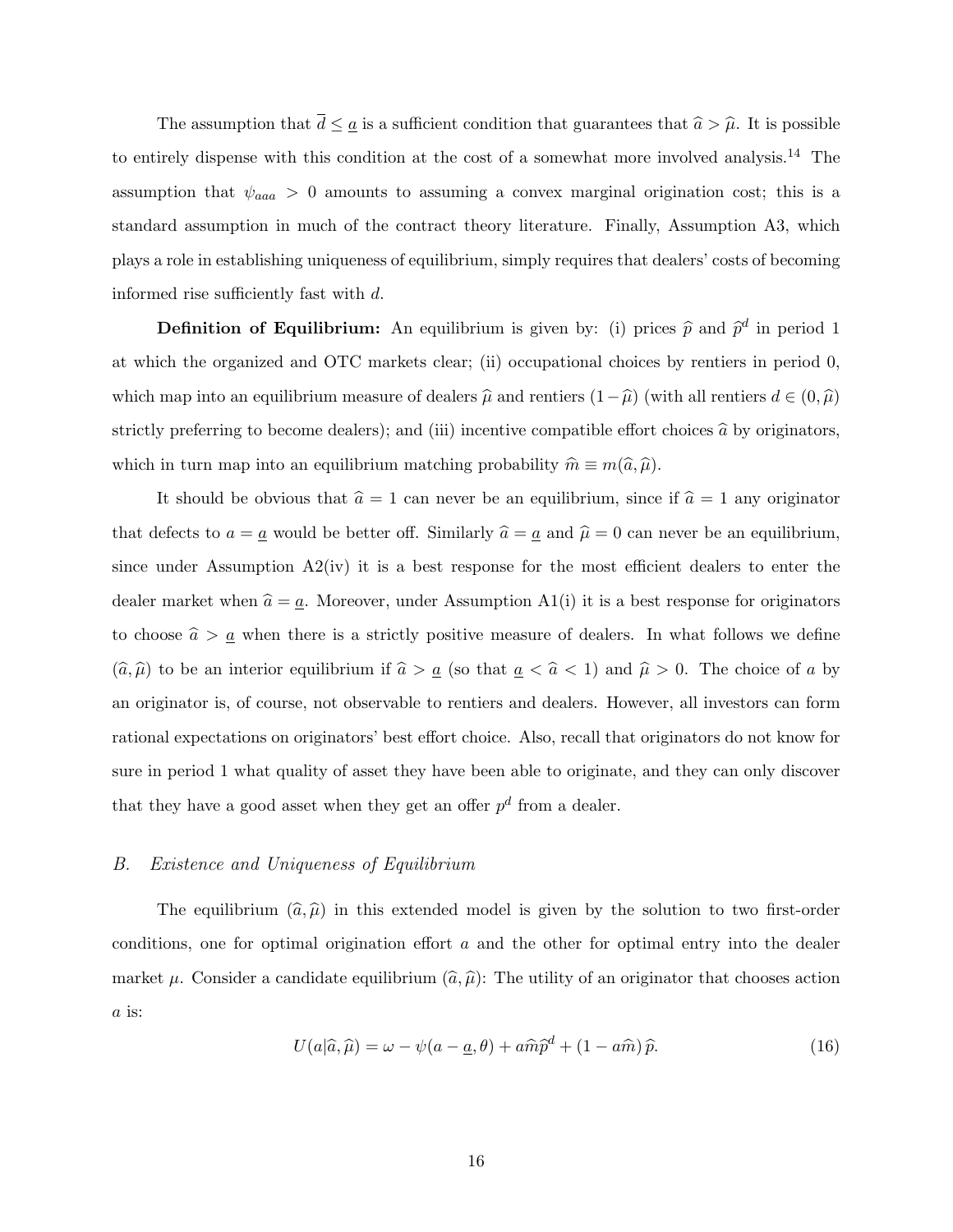The first-order condition for origination effort a is thus:

$$
\psi_a\left(a-\underline{a},\theta\right) = \widehat{m}\left(\widehat{p}^d - \widehat{p}\right). \tag{17}
$$

The originator chooses the effort level  $a > a$  that equalizes the marginal cost of effort with the marginal benefit of effort, which is given by the probability of being matched to an informed dealer when the originator produces a good asset,  $\hat{m}$ , times the price improvement from selling the good asset in the OTC market  $(\hat{p}^d - \hat{p})$ . As for entry into the dealer market, since  $\varphi$  is smooth and strictly increasing, we must have:

<span id="page-17-0"></span>
$$
\varphi\left(\widehat{\mu}\right) = \left(1 - \kappa\right)\left(v - \widehat{p}\right). \tag{18}
$$

That is, the expected rents associated with cream skimming received by the marginal dealer just compensate for the costs of acquiring information. All dealers with  $d < \hat{\mu}$  are infra-marginal and earn positive rents. All potential dealers with  $d > \hat{\mu}$  choose to stay uninformed. In light of these considerations we are able to establish the following proposition.

#### <span id="page-17-2"></span>Proposition 3: Under Assumptions A1-A3 there exists a unique interior equilibrium  $(\hat{a}(\theta), \hat{\mu}(\theta))$ .

Moreover, we can also establish a key comparative statics result with respect to changes in the origination effort cost parameter,  $\theta$ . When  $\theta$  is high the marginal cost of originating good assets is high. In that case the fraction of good assets a that is originated is not very responsive to financial market incentives.

<span id="page-17-1"></span>Proposition 4: Assume A1-A3 hold. Then  $\hat{a}_{\theta} < 0$ ,  $\hat{\mu}_{\theta} > 0$  and consequently  $\hat{p}_{\theta} < 0$ .

That is, while it is to be expected that the equilibrium origination of good assets decreases as origination effort costs rise with the parameter  $\theta$ , it is striking that the equilibrium measure of dealers is actually *increasing* with  $\theta$ . The more costly it is to originate good assets the more dealers enter the OTC market in equilibrium. The reason is that when the cost of originating good assets increases there are fewer good assets that are brought to the uninformed exchange. This has the effect of lowering the price of assets on the exchange  $\hat{p}$ . The lower price on the exchange, in turn, increases the incentives to acquire information, and therefore, the measure of informed dealers  $\hat{\mu}$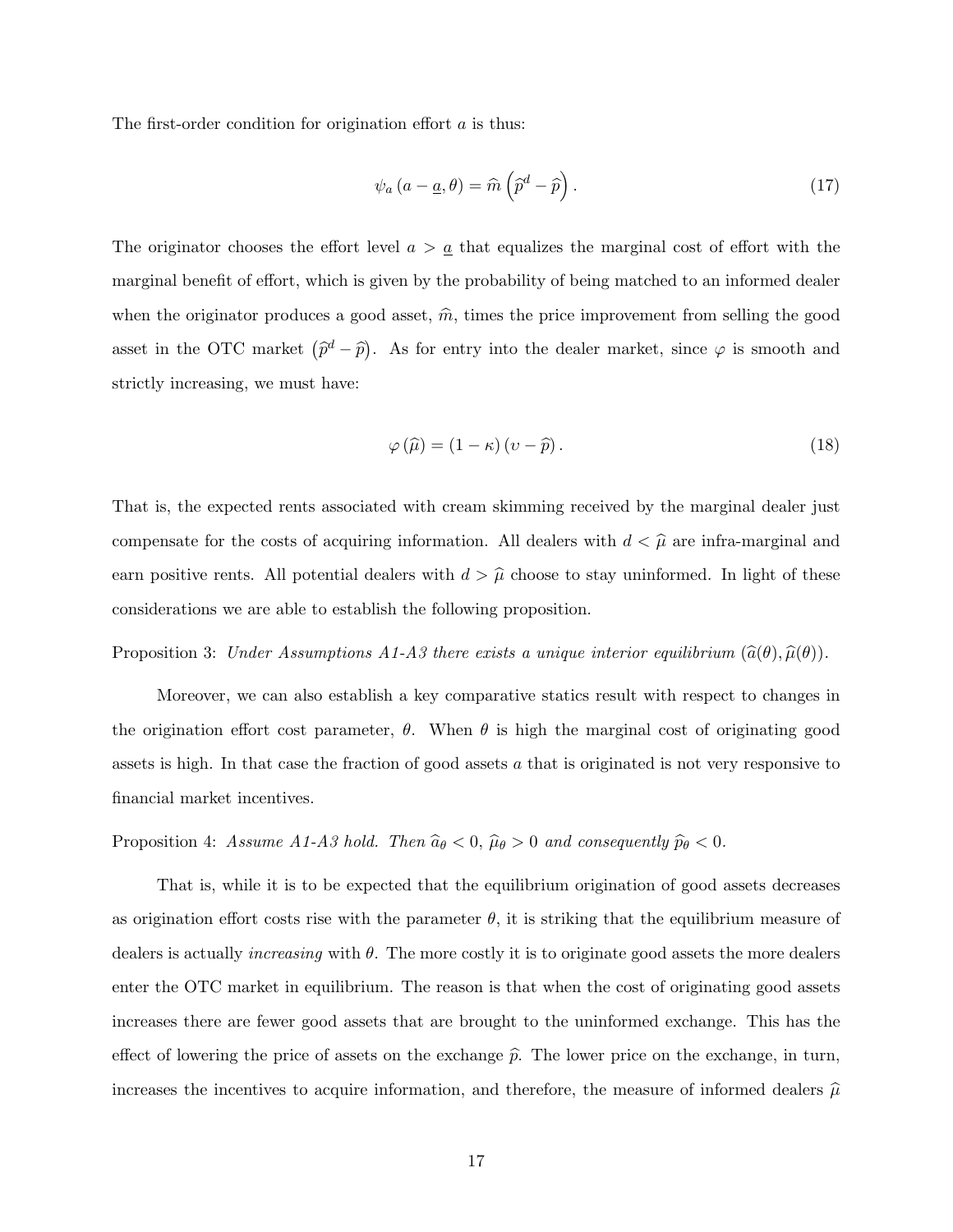that enter in equilibrium, as seen in condition [\(18\)](#page-17-0).

Proposition [4](#page-17-1) highlights the central mechanism at work in this model. If  $\hat{\mu}_{\theta} > 0$  this means that the equilibrium incentives to acquire information for dealers are rising with the costs of originating good assets. In other words, with a higher  $\theta$  the marginal cost of originating good assets is higher (since by assumption  $\psi_{a\theta} > 0$ ) so that the social value of dealers' information is lower. However, dealers' equilibrium incentives to acquire information are then higher! That is the basic tension arising from cream skimming: the returns from cream skimming are rising when a higher fraction of good assets are distributed in the dealer market, so that the fraction of good assets sold on the exchange,  $\hat{a}-\hat{\mu}$ , is smaller. When  $\theta$  is high, the best-response of originators  $\hat{a}(\theta)$  is relatively inelastic to changes in  $\hat{\mu}(\theta)$ , but the fraction of good assets sold on the exchange  $(\hat{a}(\theta) - \hat{\mu}(\theta))$  is highly elastic to changes in  $\hat{\mu}(\theta)$ . This is why cream-skimming activities are rewarded the most when their social value is the lowest.

Recall that the net income of the marginal dealer must be zero and hence the net income of an inframaginal dealer d is given by  $\varphi(\widehat{\mu}(\theta)) - \varphi(d)$ . It follows that:

<span id="page-18-0"></span>Corollary 5: If  $d < \hat{\mu}(\theta)$  the income of dealer d is an increasing function of  $\theta$ . That is, dealer d is better off the higher is the marginal cost of originating quality assets.

Taken together the results in Proposition [4](#page-17-1) and Corollary [5](#page-18-0) show that situations where the quality of asset origination is low are also those where the rents accruing to the dealer sector are large.

#### C. Efficiency of Equilibrium

We now analyze the efficiency of equilibria in the presence of moral hazard in origination. Our efficiency benchmark is the size of a dealer sector  $\mu^S$  chosen by a planner that maximizes total social surplus subject to the constraint that originators will always choose an origination effort  $\tilde{a}(\mu,\theta)$  that is a best response. That is, if the cost of effort parameter is  $\theta$ , there are  $\mu$  dealers, and every originator choses effort  $\tilde{a}(\mu, \theta)$ , then an individual originator has no incentive to deviate from  $\tilde{a}(\mu,\theta)$ . Originators' best response is then given by the following first-order condition of their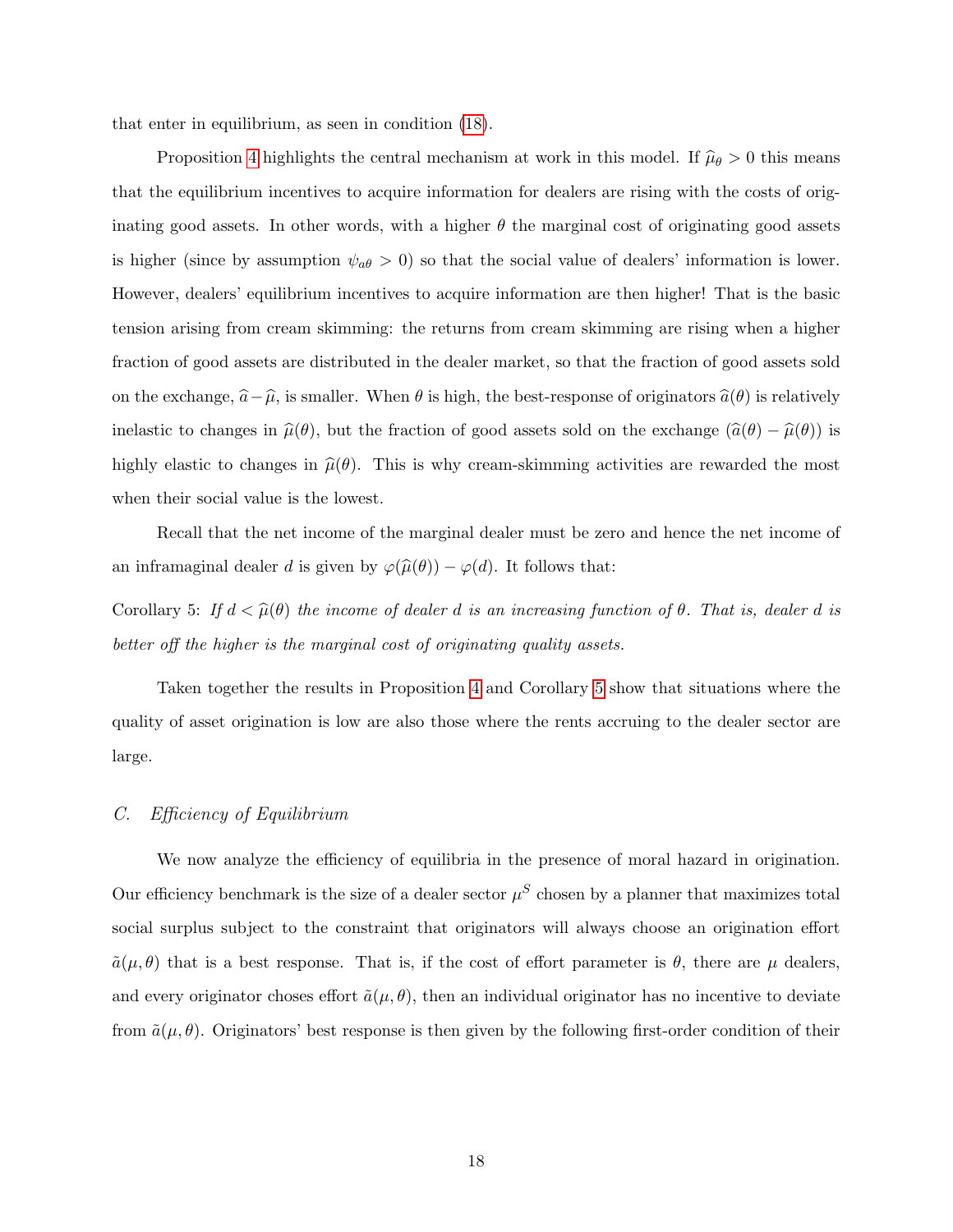optimization problem with respect to a:

<span id="page-19-0"></span>
$$
\psi_a(a - \underline{a}, \theta) = -\frac{\mu}{a} \kappa(v - \rho) \left(\frac{1 - a}{1 - \mu}\right). \tag{19}
$$

Lemma [A.2](#page-0-0) in the appendix establishes that the best response function  $\tilde{a}(\mu, \theta)$  is smooth and increasing and concave in  $\mu$ . Using the best response function  $\tilde{a}$  we can state the social surplus optimization problem for a planner as

$$
\max_{\mu} W(\mu,\theta) = \rho + \tilde{a}(\mu,\theta)(\nu-\rho) - \psi(\tilde{a}(\mu,\theta) - \underline{a},\theta) - \int_0^{\mu} \varphi(u) du.
$$
 (20)

Lemma [A.3](#page-0-0) in the Appendix shows that the social surplus function is a strictly concave function of  $\mu$ , which allows us to use first-order conditions to compare the measure of dealers that maximizes welfare with the measure of dealers that obtains in equilibrium,  $\hat{\mu}$ . The strict concavity of  $W(\mu, \theta)$  also insures that there exists a unique  $\mu^S(\theta)$  that solves the planner's problem. Our main result is:

Proposition 6: (a) Under Assumptions A1-A3 there exists a  $\hat{\theta}$  such that for  $\theta > \hat{\theta}$ ,  $\mu^{S}(\theta) < \hat{\mu}(\theta)$ . (b) Let

$$
\Phi(\theta) = \frac{\psi_{aa}(\hat{a}(\theta) - \underline{a}, \theta)}{\psi_a(\hat{a}(\theta) - \underline{a}, \theta)}(\hat{a}(\theta) - \underline{a}).
$$

If  $\Phi(\theta)$  is non-decreasing in  $\theta$  then there exists a  $\widehat{\theta}$  such that for  $0 \le \theta \le \widehat{\theta}$ ,  $\mu^S(\theta) \ge \widehat{\mu}(\theta)$ , with equality if  $\theta = \hat{\theta}$ , and for  $\theta > \hat{\theta}$   $\mu^S(\theta) < \hat{\mu}(\theta)$ .<sup>15</sup>

This proposition establishes that when the cost of originating good projects is large, the equilibrium number of dealers is excessive. Recall also that Corollary [5](#page-18-0) states that in these circumstances infra-marginal dealers would have large rents. Thus, in the model, large rents by infra-marginal dealers are a symptom of an excessively large dealer sector.

We illustrate this result with the following numerical example, where originators have a quadratic effort function  $\psi(a) = \frac{1}{2}\theta a^2$  (with  $\underline{a} = 0$ ) and where  $\varphi(d)$ ,  $\kappa$ ,  $\rho$  and v are given the following parameter values:

$$
\varphi(d) = .1 + d; \quad \kappa = .35; \quad \rho = 2; \quad \upsilon = 2.5.
$$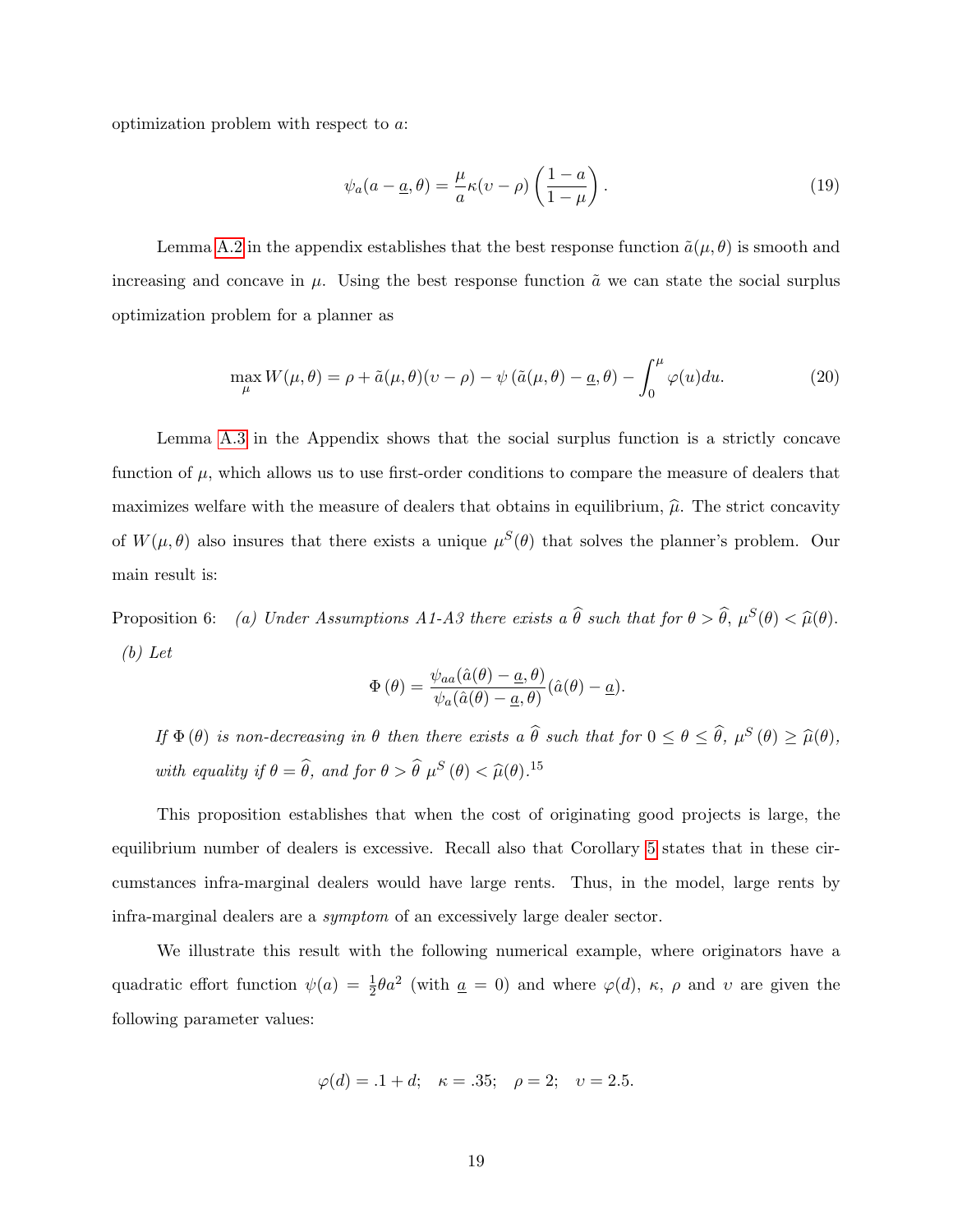We vary  $\theta$  over the interval [0, 0.78], making sure that  $\hat{a} > \hat{\mu}$ .<sup>16</sup> Figure [1](#page-38-0) plots the equilibrium  $(\widehat{a}(\theta), \widehat{\mu}(\theta))$  and constrained optimum  $(a^S(\theta), \mu^S(\theta))$  over this interval. The example illustrates all the main effects at work in the model. In particular, as shown in Proposition [4](#page-17-1) origination incentives are decreasing with  $\theta$  and the measure of informed dealers  $\hat{\mu}$  is increasing in  $\theta$ .

Panel A illustrates that both  $\hat{a}$  and  $a^S$  are decreasing in  $\theta$ , but  $\hat{a}$  declines more gradually than **Figure [1](#page-38-0)** around here  $a<sup>S</sup>$  because the planner fully internalizes the costs of information acquisition for dealers, while the equilibrium only partially reflects these costs. Thus, when the marginal cost of effort  $\theta$  increases beyond 0.08 the planner responds by cutting the measure of dealers  $\mu^S$ , as Panel B illustrates. The reason is that dealers cost the same but provide a weaker origination incentive when  $\theta$  is higher. In contrast, the equilibrium measure of dealers  $\hat{\mu}$  is always *increasing* in  $\theta$ , as the cream-skimming incentives for dealers increase with  $\theta$  (see Proposition [4\)](#page-17-1). Therefore, equilibrium origination effort  $\widehat{a}$  declines less sharply than the socially optimal effort  $a^S$ . As seen in Proposition [6-](#page-0-0)b, for the value  $\hat{\theta} = .4$  the two schedules intersect at a unique  $\theta$  and in region II the measure of informed dealers is above the constrained optimum,  $\hat{\mu} > \mu^S$ , whereas it is below in region I.

In sum, the equilibrium size of dealer markets is too small when  $\theta$  is small and too large when  $\theta$  is large. This is a striking and at first sight counterintuitive result. When  $\theta$  is small the planner gets a large origination efficiency improvement by increasing the dealer market. This leads the planner to choose a relatively high  $\mu^S$  and results in a high  $a^S$ , as can be seen in Figure [1.](#page-38-0) But when the fraction of good assets that is originated  $a<sup>S</sup>$  is high the equilibrium incentives to enter the dealer market are small because the surplus that dealers can cream-skim is then relatively small. To see this consider the extreme case where  $a^S \longrightarrow 1$ . The price of an asset on the exchange p then converges to  $v$ . But this means that in the limit there can be no cream-skimming for dealers and therefore almost no entry by rentiers into the dealer market. In contrast, when  $\theta$  is large the planner gets a low origination response by increasing the measure of dealers and prefers a lower  $\mu^S$ and  $a^S$  as is illustrated in Figure [1.](#page-38-0) But when  $a^S$  is low the incentives to enter the dealer market are large. To see this, note that when  $a^S \longrightarrow 0$ ,  $p \longrightarrow \max\{\rho - \frac{\mu}{1-\mu}\}$  $\frac{\mu}{1-\mu}(v-\rho),0\},\$  so that the total surplus from trading in the dealer market is large (it is close to  $v$  when  $p$  is close to zero). As a result, a lot of rentiers will be induced to enter the dealer market.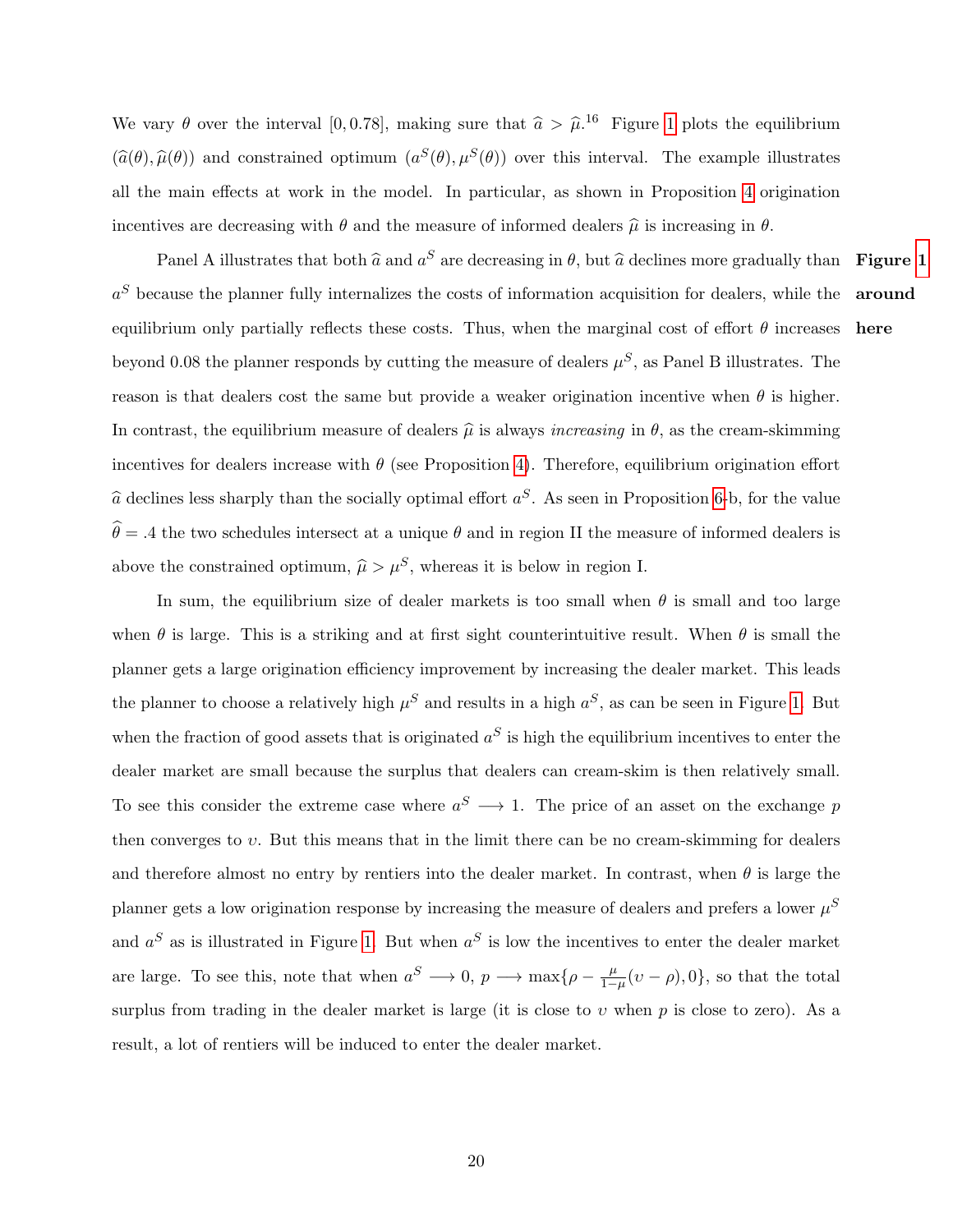#### D. Comparative Statics with respect to the Cost of Information

Our analysis in the previous subsection can be straightforwardly extended to consider the effects of changes in the cost of information for dealers. We model changes in information acquisition costs for dealers by specifying a cost function  $\varphi(\mu,\eta)$  with parameter  $\eta>0$  and such that  $\varphi_\eta(\mu,\eta)>$ 0. By making the obvious changes to Assumptions A2 and A3 above we are able to establish an analog of Proposition [3.](#page-17-2)

Assumption  $A2$ <sup>'</sup>: (i)  $\varphi_{\mu} > 0$ ; (ii) There exists  $\bar{d} \leq \underline{a}$  such that  $\lim_{\mu \to \bar{d}} \varphi(\mu, \eta) = \infty$ , for each  $\eta$ ;(iii)  $\varphi(0, \eta) < (1 - \kappa)(v - \rho)$  for each  $\eta$ ;(iv)  $\lim_{\eta \to \infty} \varphi(\mu, \eta) = \infty$  for each  $d > 0$ ; (v)  $\lim_{\eta\rightarrow 0}\varphi(\mu,\eta)=0$  for any  $\mu<\bar{d};$  and (vi)  $\varphi_\eta>0.$ 

**Assumption A3':**  $(1 - \mu)\varphi(\mu, \eta)$  is non-decreasing in  $\mu \in [0, \overline{d}]$  for every  $\eta$ .

The following is an analogue to the earlier proposition establishing comparative statics with respect to  $\theta$ :

<span id="page-21-0"></span>Proposition 7: Assume that A1, A2' and A3' hold. Then  $\widehat{a}_{\eta} < 0$  and  $\widehat{\mu}_{\eta} < 0$ .

In words, the equilibrium origination of good assets and the equilibrium measure of dealers are both decreasing functions of the parameter  $\eta$  measuring the cost of information acquisition for a dealer. Recall that the net surplus of the marginal dealer  $\hat{\mu}(\eta)$  must be zero in equilibrium and hence that the rent of an infra-marginal dealer  $\mu < \hat{\mu}(\eta)$  equals  $I(\mu, \eta) = \varphi(\hat{\mu}(\eta), \eta) - \varphi(\mu, \eta)$ . Therefore, the change in infra-marginal rents with respect to  $\eta$  is given by:

$$
I_{\eta}(\mu,\eta) = \varphi_{\mu}\widehat{\mu}_{\eta} + \varphi_{\eta}(\widehat{\mu}(\eta),\eta) - \varphi_{\eta}(\mu,\eta).
$$

It follows that a decrease in the cost parameter  $\eta$  increases the income of an infra-marginal dealer provided that  $\varphi_{\eta\mu} \leq 0$ . That is, provided that the cost reduction is at least as large for a more efficient dealer.

<span id="page-21-1"></span>Corollary 8: If  $\varphi_{\eta\mu} \leq 0$  the rent of an infra-marginal dealer increases as  $\eta$  decreases.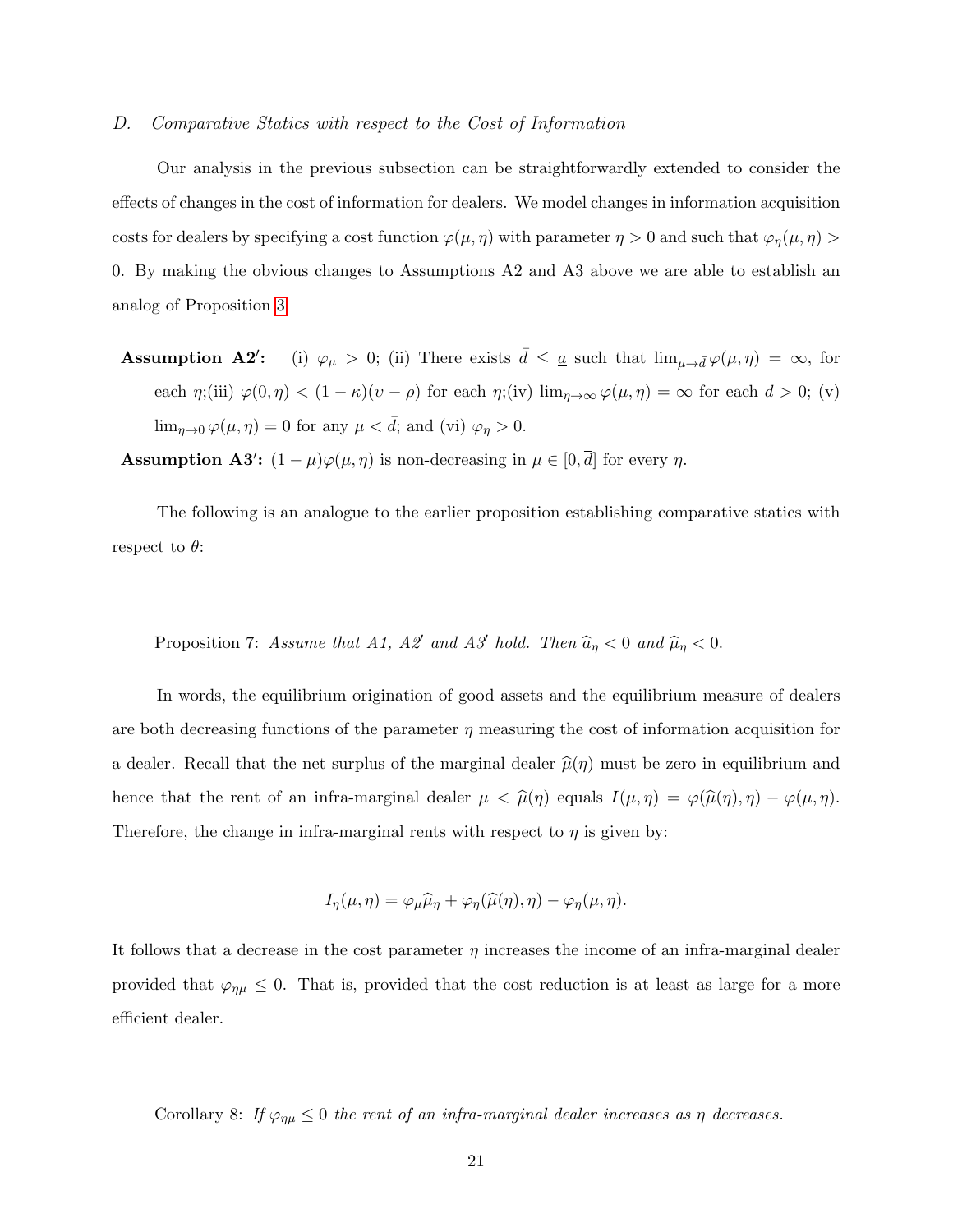Proposition [7](#page-21-0) and Corollary [8](#page-21-1) establish that when the cost of information for dealers decreases, the equilibrium measure of dealers, the number of OTC transactions, and the income of every dealer increase. Perhaps then this is the source of exogenous variation behind the phenomenal growth and large rents of the financial services industry over the last two decades. Indeed, one important source of information cost savings in the past three decades is the spread of IT, which has facilitated the relative valuation of assets and lowered trading costs. As we highlight in [Bolton](#page-25-0) [et al.](#page-25-0) [\(2012\)](#page-25-0), during this period of rapid spread of IT we have also witnessed abnormal growth in the size of OTC derivatives, swaps, commodities, and forward markets.<sup>17</sup> Also, as shown in Figure V Panel B from [\(Philippon and Reshef, 2012,](#page-27-0) p. 1569) the abnormal growth in median compensation in the financial industry since the early 1980s is driven in large part by the compensation of broker-dealers, which constitute the main entry in their 'other finance' category. Broker-dealers, of course, are the main players in OTC markets along with units inside commercial banks and insurance companies, such as AIG's infamous Financial Products group, which have been richly rewarded during the boom years prior to the crisis. [Philippon](#page-27-1) [\(2015\)](#page-27-1) has further shown that, unlike other sectors, financial intermediation has not become cheaper as a result of investments in IT technology. To the extent that all efficiency gains from IT investments are appropriated by dealers in the form of informational rents this is not entirely surprising.

Accordingly, a simple way of explaining the stylized facts associated with the growth in this sector could be in terms of the comparative statics of this section. Of course, our analysis is cast in a static model and cannot lend itself to a full dynamic explanation. Still, our simple comparative static exercises above can explain how this IT revolution has increased the number of dealers, which in turn has led to the higher compensation of dealers. <sup>18</sup>

Two specific examples provide a simple illustration of the role IT technology has played in financial innovation and customization. The first is commodities forward contracts, which have been increasingly used in recent years thanks to satellite imaging technology and IT applications such as Google Earth. Due to their more accurate geographic footprint, dealers can be more sure of the production capacity of producers, what in turn allows them to cream-skim the less risky counter-parties. The second is energy derivatives such as those offered by Enron Capital and Trade Resources (ECT) a subsidiary of Enron, which set up a "gas bank"–essentially a financial intermediary between buyers and sellers of natural gas–offering both price stability and local gas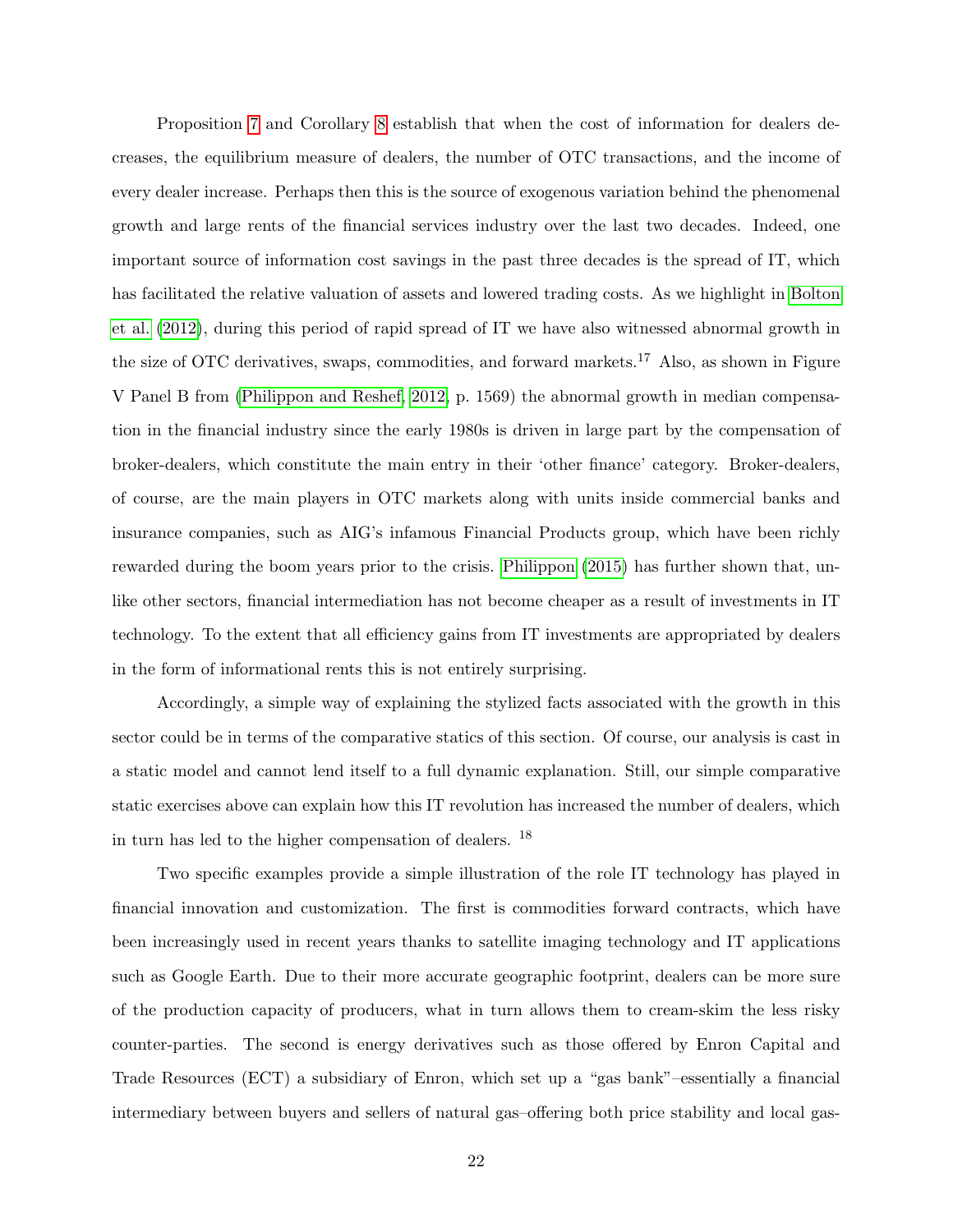supply and demand assurance. As [\(Tufano, 1996,](#page-28-1) p. 139) puts it "ECT's risk managers have clear instructions to develop a hedging strategy that minimizes net gas exposures, and the company has invested millions of dollars in hardware, software, and hundreds of highly trained personnel to eliminate mismatches and ensure that fluctuations in gas prices do not jeopardize the company's existence." It is worth recalling that before its eventual collapse, Enron, and in particular ECT, received numerous awards for these innovations.

# IV. Conclusion

Our theory helps explain the simultaneous growth in the size of the financial services industry and the compensation of dealers in the most opaque parts of the financial sector. OTC markets emerge even in the presence of well functioning exchanges. The reason is that both originators and informed dealers have an incentive to meet outside the exchange: Originators with good assets may get better offers from informed dealers than are available on the exchange, and dealers can use their information to cream-skim good assets. Our model thus offers a novel theory of endogenous segmentation of financial markets, where "smart-money" investors deal primarily in opaque OTC markets to protect their information, and uninformed investors trade on organized exchanges.

In [Bolton, Santos, and Scheinkman](#page-25-6) [\(2014\)](#page-25-6) we consider an extension of our model where we allow for smart-money trading both on the organized exchange and on OTC markets. When financiers have a choice of becoming either informed traders on the exchange or informed dealers in an OTC market, we show that in equilibrium OTC markets are always too large relative to the organized exchange. The reason is that substitution of informed trading on a transparent exchange for trading on opaque OTC markets results in worse terms of trade for originators with good assets. Therefore, to maintain the same origination incentives of good assets a larger informed financial sector is required. Given that information rents are bigger in opaque OTC markets, financiers' private incentives are to switch trading to OTC markets even if this tends to undermine originators' ex-ante incentives to originate good assets, which explains why OTC markets are too large in equilibrium.

Informed dealers profit from the opaqueness of OTC transactions and this is one reason why broker-dealers have generally resisted the transfer of trading of the most standardized OTC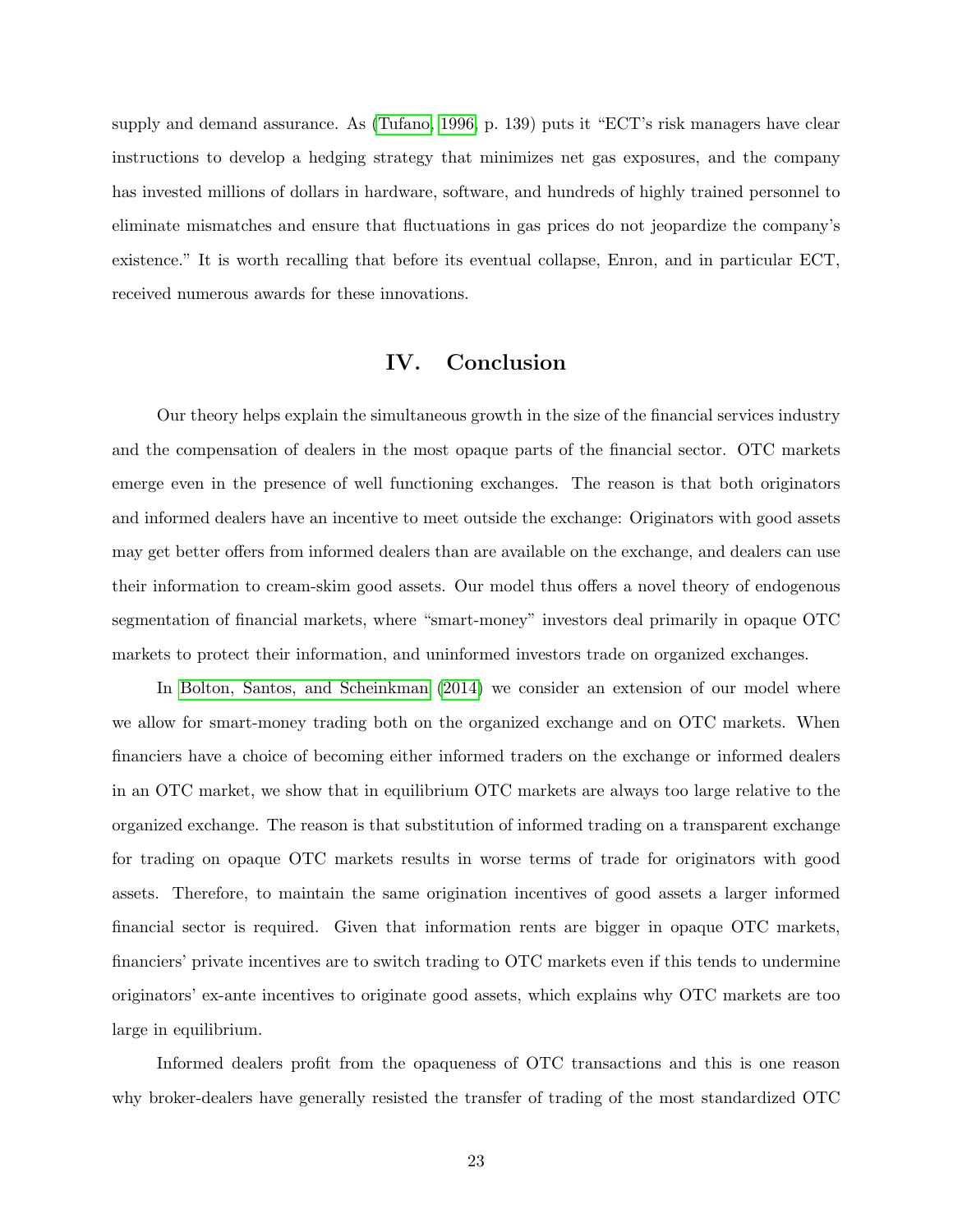contracts onto organized platforms, as required by the Dodd-Frank Act of  $2010^{19}$ . This is also why the largest Wall Street firms are so intent on avoiding disclosure of prices and fees in the new exchanges set up in response to the Dodd-Frank Act.<sup>20</sup> Interestingly, in a heterogeneous world, firms with a high probability of generating good assets also benefit (ex-ante) from the option of trading in opaque markets. It is, thus, not surprising that some firms have also been keen to keep OTC markets in their present form.<sup>21</sup> All in all, we therefore expect that a first line of defense by the financial industry to the new regulations required under the Dodd-Frank Act is likely to be to over-customize derivatives contracts and to offer fewer standardized, plain-vanilla, contracts (which will be required to trade on organized exchanges); the second line of defense will be to set up clearinghouses that maintain opacity and do not require disclosure of quotes; and a third line will be to ensure that the operation of clearinghouses remains under the control of the main dealers.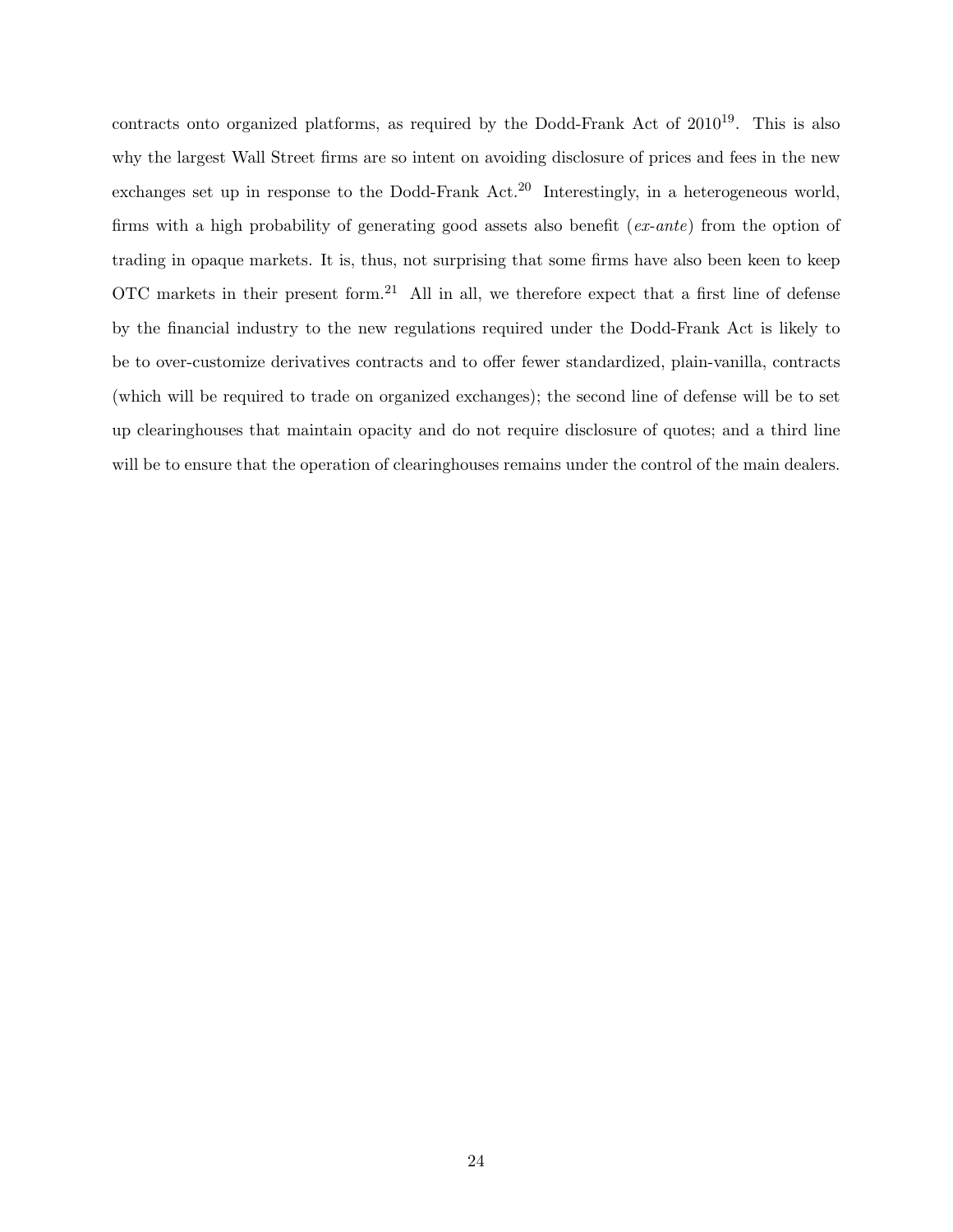# REFERENCES

- <span id="page-25-9"></span>Afonso, Gara, 2011, Liquidity and congestion, Journal of Financial Intermediation 20, 324–360.
- <span id="page-25-12"></span>Allen, Franklin, and Douglas Gale, 1998, Optimal financial crises, The Journal of Finance 53, 1245–1284.
- <span id="page-25-1"></span>Allen, Franklin, and Douglas Gale, 2000, *Comparing financial systems* (MIT press).
- <span id="page-25-2"></span>Baumol, William J., 1990, Entrepreneurship: Productive, unproductive, and destructive, Journal of Political Economy 98, pp. 893–921.
- <span id="page-25-4"></span>Biais, Bruno, Thierry Foucault, and Sophie Moinas, 2015a, Equilibrium fast trading, Journal of Financial Economics (forthcoming).
- <span id="page-25-3"></span>Biais, Bruno, Jean-Charles Rochet, and Paul Woolley, 2015b, Dynamics of innovation and risk, Review of Financial Studies 28, 1353–1380.
- <span id="page-25-5"></span>Binmore, Ken, Ariel Rubinstein, and Asher Wolinsky, 1986, The nash bargaining solution in economic modelling, The RAND Journal of Economics 17, 176–188.
- <span id="page-25-10"></span>Board, Simon, and Moritz Meyer-ter-Vehn, 2014, Relational contracts in competitive labour markets, The Review of Economic Studies 82, 490–534.
- <span id="page-25-0"></span>Bolton, Patrick, Tano Santos, and Jose A Scheinkman, 2012, Shadow finance, in A Blinder, A Loh, and R Solow, eds., *Rethinking the Financial Crisis* (Russell Sage Foundation).
- <span id="page-25-6"></span>Bolton, Patrick, Tano Santos, and Jose A Scheinkman, 2014, Cream skimming in financial markets, Columbia University. Available on SSRN.
- <span id="page-25-11"></span>Bolton, Patrick, Tano Santos, and Jose A Scheinkman, 2015, Savings glut and financial fragility, manuscript, Columbia University.
- <span id="page-25-7"></span>Diamond, Douglas W, 1997, Liquidity, banks, and markets, *Journal of Political Economy* 105, 928–956.
- <span id="page-25-8"></span>Duffie, Darrell, Nicolae Gârleanu, and Lasse Heje Pedersen, 2005, Over-the-counter markets, *Econo*metrica 73, 1815–1847.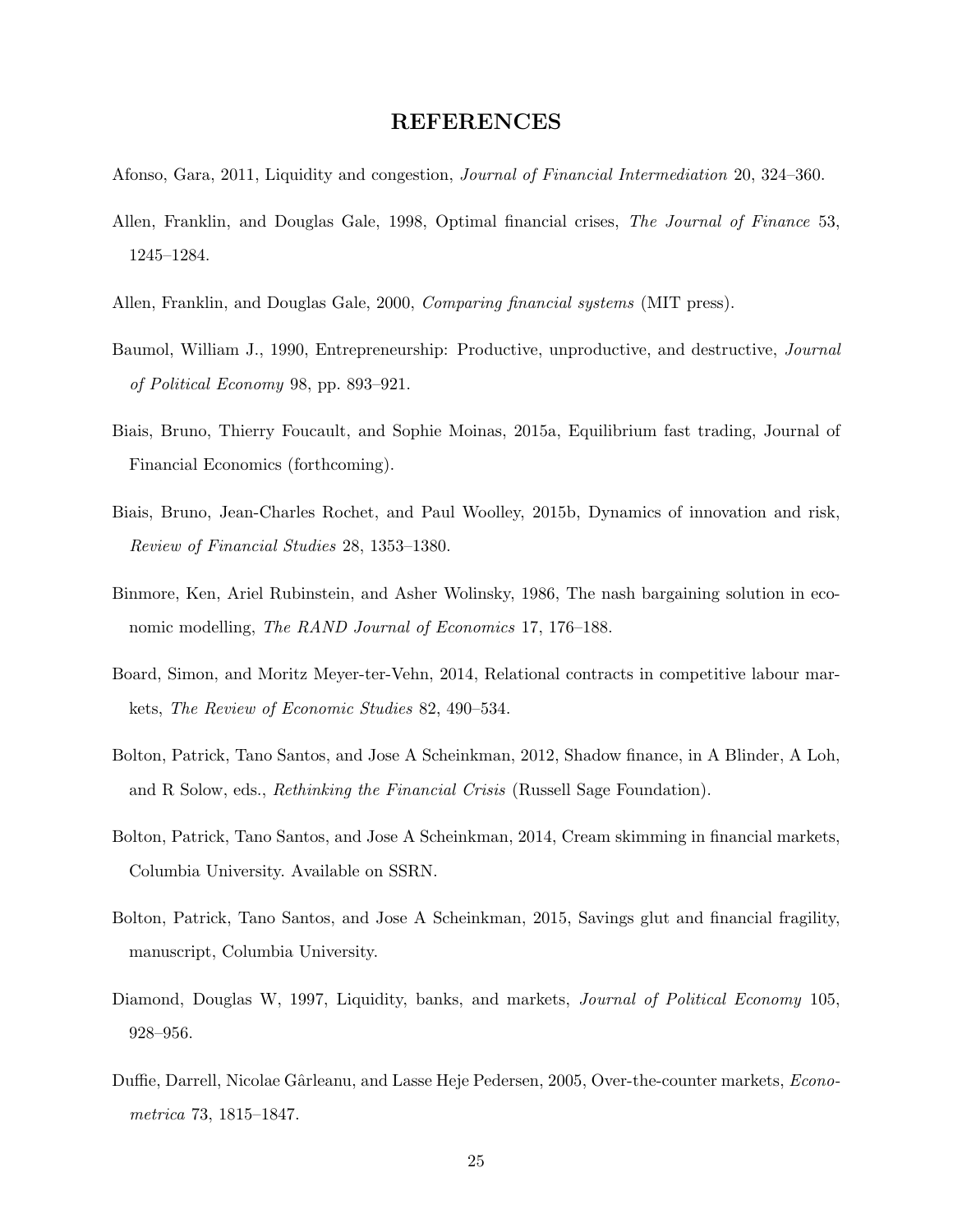- <span id="page-26-7"></span>Fecht, Falko, 2004, On the stability of different financial systems, Journal of the European Economic Association 2, 969–1014.
- <span id="page-26-4"></span>Fishman, Michael J, and Jonathan A Parker, 2012, Valuation, adverse selection, and market collapses, NBER Working Paper No. 18358.
- <span id="page-26-3"></span>Glode, Vincent, Richard C Green, and Richard Lowery, 2012, Financial expertise as an arms race, The Journal of Finance 67, 1723–1759.
- <span id="page-26-5"></span>Goldin, Claudia, and Lawrence F Katz, 2008, Transitions: Career and family life cycles of the educational elite, The American Economic Review Papers & Proceedings 98, 363–369.
- <span id="page-26-1"></span>Grossman, Sanford J., and Joseph E. Stiglitz, 1980, On the impossibility of informationally efficient markets, The American Economic Review 70, pp. 393–408.
- <span id="page-26-11"></span>Harper, Christine, Matthew Leising, and Shannon Harrington, 2009, Wall Street Stealth Lobby Defends \$35 billion Derivatives Haul, Bloomberg August 30th.
- <span id="page-26-0"></span>Hirshleifer, Jack, 1971, The private and social value of information and the reward to inventive activity, The American Economic Review 61, pp. 561–574.
- <span id="page-26-6"></span>Jacklin, Charles J., 1987, Demand deposits, trading restrictions, and risk sharing, in Edward C Prescott, and Neil Wallace, eds., Contractual arrangements for intertemporal trade (U of Minnesota Press).
- <span id="page-26-8"></span>Lagos, Ricardo, and Guillaume Rocheteau, 2009, Liquidity in asset markets with search frictions, Econometrica 77, 403–426.
- <span id="page-26-9"></span>Lagos, Ricardo, Guillaume Rocheteau, and Pierre-Olivier Weill, 2011, Crises and liquidity in overthe-counter markets, Journal of Economic Theory 146, 2169–2205.
- <span id="page-26-10"></span>Leising, Matthew, 2009, ISDA hires Rosen to fight Obama OTC derivatives plan, *Bloomberg* July 10th.
- <span id="page-26-2"></span>Levine, Ross, 2005, Finance and growth: Theory and evidence, in Philippe Aghion, and Steven N. Durlauf, eds., Handbook of Economic Growth, volume 1, Part A, 865 – 934 (Elsevier).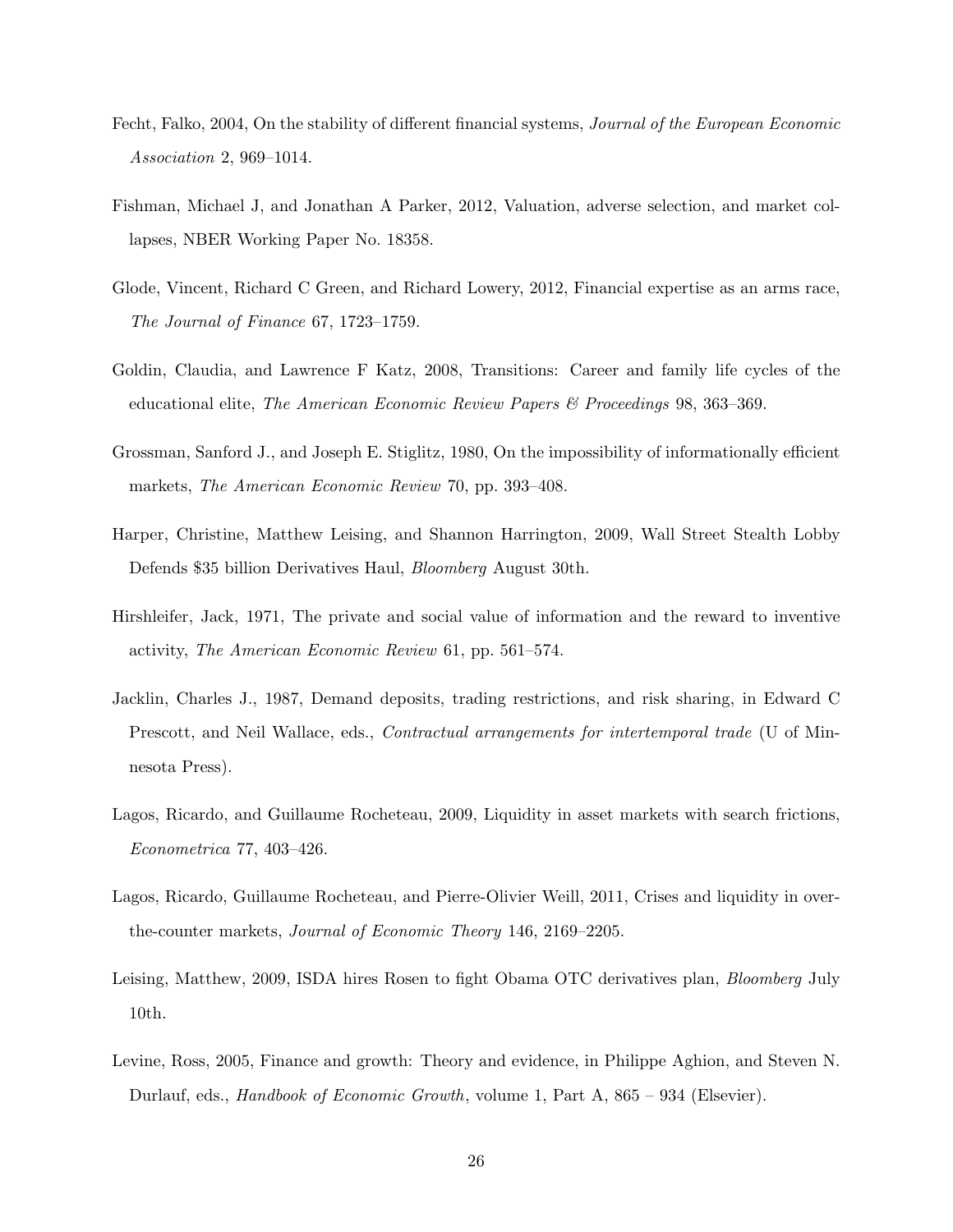<span id="page-27-11"></span><span id="page-27-10"></span>Lewis, Michael, 2015, Flash Boys: A Wall Street Revolt, first edition (W. W. Norton & Company).

- Morgenson, Gretchen, 2010, Fair Game: It's Not Over Until It's in the Rules, The New York Times August 28th.
- <span id="page-27-4"></span>Murphy, Kevin M., Andrei Shleifer, and Robert W. Vishny, 1991, The allocation of talent: Implications for growth, The Quarterly Journal of Economics 106, 503–530.
- <span id="page-27-7"></span>Nash, John, 1953, Two-person cooperative games, Econometrica: Journal of the Econometric Society 128–140.
- <span id="page-27-6"></span>Nash Jr, John F, 1950, The bargaining problem, *Econometrica: Journal of the Econometric Society* 155–162.
- <span id="page-27-3"></span>Philippon, Thomas, 2008, The evolution of the us financial industry from 1860 to 2007: Theory and evidence, NYU Stern Working Paper.
- <span id="page-27-5"></span>Philippon, Thomas, 2010, Financiers versus engineers: Should the financial sector be taxed or subsidized?, American Economic Journal: Macroeconomics 2, 158–82.
- <span id="page-27-2"></span>Philippon, Thomas, 2012, Finance vs. Walmart: Why are Financial services so Expensive?, in A Blinder, A Loh, and R Solow, eds., Rethinking the Financial Crisis (Russell Sage Foundation).
- <span id="page-27-1"></span>Philippon, Thomas, 2015, Has the us finance industry become less efficient? on the theory and measurement of financial intermediation, American Economic Review 105, 1408–38.
- <span id="page-27-0"></span>Philippon, Thomas, and Ariell Reshef, 2012, Wages and Human Capital in the U.S. Finance Industry: 1909—2006\*, The Quarterly Journal of Economics 127, 1551–1609.
- <span id="page-27-8"></span>Rothschild, Michael, and Joseph Stiglitz, 1976, Equilibrium in competitive insurance markets: An essay on the economics of imperfect information, The Quarterly Journal of Economics 90, 629– 649.
- <span id="page-27-9"></span>Santos, Tano, and Jose A. Scheinkman, 2001, Competition among exchanges, The Quarterly Journal of Economics 116, 1027–1061.
- <span id="page-27-12"></span>Scannell, Kara, 2009, Big Companies Go to Washington to Fight Regulations on Fancy Derivatives, The Wall Street Journal July 10th.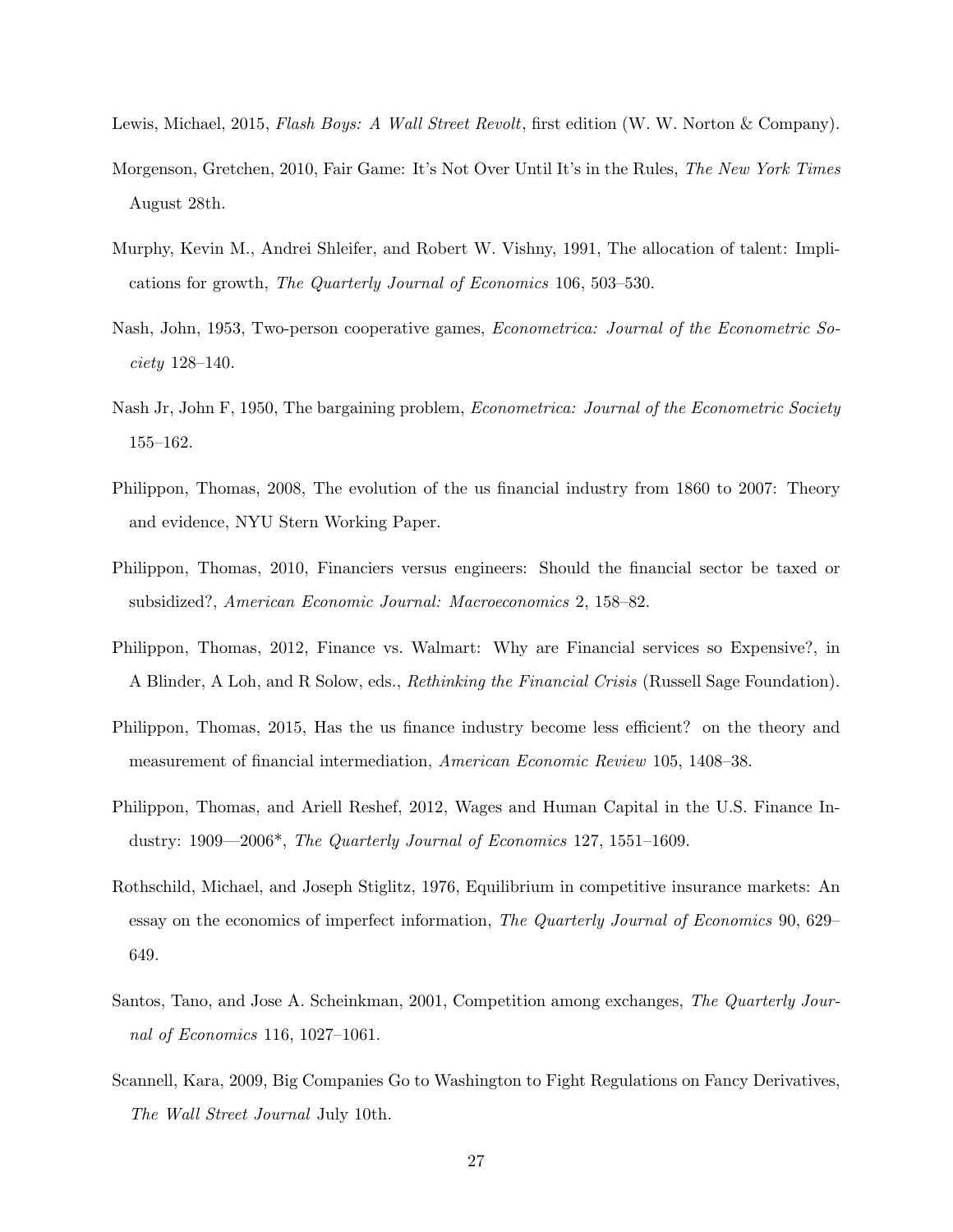- <span id="page-28-0"></span>Stiglitz, Joseph E., 1989, Using tax policy to curb speculative short-term trading, Journal of Financial Services Research 3, 101–115.
- <span id="page-28-5"></span>Story, Louise, 2010, A Secretive Banking Elite Rules Trading in Derivatives, The New York Times December 11th.
- <span id="page-28-4"></span>Tett, Gillian, 2010, Calls for radical rethink of derivatives body, Financial Times August 26th.
- <span id="page-28-1"></span>Tufano, Peter, 1996, Who manages risk? an empirical examination of risk management practices in the gold mining industry, The Journal of Finance 51, 1097–1137.
- <span id="page-28-2"></span>Vayanos, Dimitri, and Tan Wang, 2007, Search and endogenous concentration of liquidity in asset markets, Journal of Economic Theory 136, 66 – 104.
- <span id="page-28-3"></span>Vayanos, Dimitri, and Pierre-Olivier Weill, 2008, A search-based theory of the on-the-run phenomenon, The Journal of Finance 63, 1361–1398.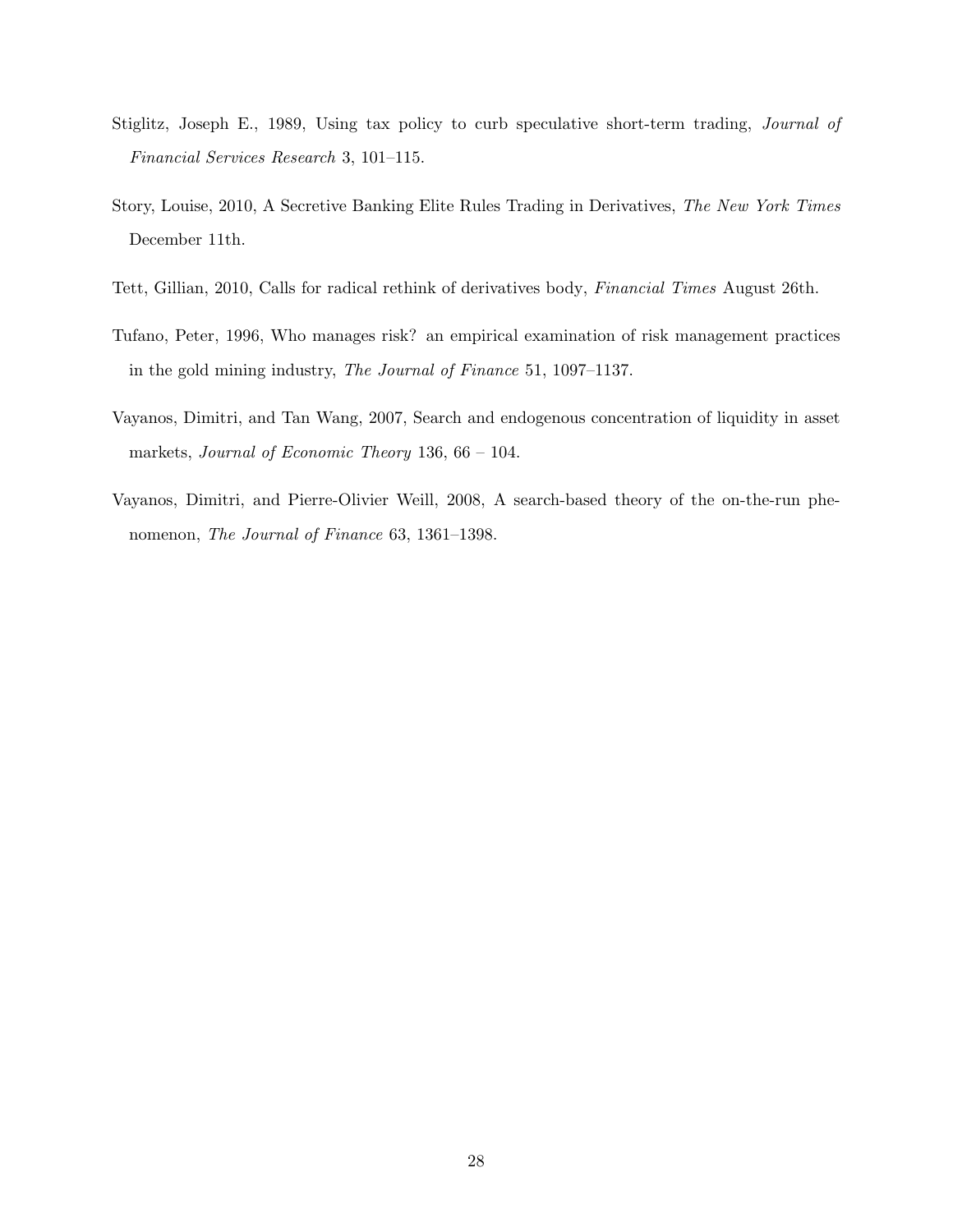# A. Appendix

### A.1. Proof of Propositions [3](#page-17-2) and [4](#page-17-1)

Write  $U(a|\tilde{a}, \mu)$  for an entrepreneur's expected payoff in period 0 when the measure of dealers is  $\mu$  and when all other entrepreneurs are choosing origination effort  $\tilde{a}$ . If  $\hat{p}(\tilde{a}, \mu)$  ( $p^d(\tilde{a}, \mu)$ ) is the competitive (resp. OTC) price that would prevail if there are  $\mu$  dealers and the average action is  $\tilde{a}$ and if  $\tilde{a} \geq \mu$  then

$$
U(a|\tilde{a}, \mu) = \omega_e - \psi(a - \underline{a}, \theta) + am(\tilde{a}, \mu) p^d(\tilde{a}, \mu) + (1 - am(\tilde{a}, \mu)) \widehat{p}(\tilde{a}, \mu)
$$

$$
= \omega_e - \psi(a - \underline{a}, \theta) + \frac{a\mu}{\tilde{a}}(\kappa v + (1 - \kappa)\hat{p}(\tilde{a}, \mu)) + \left(1 - \frac{a\mu}{\tilde{a}}\right)\hat{p}(\tilde{a}, \mu), \quad (A.1)
$$

Since the average action satisfies  $\tilde{a} \geq \mu$ , then

$$
\widehat{p}(\tilde{a}, \mu) = \rho + \frac{\tilde{a} - \mu}{1 - \mu}(v - \rho)
$$
\n(A.2)

Thus,

$$
U(a|\tilde{a}, \mu) = \omega_e - \psi(a - \underline{a}, \theta) + \frac{a\mu}{\tilde{a}}\kappa(v - \rho)\left(\frac{1 - \tilde{a}}{1 - \mu}\right) + \rho + \frac{\tilde{a} - \mu}{1 - \mu}(v - \rho) \tag{A.3}
$$

Differentiating  $U(a|\tilde{a}, \mu)$  with respect to a and setting  $a = \tilde{a}$  in the FOC for a

$$
\psi_a(\tilde{a} - \underline{a}, \theta) = \frac{\mu}{\tilde{a}} \kappa(v - \rho) \left(\frac{1 - \tilde{a}}{1 - \mu}\right)
$$
\n(A.4)

which must characterize any interior symmetric equilibrium origination-effort response  $\tilde{a}$  to a given measure of dealers  $\mu \leq \tilde{a}$ . Concavity guarantees that given  $\mu$ , an  $\tilde{a}$  that solves [\(A.4\)](#page-9-2) is an equilibrium action.

On the other hand, if the average action is a and the number of dealers is  $\tilde{\mu} \le a$  then the gain of becoming informed by a dealer  $\mu$  is given by:

$$
\upsilon - p^d(a, \tilde{\mu}) - \varphi(\mu) = (1 - \kappa)(\upsilon - \widehat{p}(a, \tilde{\mu})) - \varphi(\mu)
$$
\n(A.5)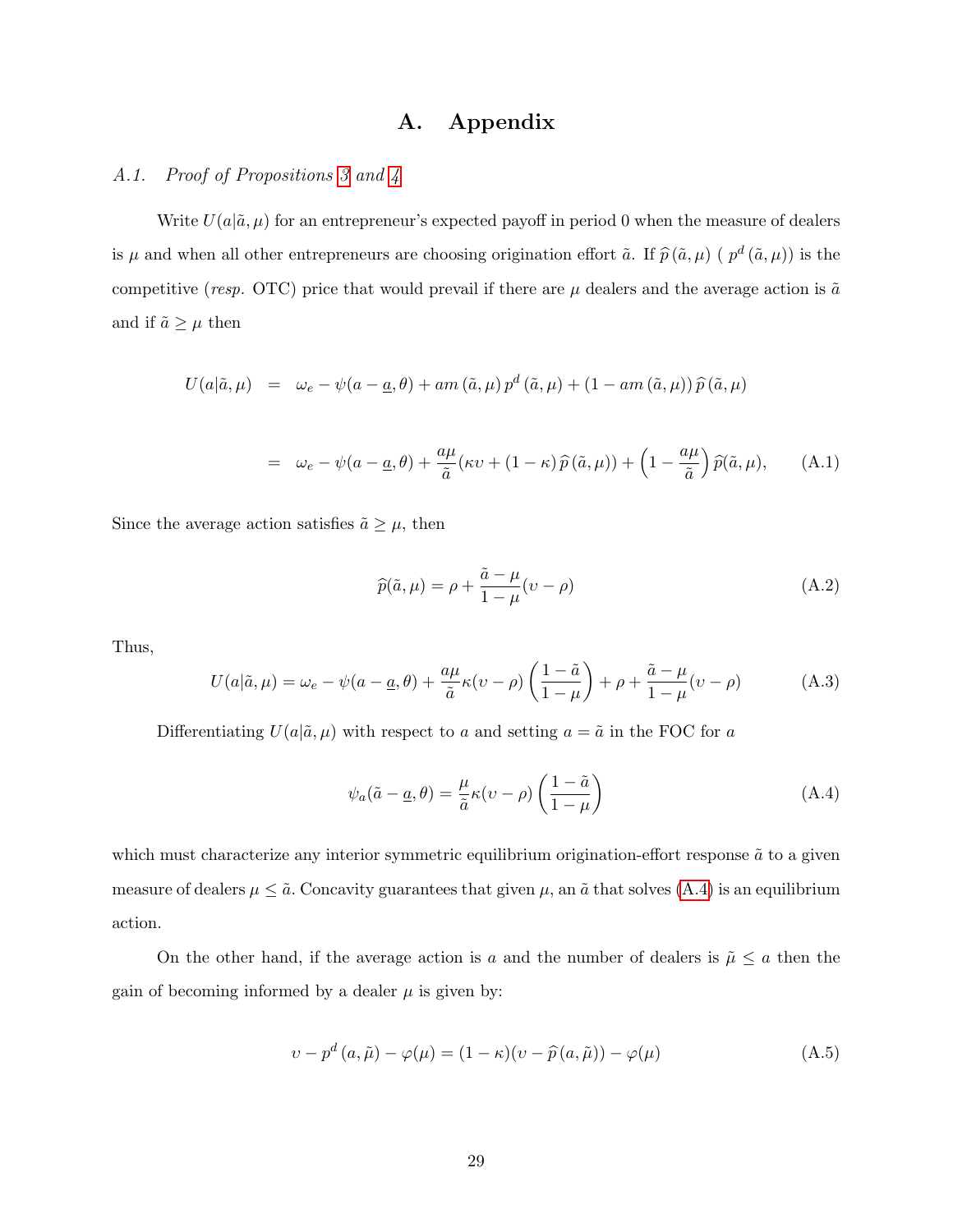As in equation [\(A.2\)](#page-7-0), since  $a \geq \tilde{\mu}$ ,

$$
\widehat{p}(a,\tilde{\mu}) = \rho + \frac{a - \tilde{\mu}}{1 - \tilde{\mu}}(v - \rho)
$$

Since  $\varphi$  is strictly increasing, we obtain that given an average action  $a > 0$  by originators,  $\tilde{\mu}$ is an equilibrium number of dealers if and only if:

$$
(1 - \tilde{\mu}(a))\varphi(\tilde{\mu}(a)) = (1 - \kappa)(v - \rho)(1 - a)
$$
\n(A.6)

We are now ready to prove:

**Lemma A.1:** Under Assumptions A1-A3, for each  $\theta$ , there exists a unique equilibrium  $(\hat{a}(\theta), \hat{\mu}(\theta))$ satisfying  $\widehat{a}(\theta) \ge \widehat{\mu}(\theta) > 0$ . In addition,  $\widehat{a}_{\theta} < 0$  and  $\widehat{\mu}_{\theta} > 0$ .

**Proof:** Consider the following system of equations:

<span id="page-30-0"></span>
$$
\psi_a(a - \underline{a}, \theta) = \frac{\mu}{a} \kappa(v - \rho) \left( \frac{1 - a}{1 - \mu} \right) \tag{A.7}
$$

$$
(1 - \mu)\varphi(\mu) = (1 - \kappa)(v - \rho)(1 - a)
$$
 (A.8)

As we argued above, for each  $\theta$ ,  $(\hat{a}(\theta), \hat{\mu}(\theta))$  is an equilibrium if and only if it satisfies equations [\(A.7\)](#page-30-0) and [\(A.8\)](#page-30-0). Since, for each  $\theta \frac{a}{1-a} \psi_a$  is a strictly increasing function of a that maps  $(\underline{a}, 1)$  onto  $(0, \infty)$ , there is a unique  $a(\mu, \theta)$  that solves equations  $(A.7)$  with  $\frac{\partial a}{\partial \mu} > 0$  and  $\frac{\partial a}{\partial \theta} < 0$ . Thus, using assumption A3 we obtain that  $\frac{(1-\mu)\varphi(\mu)}{1-a(\mu,\theta)}$  is a strictly increasing function of  $\mu$  and assumption A.2 guarantees that there is a unique  $\widehat{\mu}(\theta) < \overline{d} \leq \underline{a}$  that solves

$$
(1 - \mu)\varphi(\mu) = (1 - \kappa)(v - \rho)(1 - a(\mu, \theta))
$$

Let  $\hat{a}(\theta) = a(\hat{\mu}(\theta), \theta)$ . The implicit function theorem applied to the system [\(A.7\)](#page-30-0) and [\(A.8\)](#page-30-0) guarantees that  $\hat{a}_{\theta} < 0$  and  $\hat{\mu}_{\theta} > 0$ .

## A.2. Proof of efficiency results

**Lemma A.2:** Under Assumption A1 the function  $\tilde{a}(\mu,\theta)$  that solves equation [\(19\)](#page-19-0) is smooth and concave in  $\mu$  and such that  $\tilde{a}_{\mu} > 0$ .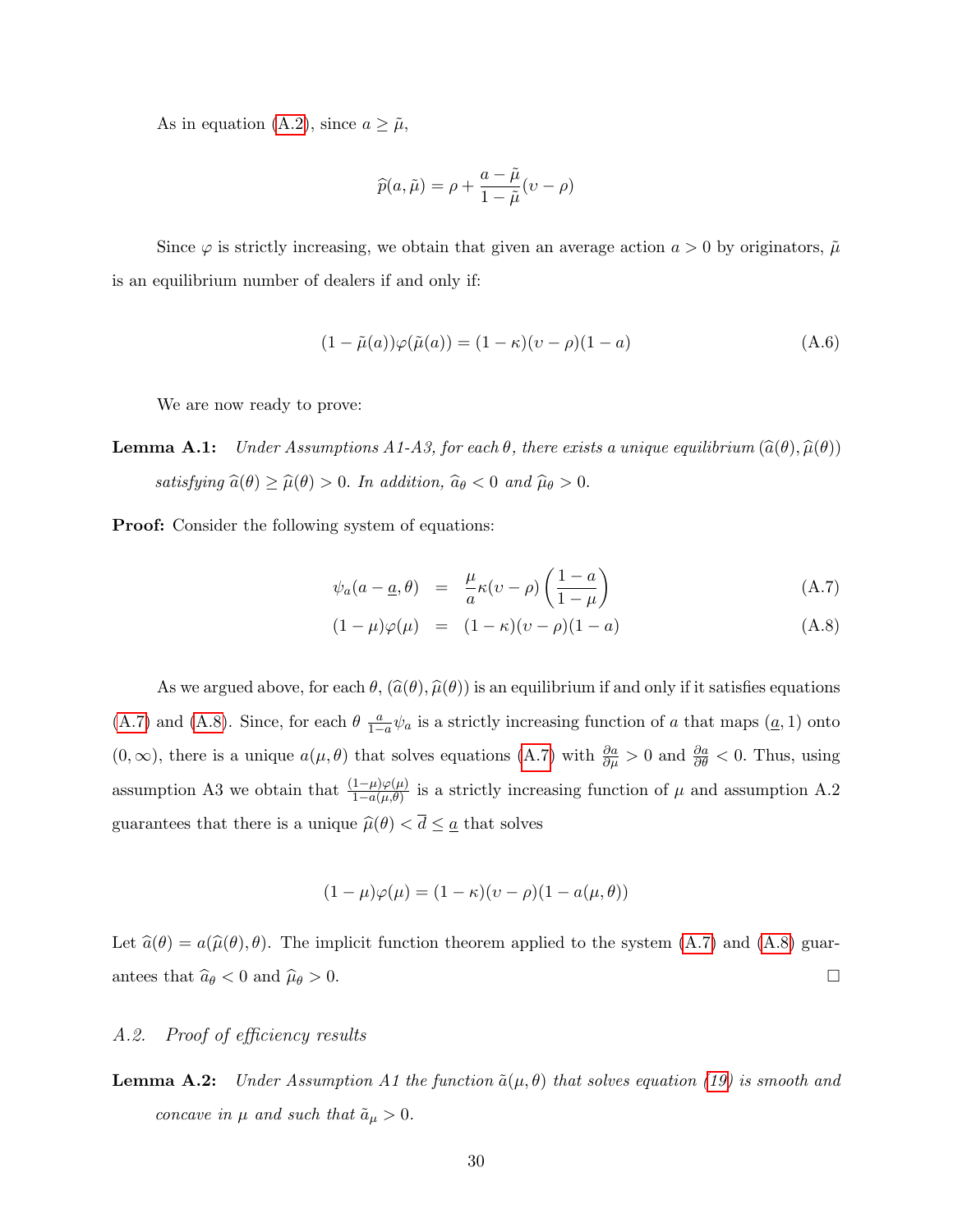**Proof:** We already showed in the proof of Lemma [A.1](#page-0-0) that  $\tilde{a}_{\mu}(\mu,\theta) > 0$ . The implicit function theorem yields

<span id="page-31-0"></span>
$$
\tilde{a}_{\mu}(\mu,\theta) = \frac{\kappa(\nu-\rho)(1-a)^2}{(1-\mu)^2(\psi_{aa}a(1-a)+\psi_a)}
$$
(A.9)

Since  $\psi_{aaa} \geq 0$ ,

$$
\tilde{a}_{\mu\mu}(\mu,\theta) \sim -2(1-a)(1-\mu)^2(\psi_{aa}a(1-a) + \psi_a) -
$$
  

$$
(1-a)^2 \left[ -2(1-\mu)(\psi_{aa}a(1-a) + \psi_a) - (1-a)^2(1-\mu)^2[\psi_{aaa}\tilde{a}_\mu a(1-a) + (2-2a)\psi_{aa}\tilde{\mu}] \right]
$$
  

$$
< 2(1-a)(1-\mu)(\psi_{aa}a + \psi_a)(\mu - a) \le 0,
$$

which completes the proof.  $\Box$ 

**Lemma A.3:** Under Assumptions A1-A3 the social surplus function  $W(\mu, \theta)$  is a strictly concave function of  $\mu$ .

**Proof:** For any  $\mu < \tilde{\mu}(\theta)$ ,

$$
W_{\mu} = (\upsilon - \rho)\tilde{a}_{\mu}(\mu, \theta) - \psi_a(\tilde{a}a - \underline{a}(\mu, \theta), \theta)\tilde{a}_{\mu}(\mu, \theta) - \varphi(\mu)
$$

and

$$
W_{\mu\mu} = (\nu - \rho)\tilde{a}_{\mu\mu}(\mu,\theta) - \psi_{aa}(\tilde{a}_{\mu}(\mu,\theta))^2 - \psi_a(\tilde{a} - \underline{a}(\mu,\theta),\theta)\tilde{a}_{\mu\mu}(\mu,\theta) - \varphi_{\mu}(\mu)
$$

Concavity follows from the concavity of  $\tilde{a}$  with respect to  $\mu$ and  $\psi_a a(\mu, \theta) < \kappa(v - \rho)$ .

**Proof of Proposition [6:](#page-0-0)** (a). Recall that, as seen in Proposition [A.3,](#page-0-0) W is concave in  $\mu$ . Then it is enough to evaluate  $W_{\mu}$  at  $\mu = \hat{\mu}$ , the equilibrium measure of informed dealers for a given  $\theta$ and show that there exists a unique  $\widehat{\theta} \in (\underline{\theta}, \overline{\theta})$  such that  $W_{\mu} > 0$  for  $\theta \leq \widehat{\theta}$  and  $W_{\mu} < 0$  for  $\theta > \widehat{\theta}$ . First using the first order condition  $(A.7)$  in  $(A.9)$  we can write

<span id="page-31-1"></span>
$$
\tilde{a}_{\mu}(\mu,\theta) = \frac{\kappa(\nu-\rho)(1-a)}{(1-\mu)\left[a\left(1-\mu\right)\psi_{aa} + \frac{\mu}{a}\kappa(\nu-\rho)\right]}
$$
\n(A.10)

The derivative of W with respect to  $\mu$ , evaluated at  $\mu = \widehat{\mu}$  is

<span id="page-31-2"></span>
$$
W_{\mu}(\widehat{\mu}(\theta), \theta) = \left[ (v - \rho) - \psi_a \right] \tilde{a}_{\mu}(\widehat{\mu}(\theta), \theta) - \varphi(\widehat{\mu}(\theta)). \tag{A.11}
$$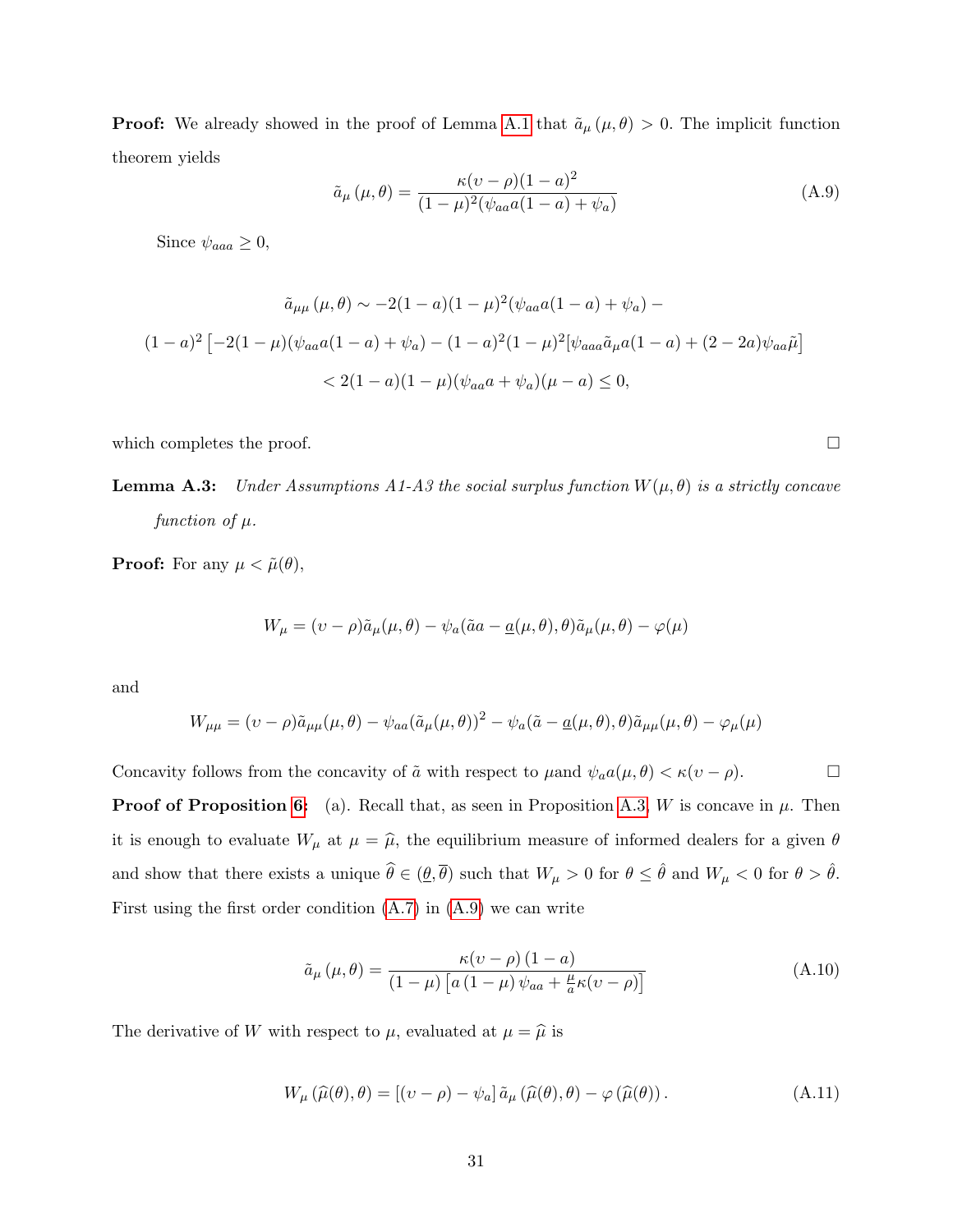Note that equation [\(A.8\)](#page-30-0) and the hypothesis that for each  $a > a$ ,  $\lim_{\theta \to \infty} \psi_a(a - a, \theta) = \infty$ implies that as  $\theta \to \infty$  the equilibrium action  $\hat{a}$  converges to  $\underline{a}$ . Equation [\(A.8\)](#page-30-0) and assumption A3 guarantee that as  $\theta \to \infty$ ,  $\hat{\mu}(\theta)$  approaches (monotonically, by Proposition [4\)](#page-17-1) its maximum value. Equation [\(A.8\)](#page-30-0) thus implies that  $\psi_a(\hat{a}-\underline{a},\theta)$  is bounded below by a positive constant  $\delta$ . Since  $\psi_a$ is convex,

$$
0 < \delta \le \psi_a(a - \underline{a}, \theta) \le \psi_{aa}(a - \underline{a}, \theta)(a - \underline{a}).
$$

Thus as  $\theta \to \infty$ ,  $\psi_{aa}(\hat{a} - \underline{a}, \theta) \to \infty$ , and equation [\(A.10\)](#page-31-1) implies that  $\tilde{a}_{\mu}(\hat{\mu}, \theta) \to 0$ . From [\(A.11\)](#page-31-2),  $W_u(\hat{\mu}(\theta), \theta)$  is negative for  $\theta$  large.

(b). Evaluating [\(A.7\)](#page-30-0), [\(A.8\)](#page-30-0) and [\(A.10\)](#page-31-1) at  $\mu = \hat{\mu}$  substituting in [\(A.11\)](#page-31-2) and noting that  $\widehat{a}(\theta) = a(\widehat{\mu}(\theta), \theta)$  we obtain

$$
W_{\mu}(\hat{\mu}(\theta)) = (v - \rho) \left[ 1 - \kappa \frac{\hat{\mu}(\theta)(1 - \hat{\alpha}(\theta))}{\hat{\alpha}(\theta)(1 - \hat{\mu}(\theta))} \right] \frac{\kappa(v - \rho) \frac{1 - \hat{\alpha}(\theta)}{1 - \hat{\mu}(\theta)}}{\hat{\mu}(\theta)(1 - d)\psi_{aa} + \frac{\hat{\mu}(\theta)}{\hat{\alpha}(\theta)}\kappa(v - \rho)}
$$
  
- 
$$
(1 - \kappa)(v - \rho) \frac{1 - \hat{\alpha}(\theta)}{1 - \hat{\mu}(\theta)}
$$
  
= 
$$
(v - \rho) \left( \frac{1 - \hat{\alpha}(\theta)}{1 - \hat{\mu}(\theta)} \right) [\Omega(\theta) - (1 - \kappa)],
$$
 (A.12)

where

$$
\Omega(\theta) = (\nu - \rho) \left[ 1 - \kappa \frac{\widehat{\mu}(\theta)(1 - \widehat{a}(\theta))}{\widehat{a}(\theta)(1 - \widehat{\mu}(\theta))} \right] \frac{\kappa}{\widehat{a}(\theta)(1 - \widehat{\mu}(\theta))\psi_{aa} + \frac{\widehat{\mu}(\theta)}{\widehat{a}(\theta)}\kappa(\nu - \rho)}.
$$
(A.13)

The sign of  $W_{\mu}(\hat{\mu}(\theta))$  is thus determined by  $\Omega(\theta) \geq 1 - \kappa$ . We now show that  $\Omega_{\theta} < 0$ . First notice that we can write the function  $\Omega(\theta)$ 

$$
\Omega(\theta) = \left(\frac{\widehat{a}}{\widehat{\mu}(\theta)}\right) \left[1 - \kappa \frac{\widehat{\mu}(\theta)(1-\widehat{a})}{\widehat{a}(1-\widehat{\mu}(\theta))}\right] \left(\frac{1}{1 + (1-\widehat{a})\Lambda(\theta)}\right),\tag{A.14}
$$

where we have used expression [\(A.7\)](#page-30-0) and defined

$$
\Lambda(\theta) = \frac{\psi_{aa}}{\psi_a} a. \tag{A.15}
$$

Notice that the assumption in Proposition [6-](#page-0-0)b implies that  $\Lambda_{\theta} > 0$ . In addition, Assumption A1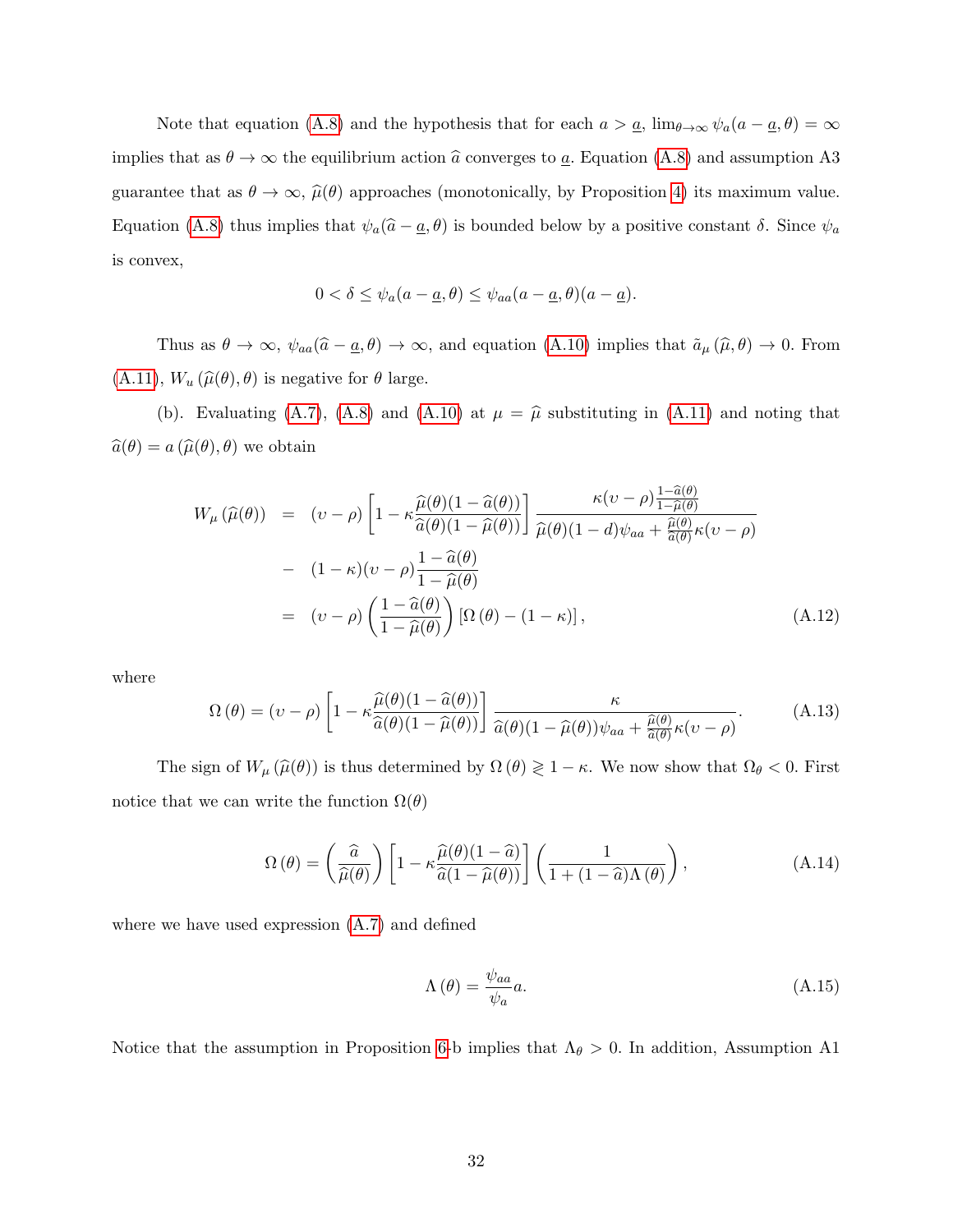and Proposition [4](#page-17-1) guarantee that

$$
\frac{\partial}{\partial \theta} \left( \frac{1}{1 + (1 - \widehat{a})\Lambda(\theta)} \right) < 0 \qquad \frac{\partial}{\partial \theta} \left( \frac{\widehat{a}}{\widehat{\mu}(\theta)} \right) < 0 \quad \text{and} \quad \frac{\partial}{\partial \theta} \left[ 1 - \kappa \frac{\widehat{\mu}(\theta)(1 - \widehat{a})}{\widehat{a}(1 - \widehat{\mu}(\theta))} \right] < 0,
$$

which implies that  $\Omega_{\theta} < 0$ .

# A.3. Proof of Proposition [7](#page-21-0)

The proof of Propositions [7](#page-21-0) parallel the proofs in section [A.A.1,](#page-6-0) by considering instead of equations [\(A.7\)](#page-30-0) and [\(A.8\)](#page-30-0), the system:

$$
\psi_a(a) = \frac{\mu}{a} \kappa(v - \rho) \left( \frac{1 - a}{1 - \mu} \right) \tag{A.16}
$$

$$
(1 - \mu)\varphi(\mu, \eta) = (1 - \kappa)(v - \rho)(1 - a)
$$
 (A.17)

$$
\Box
$$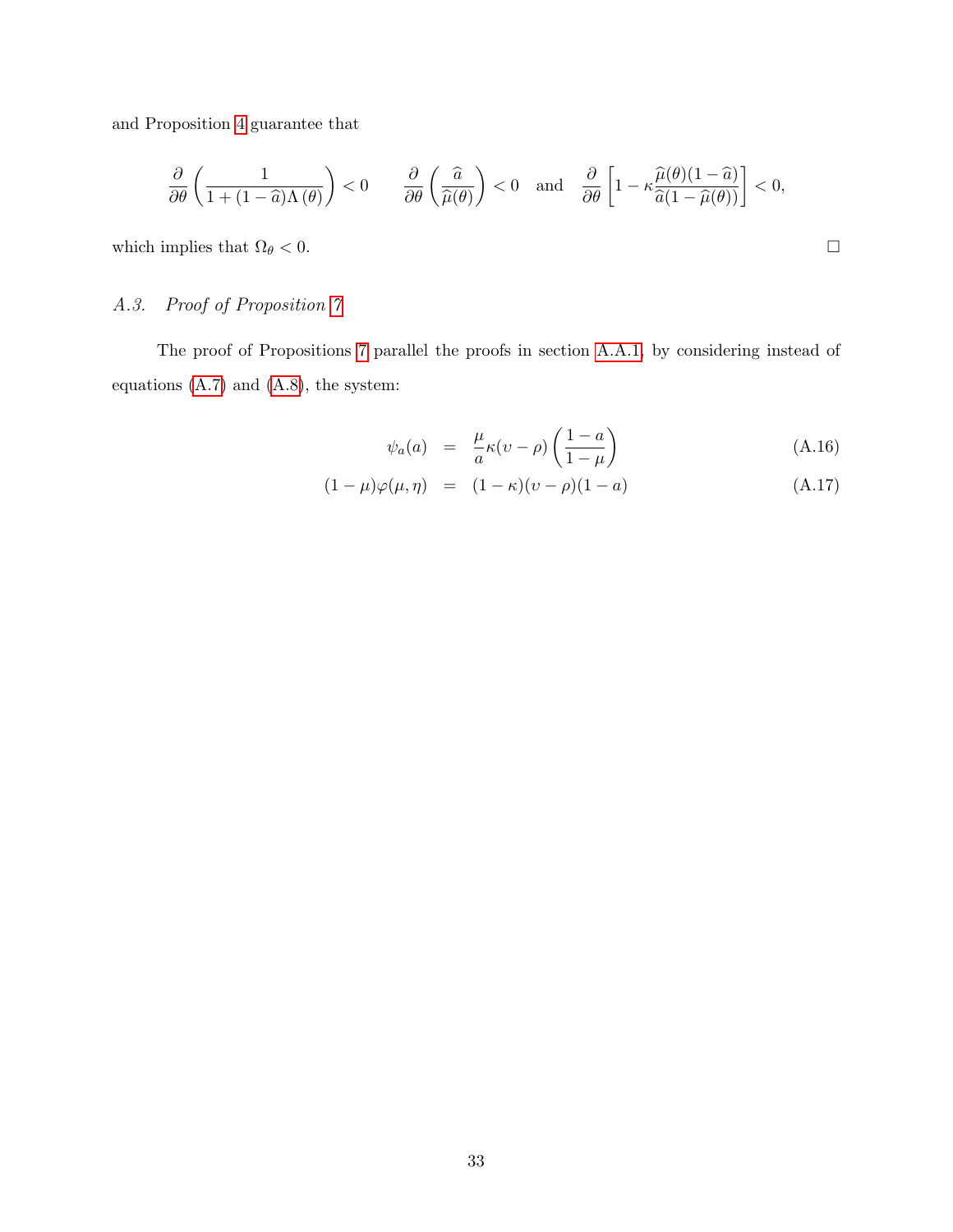## Notes

<sup>1</sup>[Goldin and Katz](#page-26-5) [\(2008\)](#page-26-5) document that the percentage of male Harvard graduates with positions in Finance 15 years after graduation tripled from the 1970 to the 1990 cohort, largely at the expense of occupations in law and medicine.

<sup>2</sup>[Rothschild and Stiglitz](#page-27-8) [\(1976\)](#page-27-8) considered a different form of cream skimming in insurance markets with adverse selection. In that setting, insurers are uninformed about risk types, but offer contracts that induce informed agents to self-select into insurance contracts. For an application of the Rothschild-Stiglitz framework to competition among organized exchanges see [Santos and](#page-27-9) [Scheinkman](#page-27-9) [\(2001\)](#page-27-9).

<sup>3</sup>Other applications than private placements versus initial public offerings, such as derivatives markets, are also discussed in [Bolton et al.](#page-25-0) [\(2012\)](#page-25-0).

<sup>4</sup>The literature comparing bank-based and market-based financial systems argues that bankbased systems can offer superior forms of risk sharing, but that they are undermined by competition from securities markets (see [Jacklin](#page-26-6) [\(1987\)](#page-26-6); [Diamond](#page-25-7) [\(1997\)](#page-25-7); [Fecht](#page-26-7) [\(2004\)](#page-26-7)). This literature does not explore the issue of misallocation of talent to the financial sector, whether bank-based or market-based.

 $5$ See Duffie, Gârleanu, and Pedersen [\(2005\)](#page-25-8); [Vayanos and Wang](#page-28-2) [\(2007\)](#page-28-2); [Vayanos and Weill](#page-28-3) [\(2008\)](#page-28-3); [Lagos and Rocheteau](#page-26-8) [\(2009\)](#page-26-8); [Lagos, Rocheteau, and Weill](#page-26-9) [\(2011\)](#page-26-9); [Afonso](#page-25-9) [\(2011\)](#page-25-9).

<sup>6</sup>We have also explored the more general specification where

 $U(c_1, c_2) = \delta_0 c_1 + (1 - \delta_0)c_2$ , and  $u(c_1, c_2) = \delta_d c_1 + (1 - \delta_d)c_2$ ,

for originators and dealers respectively. In the above expression  $\delta_o \in \{0,1\}$  and  $\delta_d \in \{0,1\}$  are indicator variables with prob  $(\delta = 1) = \pi_o \in (0, 1)$  and and prob  $(\delta_d = 1) = \pi_D \in (0, 1)$ . All the results in this paper are unchanged under this more general specification.

<sup>7</sup> We do not assume an explicit matching protocol. One possibility is that dealers inspect all projects, then dealers are put in a line and pick only one project, then dealers bargain with the entrepreneur. For a similar protocol in a job-search context see [Board and Meyer-ter-Vehn](#page-25-10) [\(2014\)](#page-25-10)

<sup>8</sup>For a similar approach to modeling negotiations in OTC markets between dealers and clients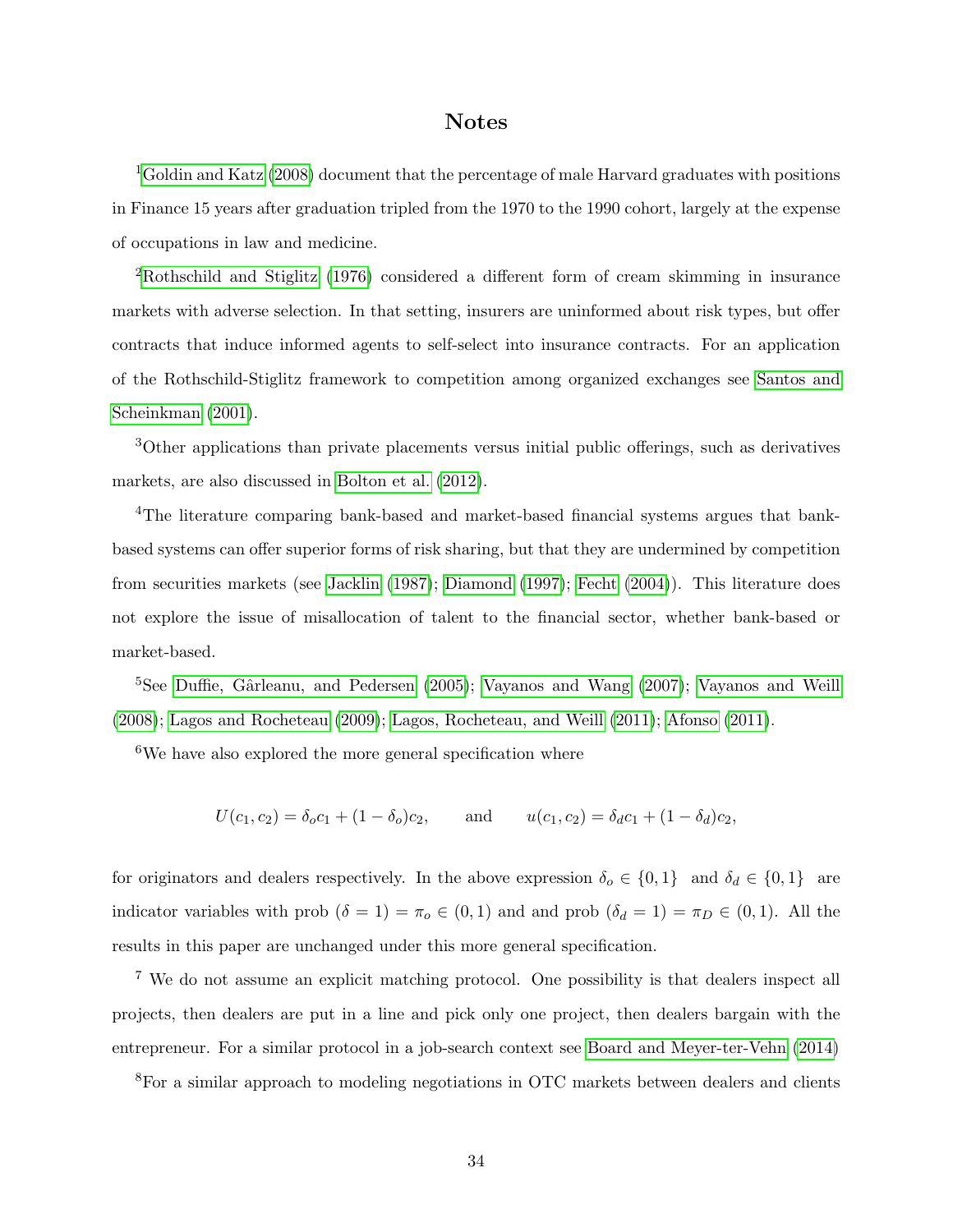see [Lagos et al.](#page-26-9) [\(2011\)](#page-26-9).

<sup>9</sup>In [Bolton, Santos, and Scheinkman](#page-25-11) [\(2015\)](#page-25-11) we explore the implications of the model when the measure of uninformed rentiers is not sufficient to absorb asset sales on the exchange, so that cash-in-the-market pricing obtains as in [Allen and Gale](#page-25-12) [\(1998\)](#page-25-12).

 $10$ Cream skimming is the key mechanism behind our results. In [Bolton et al.](#page-25-0) [\(2012\)](#page-25-0) we show that these results remain unaffected if instead dealers trade on an exchange as in [Grossman and Stiglitz](#page-26-1) [\(1980\)](#page-26-1), with informed trades hiding behind noise trades. As long as the pool of assets available to uninformed investors, and therefore asset prices, are adversely affected by the cream skimming activities of informed investors our general results obtain.

 $11$ In [Bolton et al.](#page-25-0) [\(2012\)](#page-25-0) we also explore the more realistic situation where dealers come from the ranks of potential originators rather than from the pool of rentiers. There is then an even higher cost of letting potential originators undertake a career in finance: Not only is the cost of acquiring dealer skills wasted, but also the lost expected output that would have been produced in the real sector.

<sup>12</sup>In line with [Biais et al.](#page-25-4) [\(2015a\)](#page-25-4), our model can then be interpreted as an illustration of *front*running through, say, high frequency trading. By this interpretation dealers are high frequency traders who, sometimes at great cost and ingenuity, can find out in advance the price at which an asset available for purchase will sell at a later date (sometimes just a few milliseconds later). The dealers then purchase the assets that they know will see a price improvement (the good assets) so as to sell them at a later date and realize an easy capital gain. Michael Lewis refers to this type of activity as "scalping" and remarks that one of the unfortunate consequences of the rise in high frequency trading is all the talent it has attracted that might have been deployed more productively elsewhere: "The new players in the financial markets, the kingpins of the future who had the capacity to reshape those markets, were a different breed: the Chinese guy who had spent the previous ten years in American universities, the French particle physicist from FERMAT lab; the Russian aerospace engineer; the Indian PhD in electrical engineering. "There were just thousands of these people" said Schwall. "Basically all of them with advanced degrees. I remember thinking to myself how unfortunate it was that so many engineers were joining these firms to exploit investors rather than solving public problems."" [[\(Lewis, 2015,](#page-27-10) p. 121) Flash Boys, Norton, New York]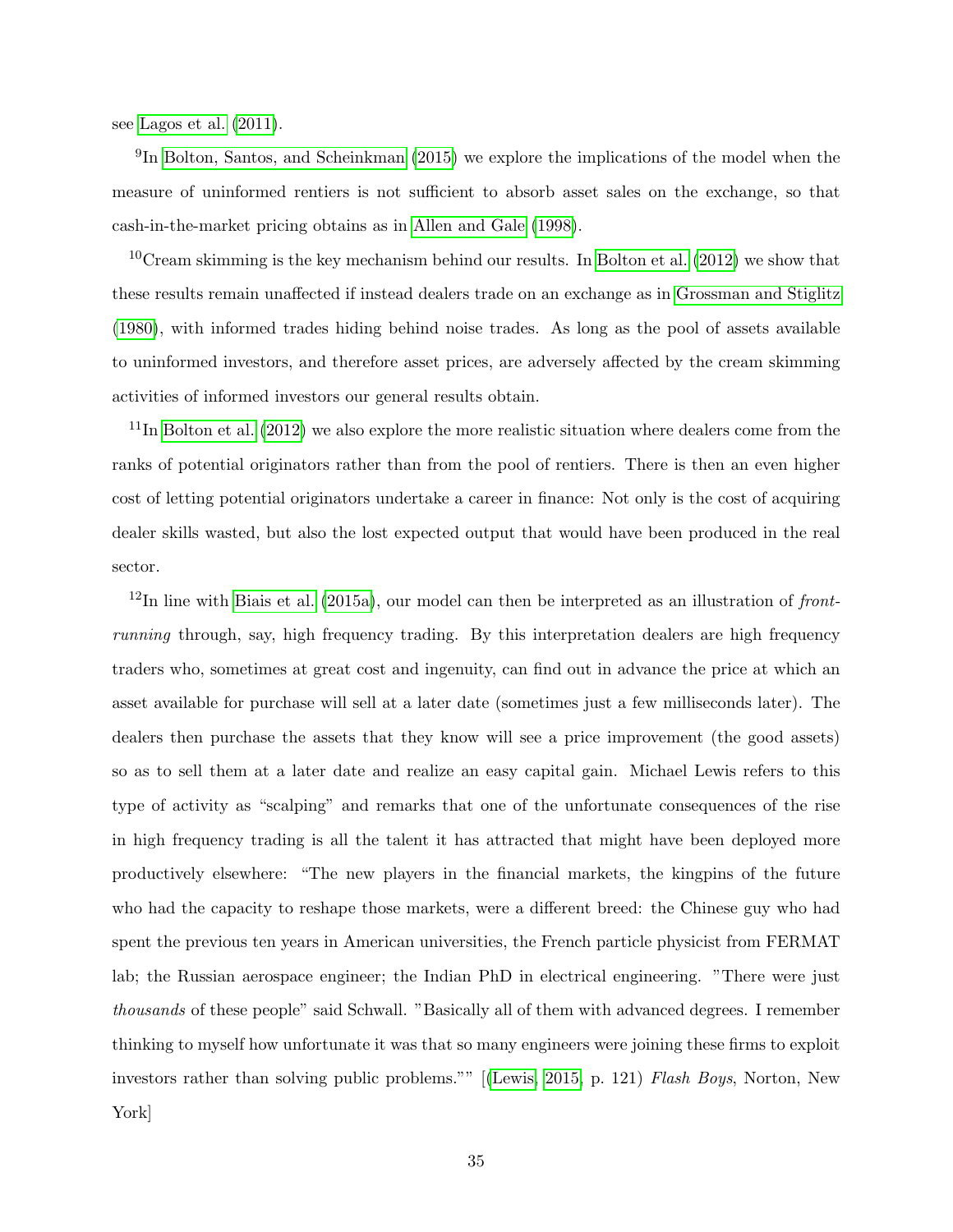<sup>13</sup> As is well known, in the classic bargaining models a la Rubinstein (1982) that build on the outside option principle of BRW, there is generally no effect on the bargaining power  $\kappa$  of changes in the measure  $\mu$ . Another way of modeling competition could be to let originators engage in costly search for dealers and when another dealer is found to let the parties engage in bilateral bargaining. Greater competition among dealers in this more elaborate model can then be captured through changes in the probability of finding a new dealer conditional on a new search. The price on the exchange  $p$ , which is always available to the originator, acts as an additional outside option in this search and bargaining game, one that is more attractive to the originator if search is more costly or if the discount rate is higher. What obtains in this model is a general bargaining outcome  $p^d = \kappa x_h + (1 - \kappa)V(p, \delta)$ , where  $V(p, \delta)$ , the reservation value of the originator, is a function of both the price on the exchange and the probability  $\delta$  of finding another dealer in an additional search. Then, as long as  $V_p > 0$ , a rather natural assumption, all our results carry through in this more elaborate model.

<sup>14</sup>In [Bolton et al.](#page-25-6) [\(2014\)](#page-25-6) we analyze the model without this assumption and also consider the case where  $\hat{\mu} \geq \hat{a}$ .

<sup>15</sup>Note that the assumption on  $\Phi(\theta)$  is met if, for instance,  $\psi(a-\underline{a},\theta) = \theta(a-\underline{a})^n$ .

<sup>16</sup> Indeed note that in this example Assumption A2(iii) is not met, as  $\underline{a} = 0$ . However, under our specific parametric assumptions we have  $\hat{\mu}(\theta) < \hat{a}(\theta)$  for  $\theta \in [0, .78]$  and thus  $\hat{m}(\theta) \in (0, 1)$ . [Bolton et al.](#page-25-6) [\(2014\)](#page-25-6) explore this example also for values of  $\theta$  for which  $\hat{\mu} > \hat{a}$ .

 $^{17}$ In particular, Figure 2 in [Bolton et al.](#page-25-0) [\(2012\)](#page-25-0) shows that in 1998-2011 OTC contracts for interest rate derivatives grew by a factor of 14, while exchange traded interest rate futures grew by a factor of 3. Commodity forwards and futures display a similar pattern, except that the volume in OTC commodity contracts collapsed after the crisis.

<sup>18</sup>Deregulation, which some commentators (e.g. [Philippon and Reshef](#page-27-0) [\(2012\)](#page-27-0)) suggest was responsible for the phenomenal growth of the financial services industry in the past quarter century, would have a similar effect: the decrease in costs in OTC activities would generate a larger OTC market, higher compensation for dealers, and lower ex-ante profits for entrepreneurs.

 $19$ The lobbying activity of banks to avoid any major changes in the organization of OTC markets has been amply documented in the press. See for example [Leising](#page-26-10) [\(2009\)](#page-26-10); [Morgenson](#page-27-11) [\(2010\)](#page-27-11); [Tett](#page-28-4) [\(2010\)](#page-28-4). [Harper, Leising, and Harrington](#page-26-11) [\(2009\)](#page-26-11) write:" [T]he banks ... are expected to lobby to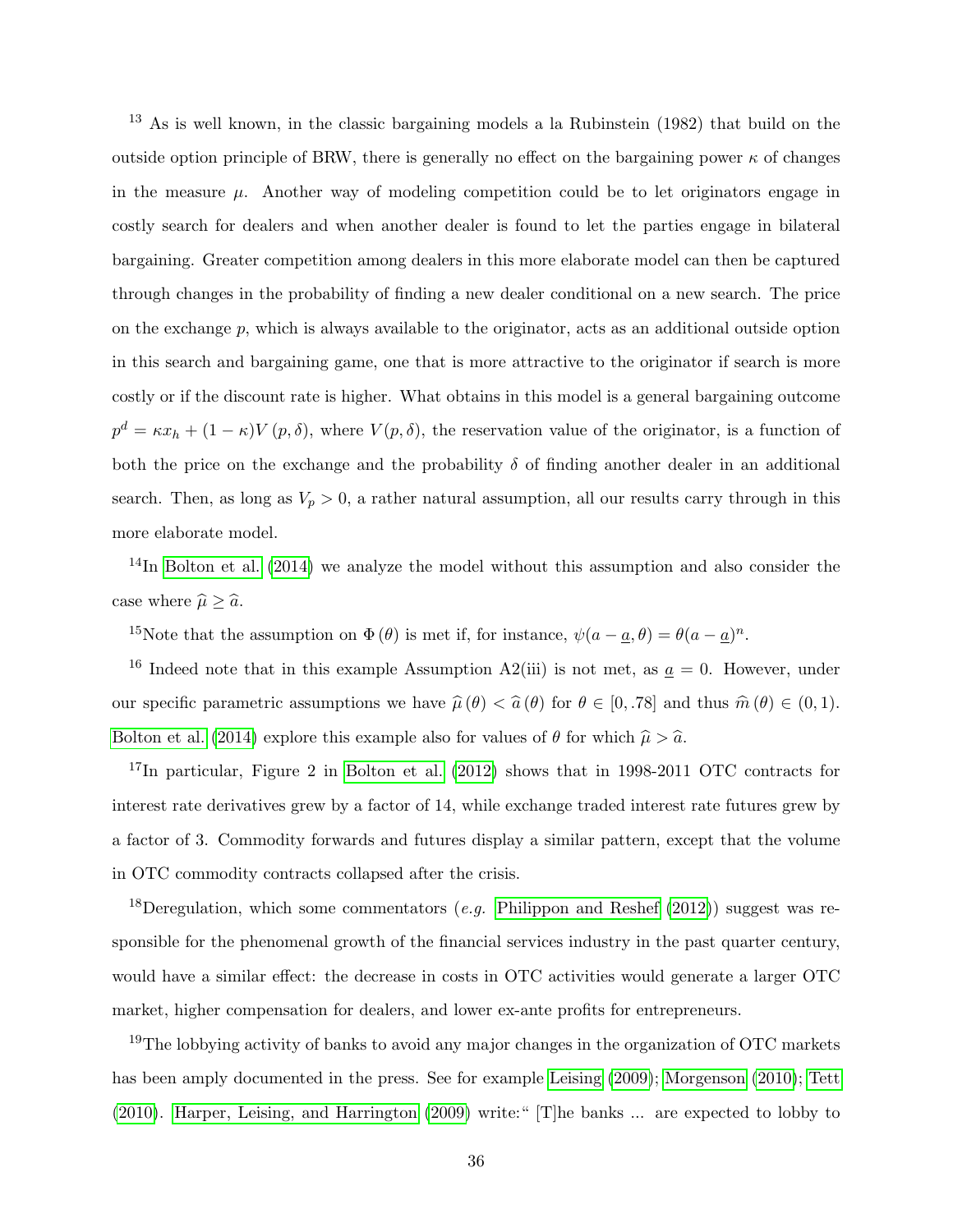remove any requirements that the contracts be executed on exchanges because that would cut them out of making a profit on the trades, according to lawyers working for the banks."

<sup>20</sup>See for example [Story](#page-28-5) [\(2010\)](#page-28-5), who reports on the efforts by the largest banks to thwart an initiative by Citadel, the Chicago hedge fund, to set up an electronic trading system that would display prices for CDSs.

<sup>21</sup>See [Scannell](#page-27-12) [\(2009\)](#page-27-12), who writes "Companies from Caterpillar Inc. and Boeing Co. to  $3M$ Co. are pushing back on proposals to regulate the over-the-counter derivatives market, where companies can make private deals to hedge against sudden moves in commodity prices or interest rates". (Emphasis ours).